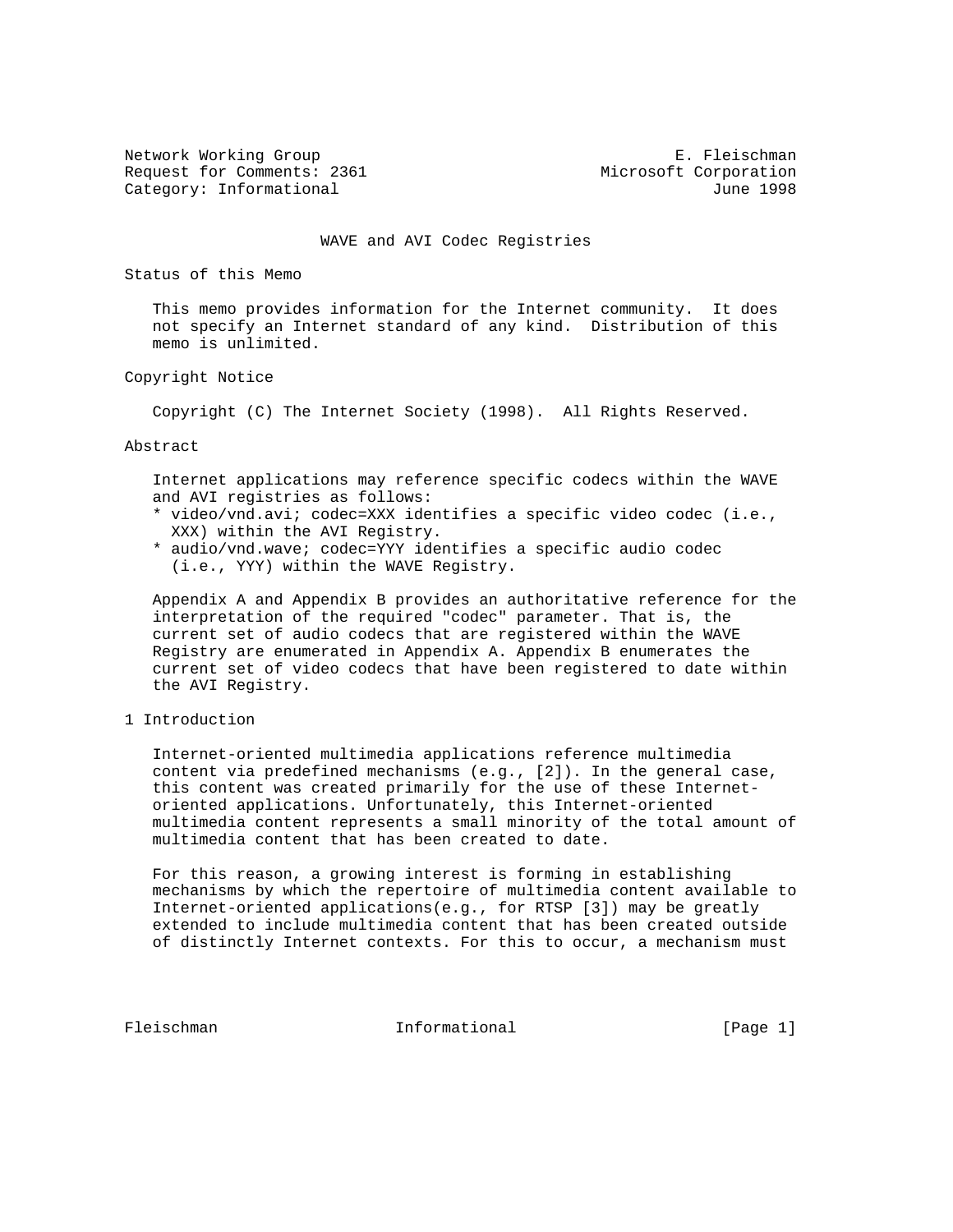be created for Internet protocols (e.g., [1], [3], [4]) to be able to identify the codecs by which this so-called "traditional" multimedia content has been encoded.

 Unfortunately, several distinct encoding systems exist for traditional multimedia content. Each system has its own registry to ensure unique and stable codec identifications within that system. Perhaps the best known of these registries are Microsoft (for WAVE and AVI content) and Apple (for QuickTime content).

 The purpose of this paper is to establish a mechanism by which codecs registered within Microsoft's WAVE and AVI Registries may be referenced within the IANA Namespace by Internet applications.

2 References to Registries within the IANA Vendor Tree

 Reference [7] specifies that the IANA Namespace encompasses several trees. Discussions within the IETF-Types mailing list concluded that the most appropriate tree in which to reference codecs, which had already been registered by non-IANA Registries, is the Vendor Tree.

 As a result, the non-IANA registry is identified within the IANA Vendor tree by vnd.RegistryName. A specific codec, which has been registered within that registry, is identified by a required codec parameter as specified by Section 2.2.3 of [7].

3 WAVE and AVI Registries

 Both the WAVE and AVI Registries are historic databases that have been maintained by Microsoft as a free service. The Registries sought to assist developers of WAVE and AVI content and to standardize WAVE and AVI content by

- 1) avoiding conflict and/or duplication with current definitions, and
- 2) providing the registered information in a standard document and format that is publicly available.

 The historic nature of these databases implies that unless the original registrants informed the registrar of a change of status (e.g., company acquired, new contact, new location, new phone), the contact information has generally not been updated from the originally registered values.

 Audio codecs within the WAVE Registry are identified by WAVE Format IDs. The (audio) WAVE Format ID is officially known as "WAVE form Registration Number". The WAVE Format ID is a hexadecimal integer value. These codecs may be referenced within the IANA namespace as

Fleischman Informational [Page 2]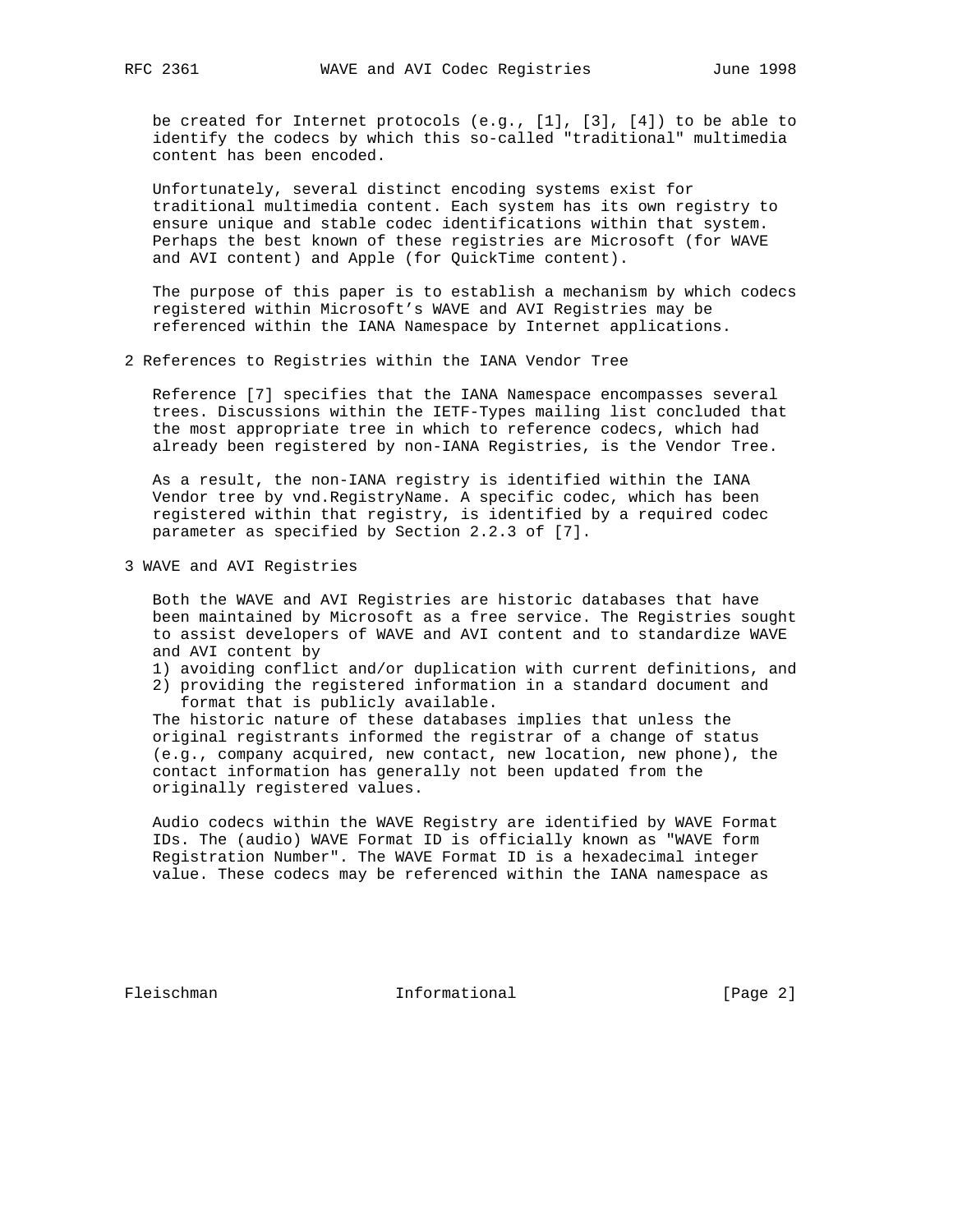"audio/vnd.wave; codec=XXX", where XXX represents a valid WAVE Format ID (e.g., the WAVE Format ID of "123" is referenced within the IANA namespace by "audio/vnd.wave; codec=123").

 Video codecs within the AVI Registry are identified by AVI Codec IDs. The AVI Codec ID value is a FourCC encoding. A FourCC is 32-bits long and represents a (case-sensitive) four-character (i.e., ASCII) code value. These codecs may be referenced within the IANA namespace as "video/vnd.avi; codec=XXX", where XXX represents a valid AVI Codec ID (e.g., the WAVE Format ID of "SCRN" is referenced within the IANA namespace by "video/vnd.avi; codec=SCRN").

 Appendix A is an authoritative list of the complete set of audio codecs that have been registered (as of January 1998) within the WAVE Registry. Appendix B is an authoritative list of the complete set of video codecs that have been registered (as of January 1998) within the AVI registry.

4 Mapping Codec IDs to GUID Values

 Direct mappings exist between WAVE Format IDs and GUIDs and between FourCC codec values and GUIDs [5]. [Note: GUIDs are Globally Unique Identifiers that are also known as Universally Unique Identifiers (UUIDs). UUIDs have been standardized within the Open Software Foundation's (OSF) Distributed Computing Environment (DCE).] These mappings enable GUID-oriented software to directly refer to these historic codec values. For example, the Advanced Streaming Format (ASF) [6] uses GUID values to refer to codecs, and the following mechanism is used to convert the historic WAVE and AVI codec values into the appropriate GUID value for use within ASF.

 WAVE Format IDs are converted to GUIDs by inserting the hexadecimal value of the WAVE Format ID into the XXXXXXXX part of the following template: {XXXXXXXX-0000-0010-8000-00AA00389B71}. For example, a WAVE Format ID of 123 has the GUID value of {00000123-0000-0010-8000- 00AA00389B71}.

 FourCC values are converted to GUIDs by inserting the FourCC value into the XXXXXXXX part of the same template: {XXXXXXXX-0000-0010- 8000-00AA00389B71}. For example, a conversion of the FourCC value of "H260" would result in the GUID value of {30363248-0000-0010-8000- 00AA00389B71}. [Note: the 32-bit FourCC value of "H260" is converted into hexadecimal 32-bit value (i.e., 30363248) because the initial XXXXXXXX of the GUID is defined as a DWORD and thus takes a 32-bit hexadecimal value. Endian considerations account for the apparent re-ordering of the original ASCII text.]

Fleischman Informational [Page 3]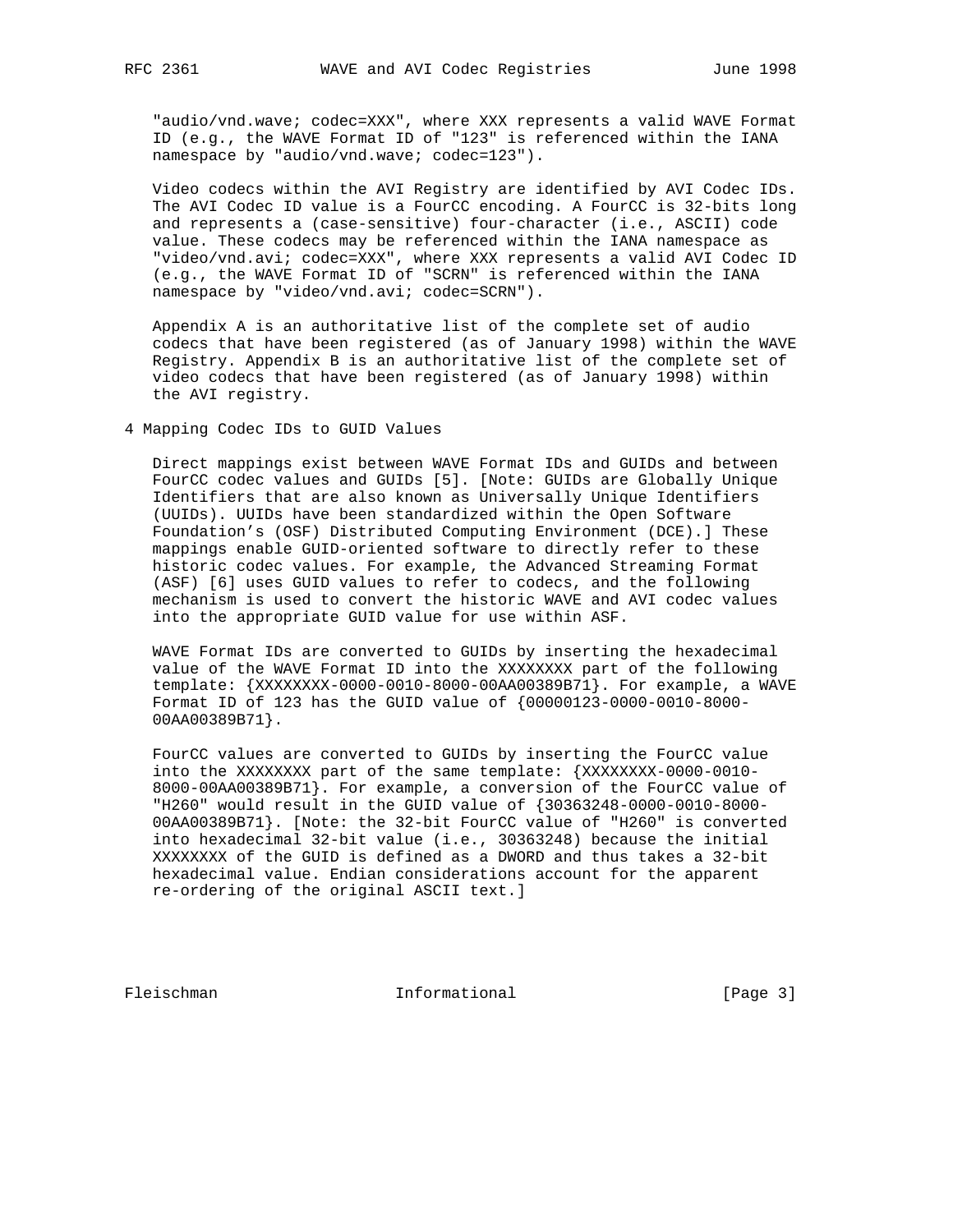## 5 Security Considerations

 This document merely registers a set of formats. It does nothing to address the security considerations of these formats. The format itself must be investigated for security issues with each format.

Author's Address

 Eric Fleischman Microsoft Corporation One Microsoft Way Redmond, WA 98052-6399 USA

 EMail: ericfl@microsoft.com http://www.microsoft.com/asf/

 Subsequent to this submittal the author has changed employers. He now can be reached at:

 The Boeing Company PO Box 3707, MS 7M-FM Seattle, WA 98124-2207

 Phone: 425-865-2424 EMail: Eric.Fleischman@PSS.Boeing.com

Fleischman Informational [Page 4]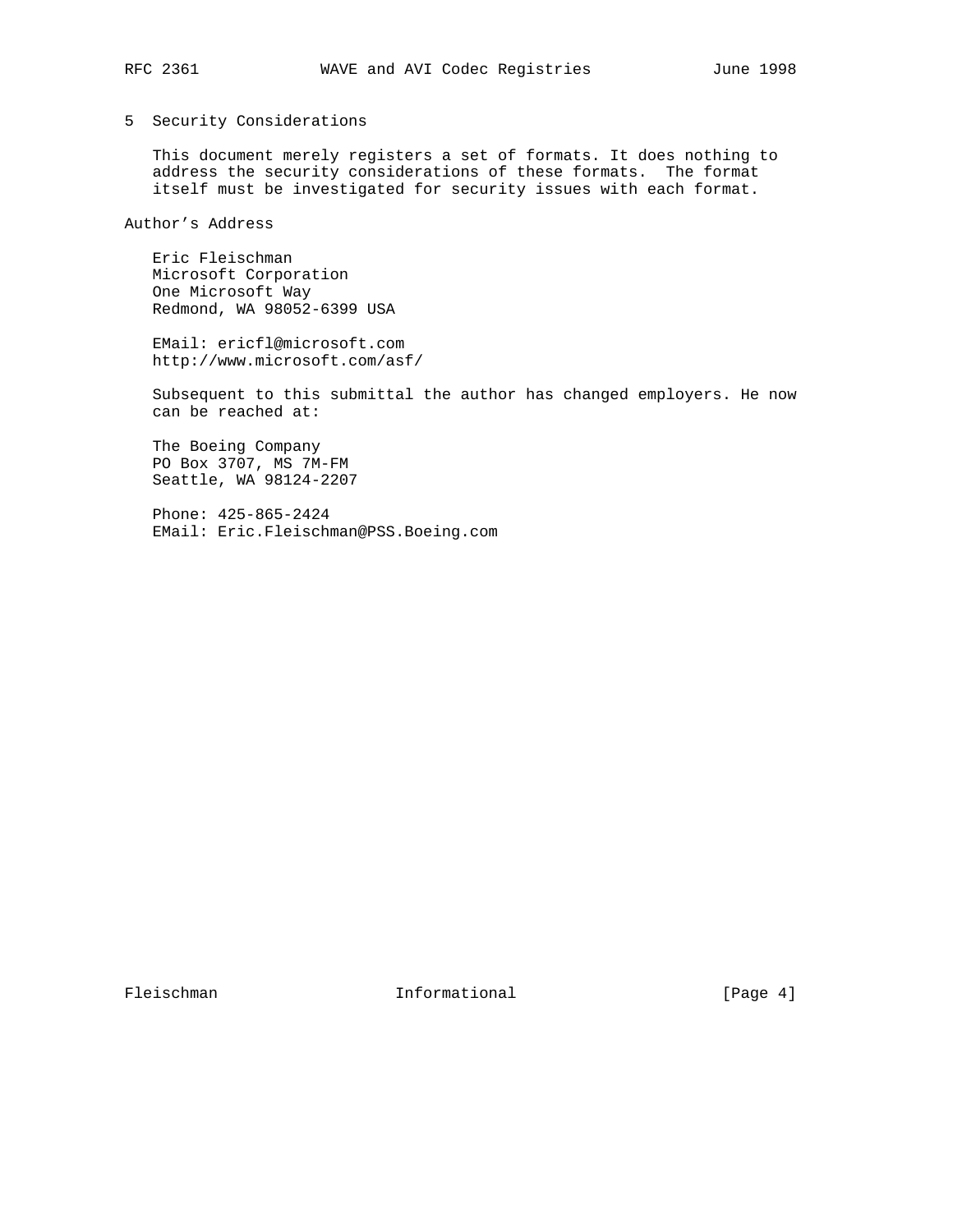#### References

- [1] Schulzrinne, H., Casner, S., Frederick, R., and V. Jacobson,"RTP: A Transport Protocol for Real-Time Applications", RFC 1889, January 1996.
- [2] Schulzrinne, H., "RTP Profile for Audio and Video Conferences with Minimal Control", RFC 1890, January 1996.
- [3] Schulzrinne, H., Rao, A., and R. Lanphier, "Real Time Streaming Protocol (RTSP)", RFC 2326, April 1998.
- [4] Handley, M., and V. Jacobson, "SDP: Session Description Protocol", RFC 2327, April 1998.
- [5] "ASF Codec GUIDs", http://www.microsoft.com/asf/guids.htm
- [6] Microsoft Corporation, "Advanced Streaming Format (ASF) Specification", September 1997, http://www.microsoft.com/asf/specs.htm.
- [7] Freed, N., Klensin, J., and J. Postel, "Multipurpose Internet Mail Extensions (MIME) Part Four: Registration Procedures", RFC 2048, November 1996.

Fleischman 10 Informational [Page 5]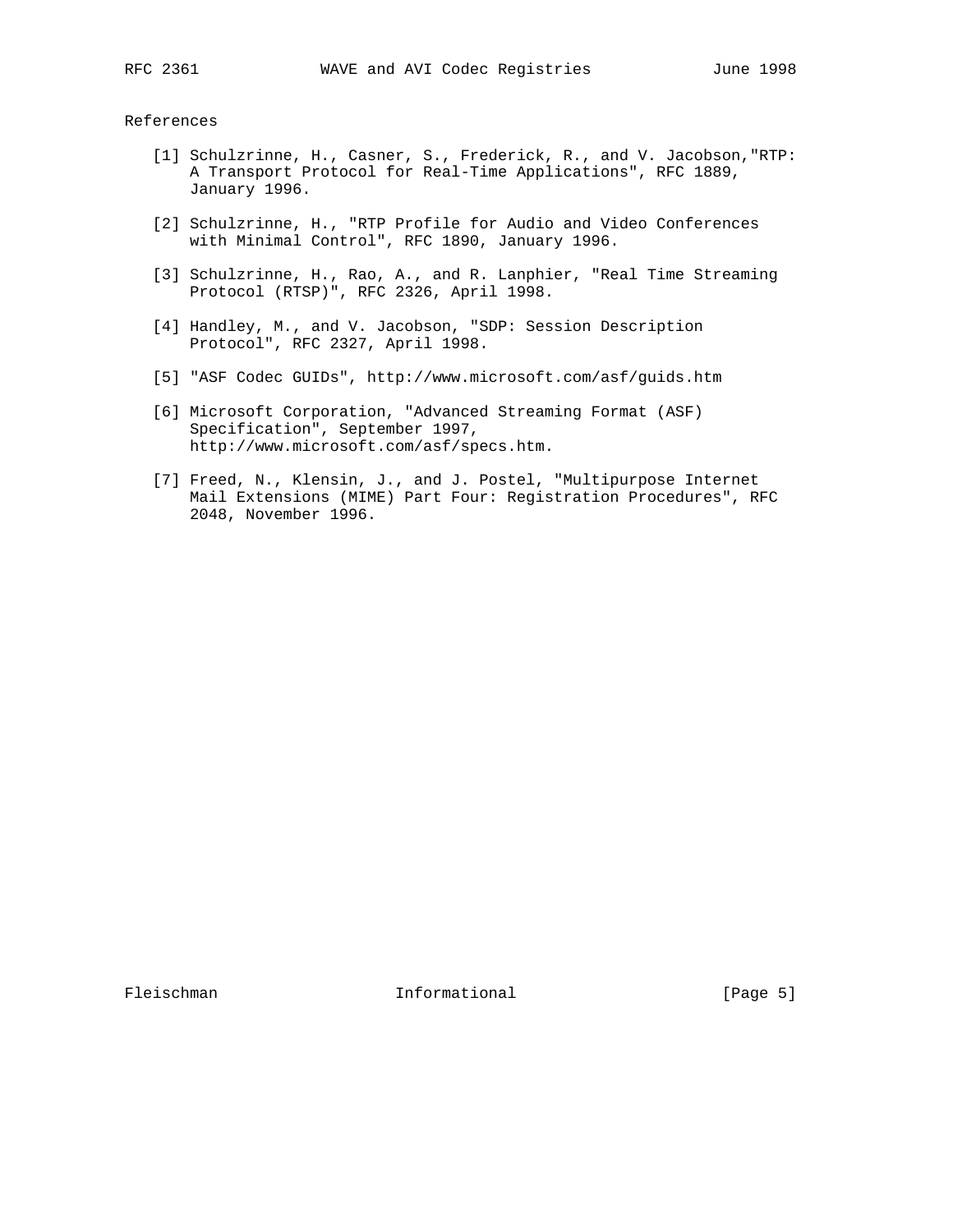Appendix A Audio Codecs from the Microsoft WAVE Registry

A.1 Microsoft Unknown Wave Format

 WAVE form Registration Number (hex): 0x0000 Codec ID in the IANA Namespace: audio/vnd.wave;codec=0 WAVE form wFormatTag ID: WAVE\_FORMAT\_UNKNOWN Contact: Terri Hendry, 425-936-2069 Microsoft Corporation One Microsoft Way Redmond, WA 98052-6399 USA

A.2 Microsoft PCM Format

 WAVE form Registration Number (hex): 0x0001 Codec ID in the IANA Namespace: audio/vnd.wave;codec=1 WAVE form wFormatTag ID: WAVE\_FORMAT\_PCM Contact: Terri Hendry 425-936-2069 Microsoft Corporation One Microsoft Way Redmond, WA 98052-6399 USA

A.3 Microsoft ADPCM Format

 WAVE form Registration Number (hex): 0x0002 Codec ID in the IANA Namespace: audio/vnd.wave;codec=2 WAVE form wFormatTag ID: WAVE\_FORMAT\_ADPCM Contact: Terri Hendry 425-936-2069 Microsoft Corporation One Microsoft Way Redmond, WA 98052-6399 USA

A.4 IEEE Float

 WAVE form Registration Number (hex): 0x0003 Codec ID in the IANA Namespace: audio/vnd.wave;codec=3 WAVE form wFormatTag ID: WAVE\_FORMAT\_IEEE\_FLOAT Contact: Terri Hendry 425-936-2069 Microsoft Corporation One Microsoft Way Redmond, WA 98052-6399 USA

Fleischman 1nformational [Page 6]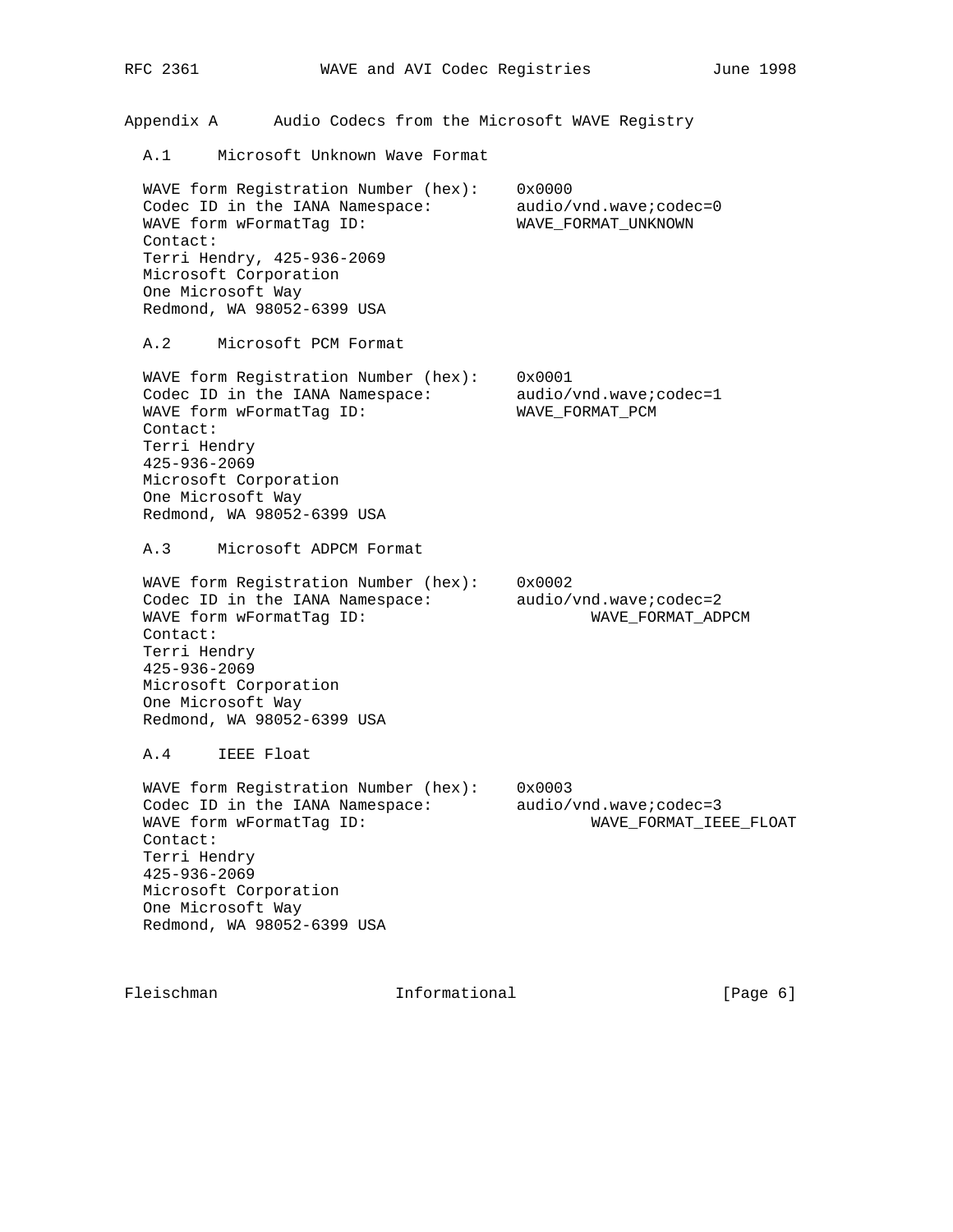A.5 Compaq Computer's VSELP

 WAVE form Registration Number (hex): 0x0004 Codec ID in the IANA Namespace: audio/vnd.wave;codec=4 WAVE form wFormatTag ID: WAVE\_FORMAT\_VSELP Additional information: VSELP codec for Windows CE 2.0 devices Contact: Doug Stewart 713-374-7925 Compaq Computer Corporation 20555 SH 249 Houston, TX 77269-2000 USA

A.6 IBM CVSD

 WAVE form Registration Number (hex): 0x0005 Codec ID in the IANA Namespace: audio/vnd.wave;codec=5 WAVE form wFormatTag ID: WAVE\_FORMAT\_IBM\_CVSD Contact: IBM Corporation

A.7 Microsoft ALAW

 WAVE form Registration Number (hex): 0x0006 Codec ID in the IANA Namespace: audio/vnd.wave;codec=6 WAVE form wFormatTag ID: WAVE\_FORMAT\_ALAW Contact: Terri Hendry 425-936-2069 Microsoft Corporation One Microsoft Way Redmond, WA 98052-6399 USA

A.8 Microsoft MULAW

 WAVE form Registration Number (hex): 0x0007 Codec ID in the IANA Namespace: audio/vnd.wave;codec=7 WAVE form wFormatTag ID: WAVE\_FORMAT\_MULAW Contact: Terri Hendry 425-936-2069 Microsoft Corporation One Microsoft Way Redmond, WA 98052-6399 USA

Fleischman Informational [Page 7]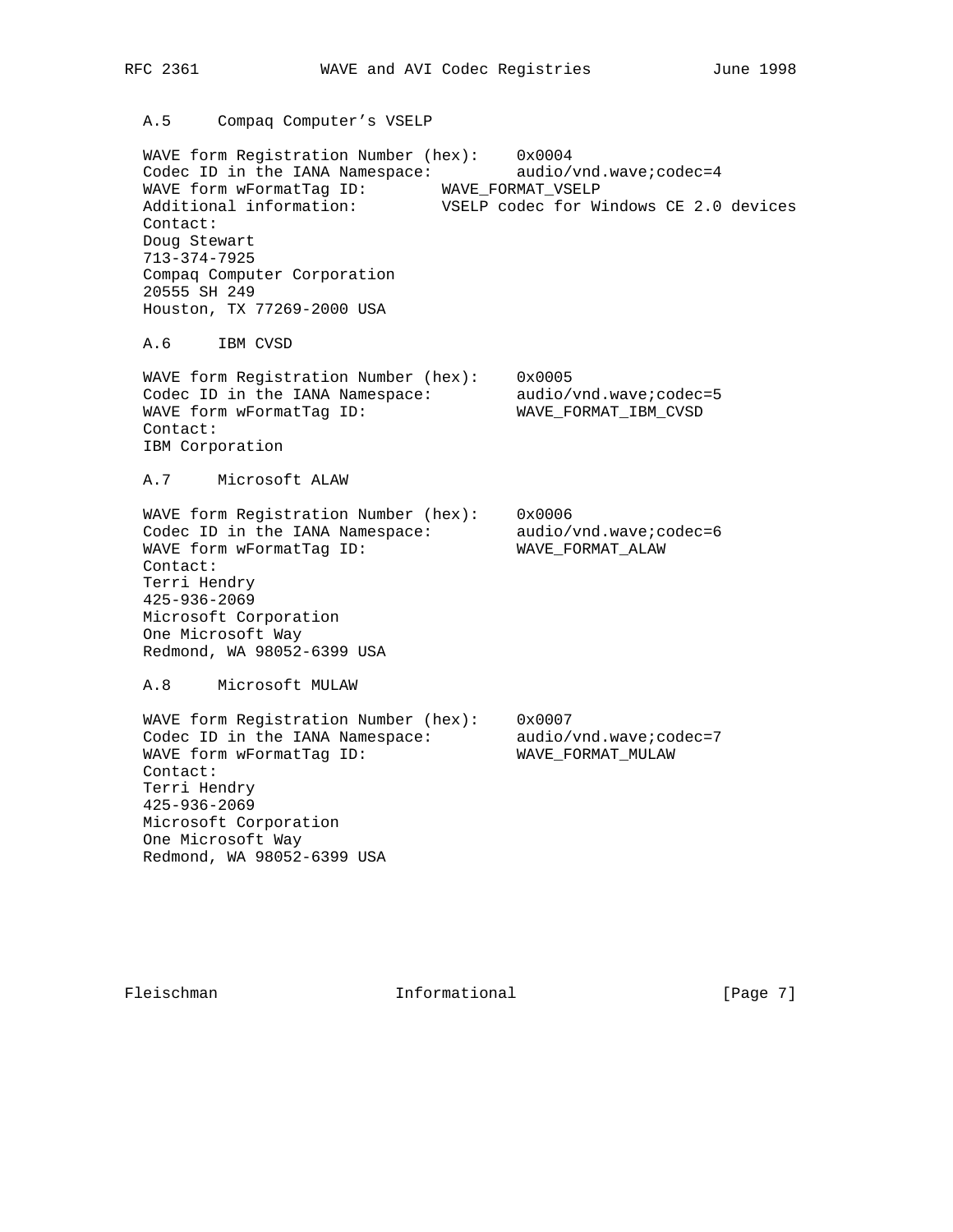A.9 OKI ADPCM WAVE form Registration Number (hex): 0x0010 Codec ID in the IANA Namespace: audio/vnd.wave;codec=10 WAVE form wFormatTag ID: WAVE\_FORMAT\_OKI\_ADPCM Contact: Oki A.10 Intel's DVI ADPCM WAVE form Registration Number (hex): 0x0011 Codec ID in the IANA Namespace: audio/vnd.wave;codec=11 WAVE form wFormatTag ID: WAVE\_FORMAT\_DVI\_ADPCM Contact: Intel Corporation 5200 NE Elam Young Parkway Hillsboro, OR 97124 503-696-2448 A.11 Videologic's MediaSpace ADPCM WAVE form Registration Number (hex): 0x0012 Codec ID in the IANA Namespace: audio/vnd.wave;codec=12 WAVE form wFormatTag ID: WAVE\_FORMAT\_MEDIASPACE\_ADPCM Contact: Videologic Home Park Estate Kings Langley England WD4 8LZ Telephone: 44-92-326-0511 A.12 Sierra ADPCM WAVE form Registration Number (hex): 0x0013 Codec ID in the IANA Namespace: audio/vnd.wave;codec=13 WAVE form wFormatTag ID: WAVE\_FORMAT\_SIERRA\_ADPCM Contact: Stuart Goldstein 72170.301@compuserve.com Sierra Semiconductor Corp 2075 North Capitol Avenue San Jose, California 95132 USA 408-263-9300

Fleischman 101 Informational 111 Informational [Page 8]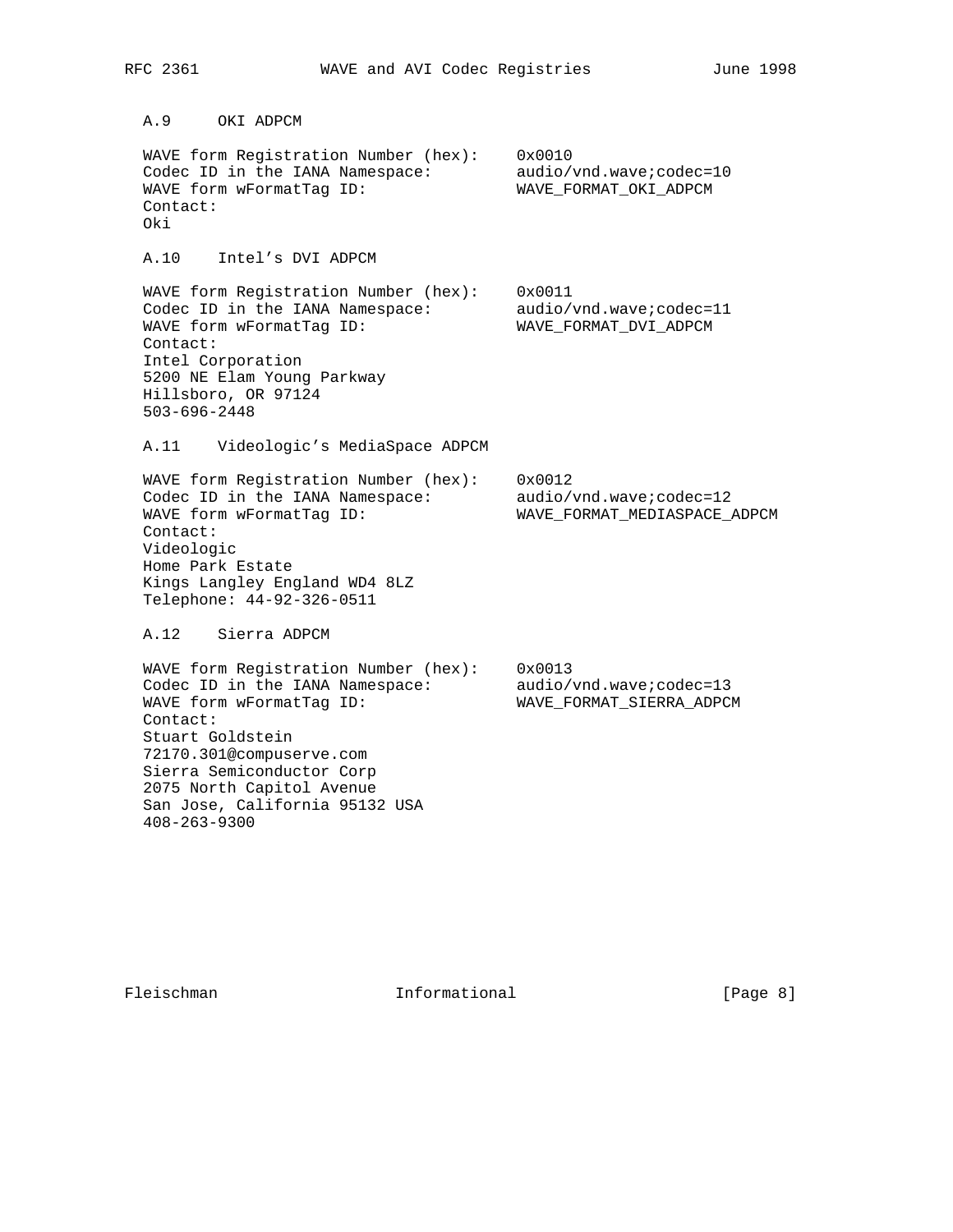A.13 G.723 ADPCM WAVE form Registration Number (hex): 0x0014 Codec ID in the IANA Namespace: audio/vnd.wave;codec=14 WAVE form wFormatTag ID: WAVE\_FORMAT\_G723\_ADPCM Contact: Bob Bauman 310-532-3092 Antex Electronics Coporation 3184-H Airway Ave. Costa Mesa, California 92627 USA A.14 DSP Solution's DIGISTD WAVE form Registration Number (hex): 0x0015 Codec ID in the IANA Namespace: audio/vnd.wave;codec=15 WAVE form wFormatTag ID: WAVE\_FORMAT\_DIGISTD Contact: DSP Solutions, Inc 2464 Embarcadero Way Palo Alto, California 94303 USA 415-494-8086 A.15 DSP Solution's DIGIFIX WAVE form Registration Number (hex): 0x0016 Codec ID in the IANA Namespace: audio/vnd.wave;codec=16 WAVE form wFormatTag ID: WAVE\_FORMAT\_DIGIFIX Contact: DSP Solutions, Inc 2464 Embarcadero Way Palo Alto, California 94303 USA 415-494-8086 A.16 Dialogic OKI ADPCM WAVE form Registration Number (hex): 0x0017 Codec ID in the IANA Namespace: audio/vnd.wave;codec=17 WAVE form wFormatTag ID: WAVE\_FORMAT\_DIALOGIC\_OKI\_ADPCM WAVEFORMAT use: for OKI ADPCM chips or firmware Contact: Dialogic Corporation 300 Littleton Road Parsippany, NJ 07054 USA 201-334-1268

Fleischman Informational [Page 9]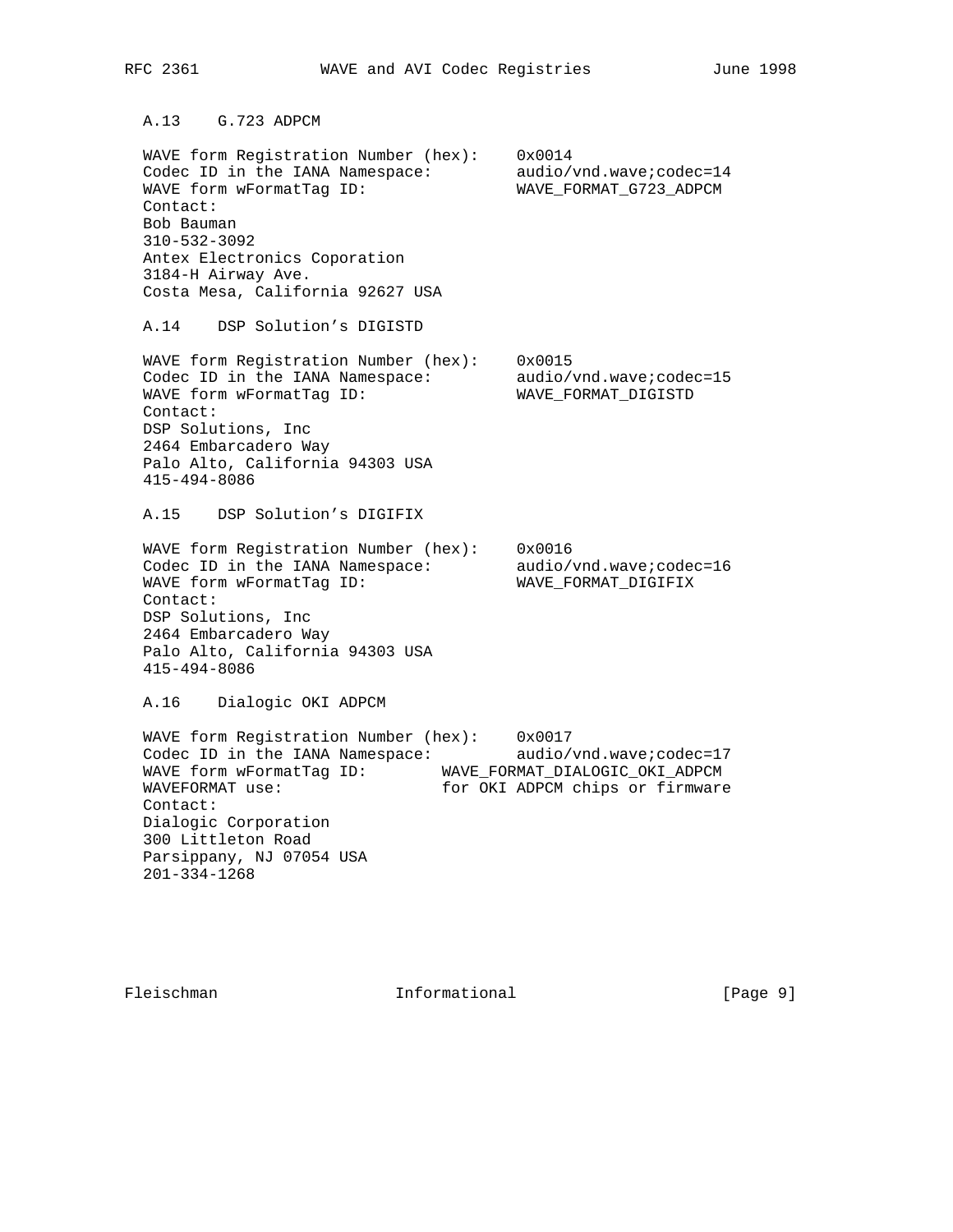## A.17 MediaVision ADPCM

 WAVE form Registration Number (hex): 0x0018 Codec ID in the IANA Namespace: audio/vnd.wave;codec=18 WAVE form wFormatTag ID: WAVE\_FORMAT\_MEDIAVISION\_ADPCM<br>WAVEFORMAT Name: Name: ADPCM for Jazz 16 chip ADPCM for Jazz 16 chip set Contact: Alex Cheng Media Vision, Inc California USA

A.18 HP CU

 WAVE form Registration Number (hex): 0x0019 Codec ID in the IANA Namespace: audio/vnd.wave;codec=19 WAVE form wFormatTag ID: WAVE\_FORMAT\_CU\_CODEC Contact: Cliff Chiang Telephone: 65-3747005 Hewlett-Packard Company 452 Alexandra Road

Singapore 119961 Singapore

A.19 Yamaha ADPCM

 WAVE form Registration Number (hex): 0x0020 Codec ID in the IANA Namespace: audio/vnd.wave;codec=20 WAVE form wFormatTag ID: WAVE\_FORMAT\_YAMAHA\_ADPCM Contact: Yamaha Corporation of America Systems Technology Division 981 Ridder Park Drive San Jose, California 95131 USA 408-437-3133 A.20 Speech Compression's Sonarc

 WAVE form Registration Number (hex): 0x0021 Codec ID in the IANA Namespace: audio/vnd.wave;codec=21 WAVE form wFormatTag ID: WAVE\_FORMAT\_SONARC Contact: Speech Compression

Fleischman Informational [Page 10]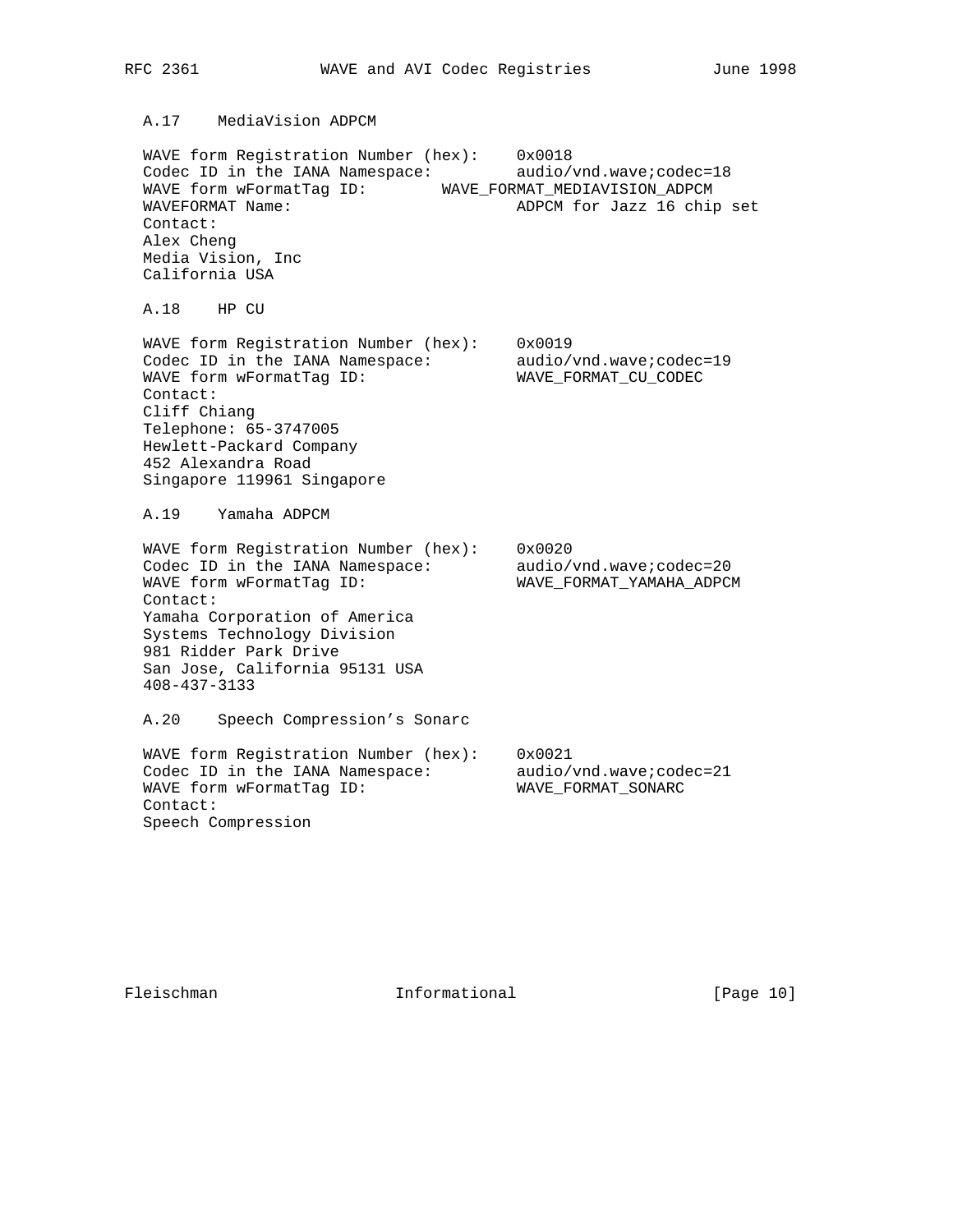A.21 DSP Group's True Speech

 WAVE form Registration Number (hex): 0x0022 Codec ID in the IANA Namespace: audio/vnd.wave;codec=22 WAVE form wFormatTag ID: WAVE\_FORMAT\_DSPGROUP\_TRUESPEECH Contact: DSP Group, Inc 2464 Embarcadero Way Palo Alto, California 94303 USA 415-494-8086

A.22 Echo Speech's EchoSC1

 WAVE form Registration Number (hex): 0x0023 Codec ID in the IANA Namespace: audio/vnd.wave;codec=23 WAVE form wFormatTag ID: WAVE\_FORMAT\_ECHOSC1 Contact: Billy Brackenridge billy@isi.edu Echo Speech Corporation 6460 Via Real Carpinteria, California 93013 USA 805-684-4593

A.23 Audiofile AF36

 WAVE form Registration Number (hex): 0x0024 Codec ID in the IANA Namespace: audio/vnd.wave;codec=24 WAVE form wFormatTag ID: WAVE\_FORMAT\_AUDIOFILE\_AF36 Contact: Alan Miller 617-271-0900 Virtual Music, Inc. 19 Crosby Drive Bedford, MA 01730-1419 USA

A.24 APTX

 WAVE form Registration Number (hex): 0x0025 Codec ID in the IANA Namespace: audio/vnd.wave;codec=25 WAVE form wFormatTag ID: WAVE\_FORMAT\_APTX Contact: Calypso Software Audio Processing Technology Edgewater Road Belfast, Northern Ireland 44-232-371110

Fleischman 10. Informational [Page 11]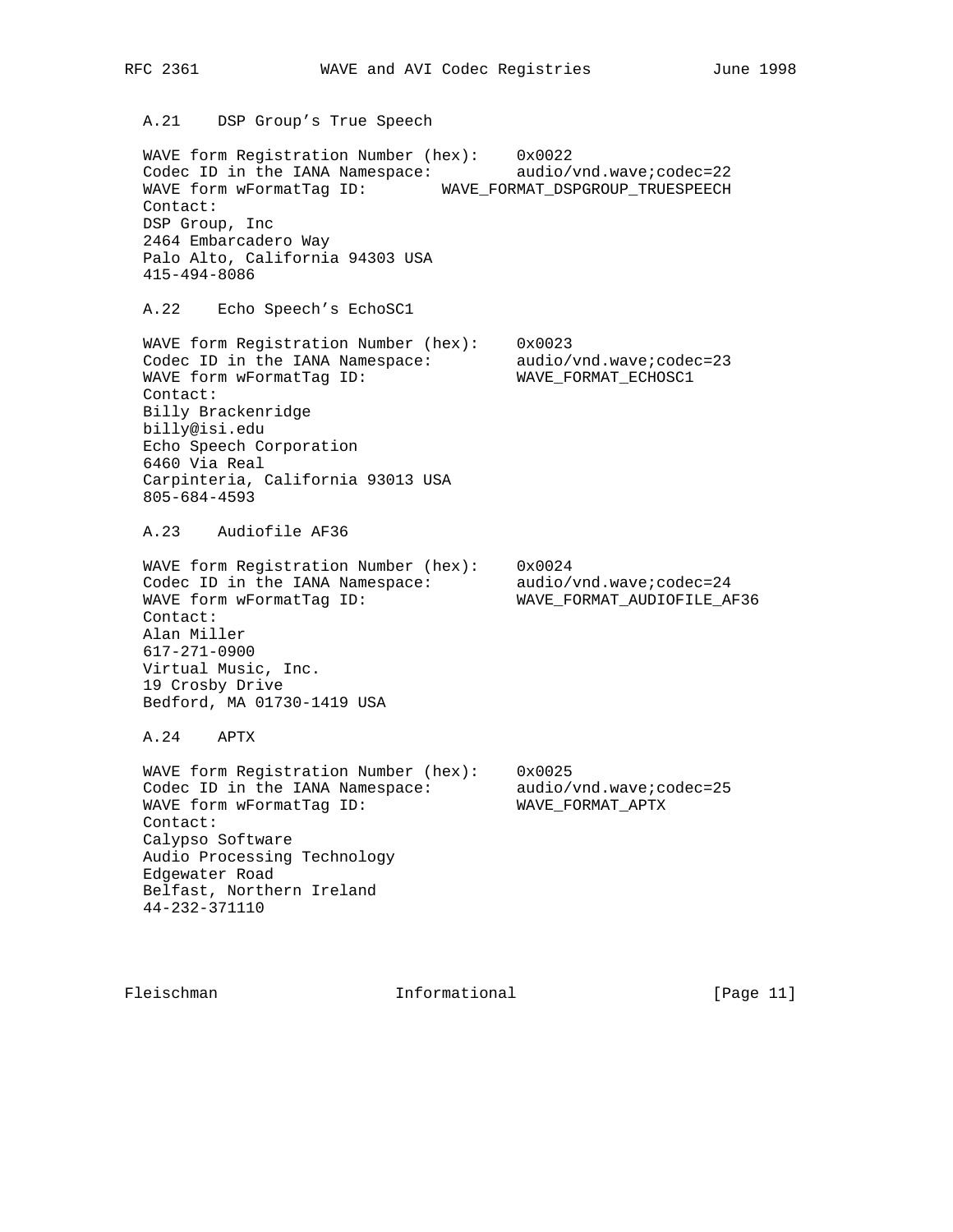A.25 AudioFile AF10

 WAVE form Registration Number (hex): 0x0026 Codec ID in the IANA Namespace: audio/vnd.wave;codec=26 WAVE form wFormatTag ID: WAVE\_FORMAT\_AUDIOFILE\_AF10 Contact: Alan Miller 617-271-0900 Virtual Music, Inc. 19 Crosby Drive Bedford, MA 01730-1419 USA

A.26 Prosody 1612

 WAVE form Registration Number (hex): 0x0027 Codec ID in the IANA Namespace: audio/vnd.wave;codec=27 WAVE form wFormatTag ID: WAVE\_FORMAT\_PROSODY\_1612 Additional Information: Prosody CTI Speech Card Contact: Phil Cambridge Phil.Cambridge@aculab.com Aculab plc Lakeside, Bramley Road Mount Farm, Milton Keynes MK1 1PT UK +44 1908 273800

A.27 LRC

 WAVE form Registration Number (hex): 0x0028 Codec ID in the IANA Namespace: audio/vnd.wave;codec=28 WAVE form wFormatTag ID: WAVE\_FORMAT\_LRC Contact: Patrick Wassmer pwassmer@merging.com +41 21 931 50 11 Merging Technologies S.A. Le Verney, E Puidoux, Switzerland CH-1604

Fleischman Informational [Page 12]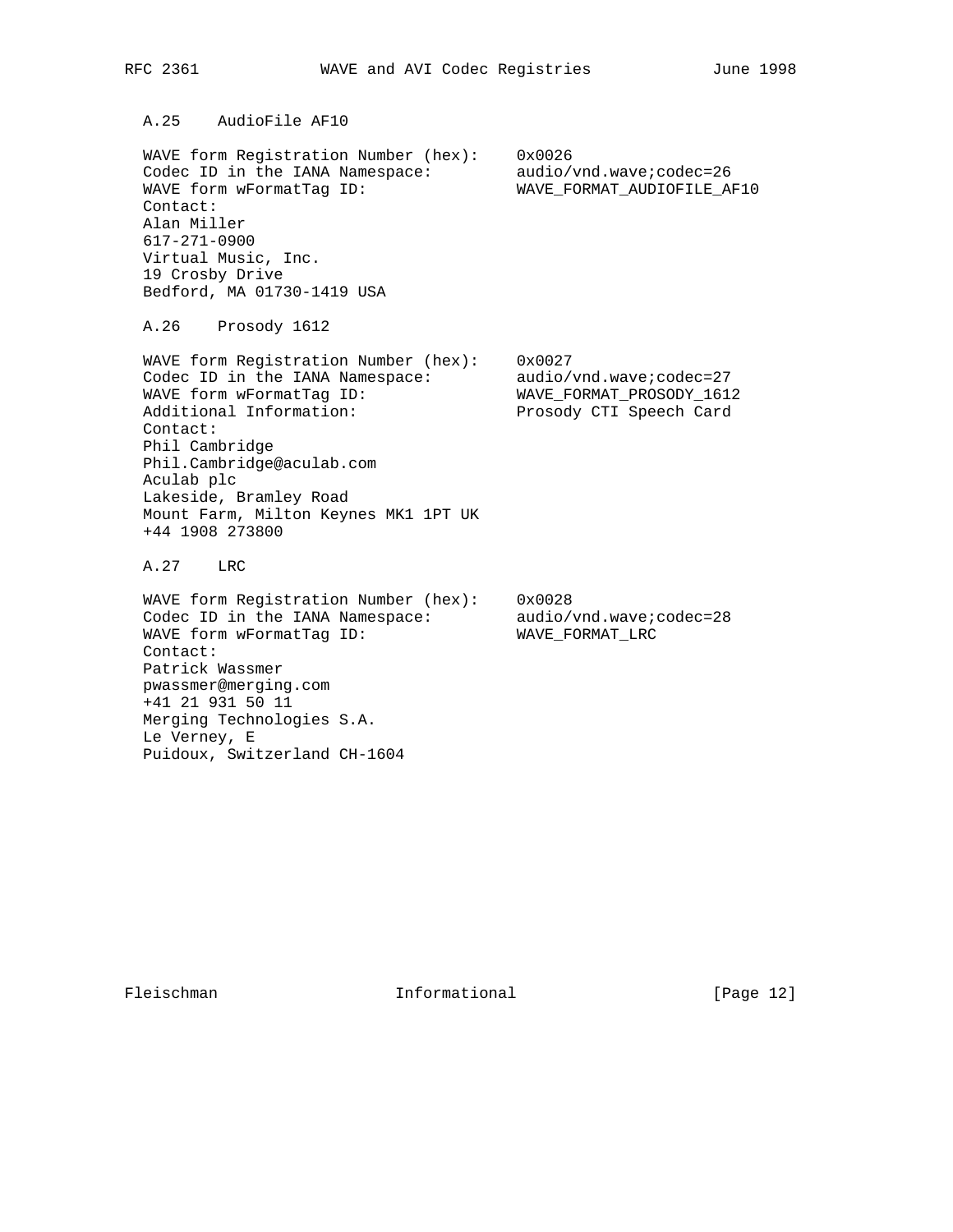A.28 Dolby AC2

 WAVE form Registration Number (hex): 0x0030 Codec ID in the IANA Namespace: audio/vnd.wave;codec=30 WAVE form wFormatTag ID: WAVE\_FORMAT\_DOLBY\_AC2 Contact: Dolby Laboratories 100 Portrero Avenue San Francisco, California 94103-4813 USA 415-558-0200

A.29 GSM610

 WAVE form Registration Number (hex): 0x0031 Codec ID in the IANA Namespace: audio/vnd.wave;codec=31 WAVE form wFormatTag ID: WAVE\_FORMAT\_GSM610 Contact: Terri Hendry, 425-936-2069 Microsoft Corporation One Microsoft Way Redmond, WA 98052-6399 USA

A.30 MSNAudio

 WAVE form Registration Number (hex): 0x0032 Codec ID in the IANA Namespace: audio/vnd.wave;codec=32 WAVE form wFormatTag ID: WAVE\_FORMAT\_MSNAUDIO WAVEFORMAT Name: Microsoft MSN Audio Codec Contact: Terri Hendry, 425-936-2069 Microsoft Corporation One Microsoft Way Redmond, WA 98052-6399 USA

A.31 Antex ADPCME

 WAVE form Registration Number (hex): 0x0033 Codec ID in the IANA Namespace: audio/vnd.wave;codec=33 WAVE form wFormatTag ID: WAVE\_FORMAT\_ANTEX\_ADPCME Contact: Bob Bauman Antex Electronics Corporation 3184-H Airway Ave. Costa Mesa, California 92627 USA 310-532-3092

Fleischman Informational [Page 13]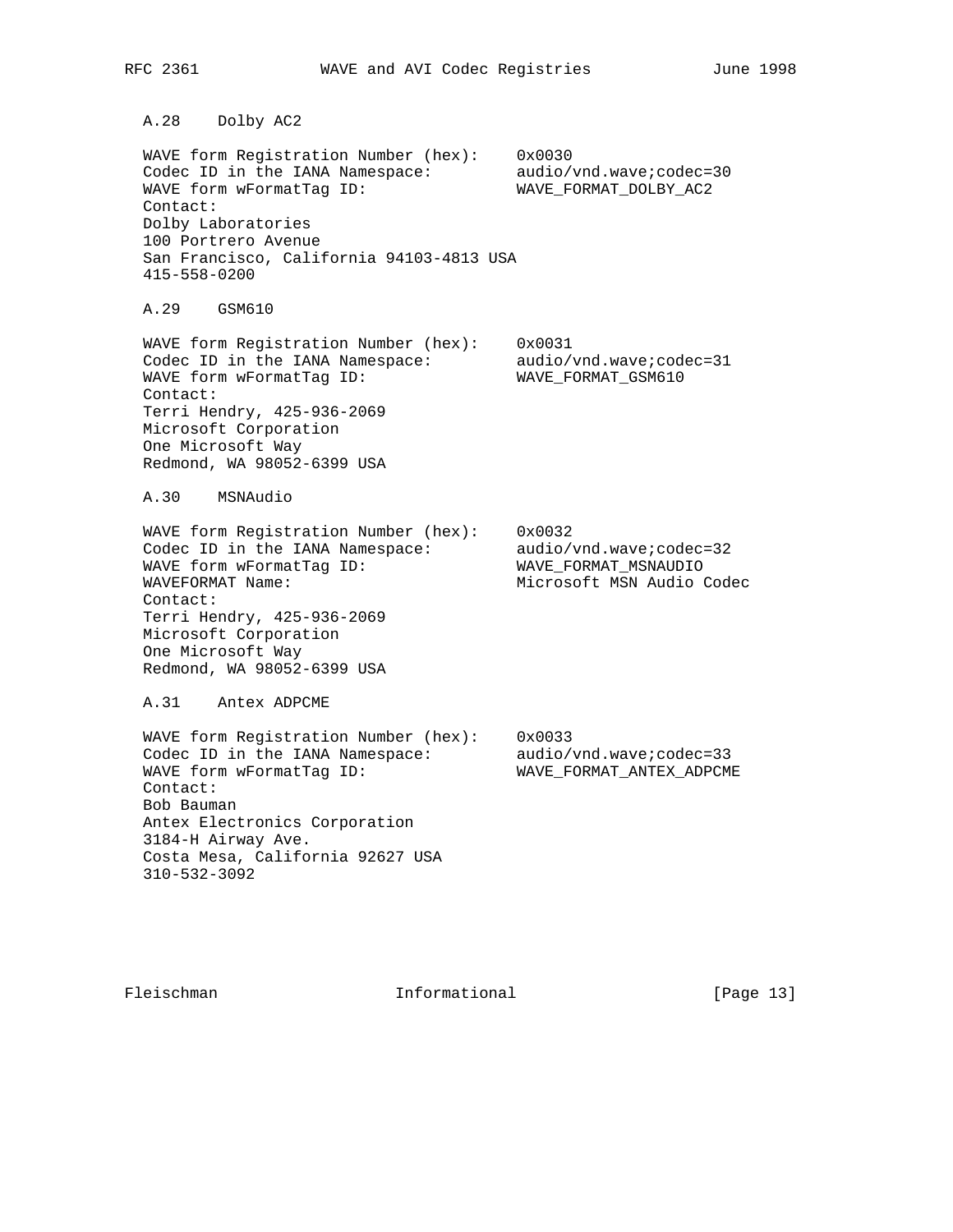A.32 Control Res VQLPC

 WAVE form Registration Number (hex): 0x0034 Codec ID in the IANA Namespace: audio/vnd.wave;codec=34 WAVE form wFormatTag ID: WAVE\_FORMAT\_CONTROL\_RES\_VQLPC Contact: Charles Larson Control Resources Limited PO Box 8694 Roland Heights, California 91748 USA 818-912-5722

A.33 Digireal

 WAVE form Registration Number (hex): 0x0035 Codec ID in the IANA Namespace: audio/vnd.wave;codec=35 WAVE form wFormatTag ID: WAVE\_FORMAT\_DIGIREAL Contact: DSP Solutions, Inc 2464 Embarcadero Way Palo Alto, California 94303 USA 415-494-8086

A.34 DigiADPCM

 WAVE form Registration Number (hex): 0x0036 Codec ID in the IANA Namespace: audio/vnd.wave;codec=36 WAVE form wFormatTag ID: WAVE\_FORMAT\_DIGIADPCM Contact: DSP Solutions, Inc 2464 Embarcadero Way Palo Alto, California 94303 USA 415-494-8086

A.35 Control Res CR10

 WAVE form Registration Number (hex): 0x0037 Codec ID in the IANA Namespace: audio/vnd.wave;codec=37 WAVE form wFormatTag ID: WAVE\_FORMAT\_CONTROL\_RES\_CR10 Contact: Charles Larson Control Resources Limited PO Box 8694 Roland Heights, California 91748 USA 818-912-5722

Fleischman Informational [Page 14]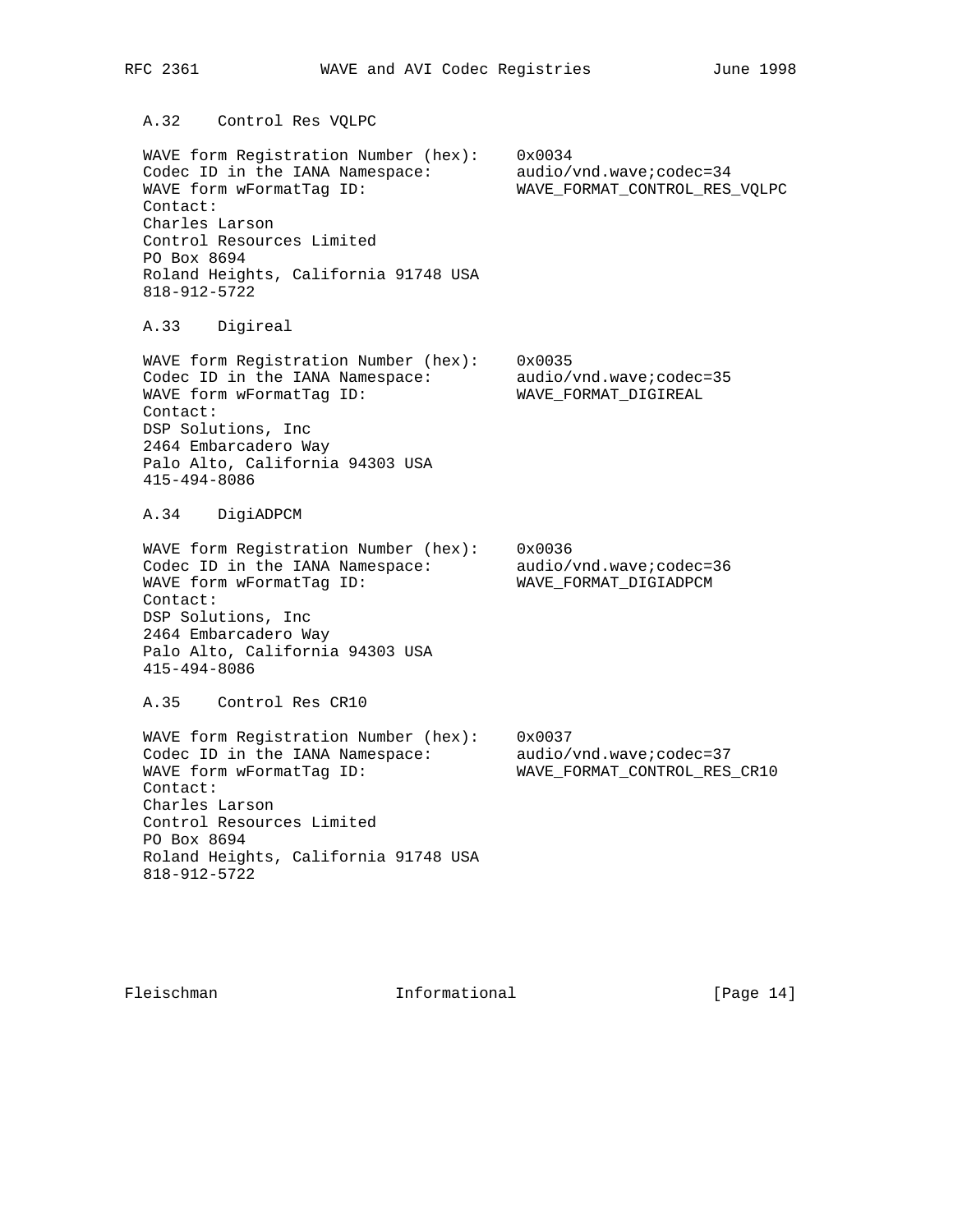WAVE form Registration Number (hex): 0x0038 Codec ID in the IANA Namespace: audio/vnd.wave;codec=38 WAVE form wFormatTag ID: WAVE\_FORMAT\_NMS\_VBXADPCM Contact: Joel Feldman, Steve Mors Natural MicroSystems A.37 Roland RDAC WAVE form Registration Number (hex): 0x0039 Codec ID in the IANA Namespace: audio/vnd.wave;codec=39 WAVE form wFormatTag ID: WAVE\_FORMAT\_ROLAND\_RDAC WAVEFORMAT Name:  $\blacksquare$  Roland RDAC Proprietary format Contact: Takera Tanigawa email: tanigawa@roland.co.jp 001-81-6-682-4584 A.38 EchoSC3 WAVE form Registration Number (hex): 0x003A Codec ID in the IANA Namespace: audio/vnd.wave;codec=3A WAVE form wFormatTag ID: WAVE\_FORMAT\_ECHOSC3 WAVEFORMAT Description: Proprietary compressed format Contact: Billy Brackenridge billy@isi.edu Echo Speech Corporation 6460 Via Real Carpinteria, California 93013 USA 805-684-4593 A.39 Rockwell ADPCM WAVE form Registration Number (hex): 0x003B Codec ID in the IANA Namespace: audio/vnd.wave;codec=3B WAVE form wFormatTag ID: WAVE\_FORMAT\_ROCKWELL\_ADPCM WAVEFORMAT Name: Rockwell ADPCM Contact: Rockwell International Digital Communications Division 4311 Jamboree Rd. PO Box C Newport Beach, California 92658-8902 USA 714-833-4600

Fleischman 1nformational [Page 15]

A.36 NMS VBXADPCM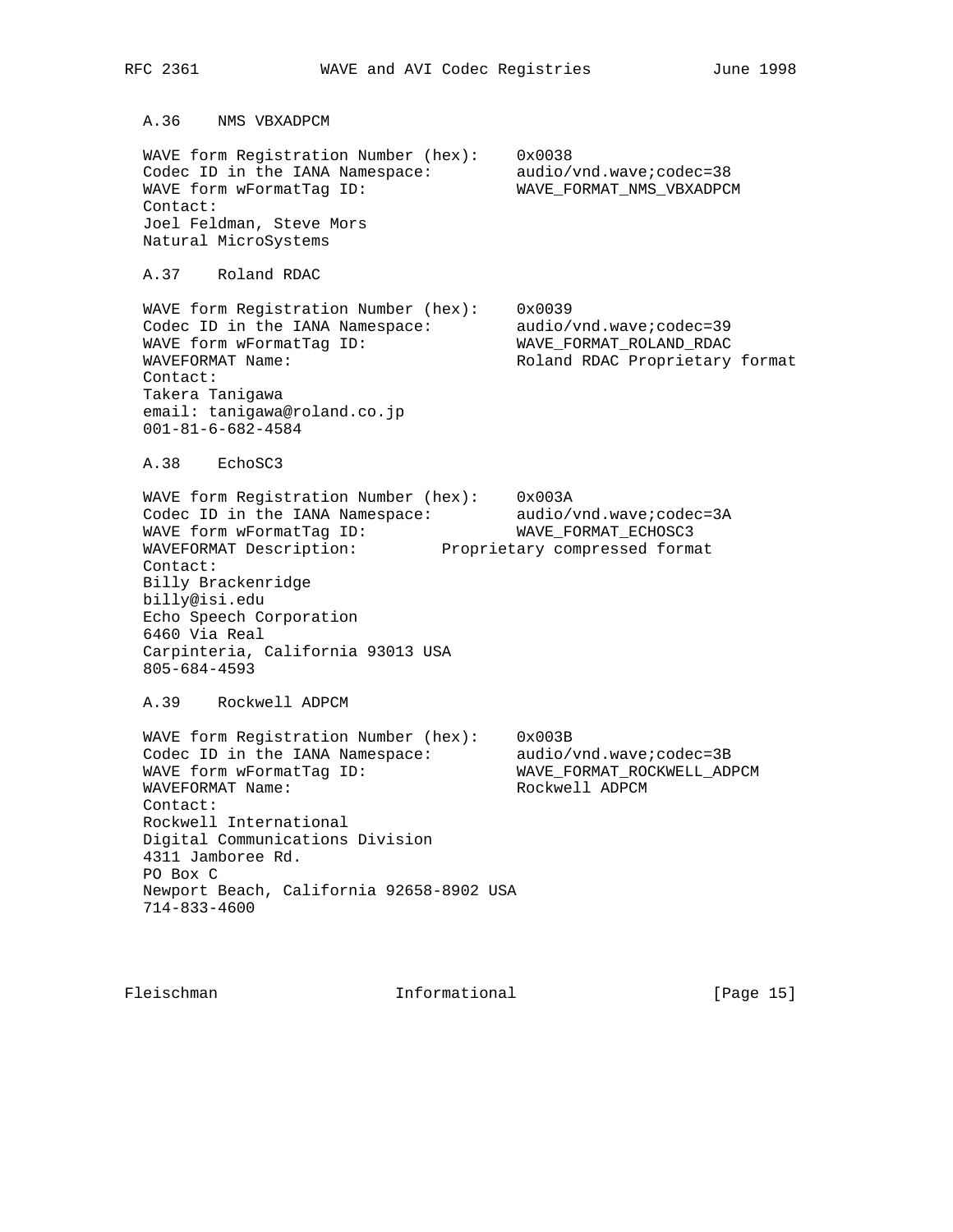A.40 Rockwell Digit LK

 WAVE form Registration Number (hex): 0x003C Codec ID in the IANA Namespace: audio/vnd.wave;codec=3C WAVE form wFormatTag ID: WAVE\_FORMAT\_ROCKWELL\_DIGITALK WAVEFORMAT Name: Rockwell DIGITALK Contact: Rockwell International Digital Communications Division 4311 Jamboree Rd. PO Box C Newport Beach, California 92658-8902 USA 714-833-4600

A.41 Xebec

 WAVE form Registration Number (hex): 0x003D Codec ID in the IANA Namespace: audio/vnd.wave;codec= WAVE form wFormatTag ID: WAVE\_FORMAT\_XEBEC Additonal Information: proprietary compression Contact: David Emberton 44-453-835482 Xebec Multimedia Solutions Limited Smith House 1-3 George Street Nailsworth, Gloucestershire, England GL6 OAG

A.42 Antex Electronics G.721

 WAVE form Registration Number (hex): 0x0040 Codec ID in the IANA Namespace: audio/vnd.wave;codec=40 WAVE form wFormatTag ID: WAVE\_FORMAT\_G721\_ADPCM Contact: Bob Bauman 310-532-3092 Antex Electronics Coporation 3184-H Airway Ave. Costa Mesa, California 92627 USA

Fleischman Informational [Page 16]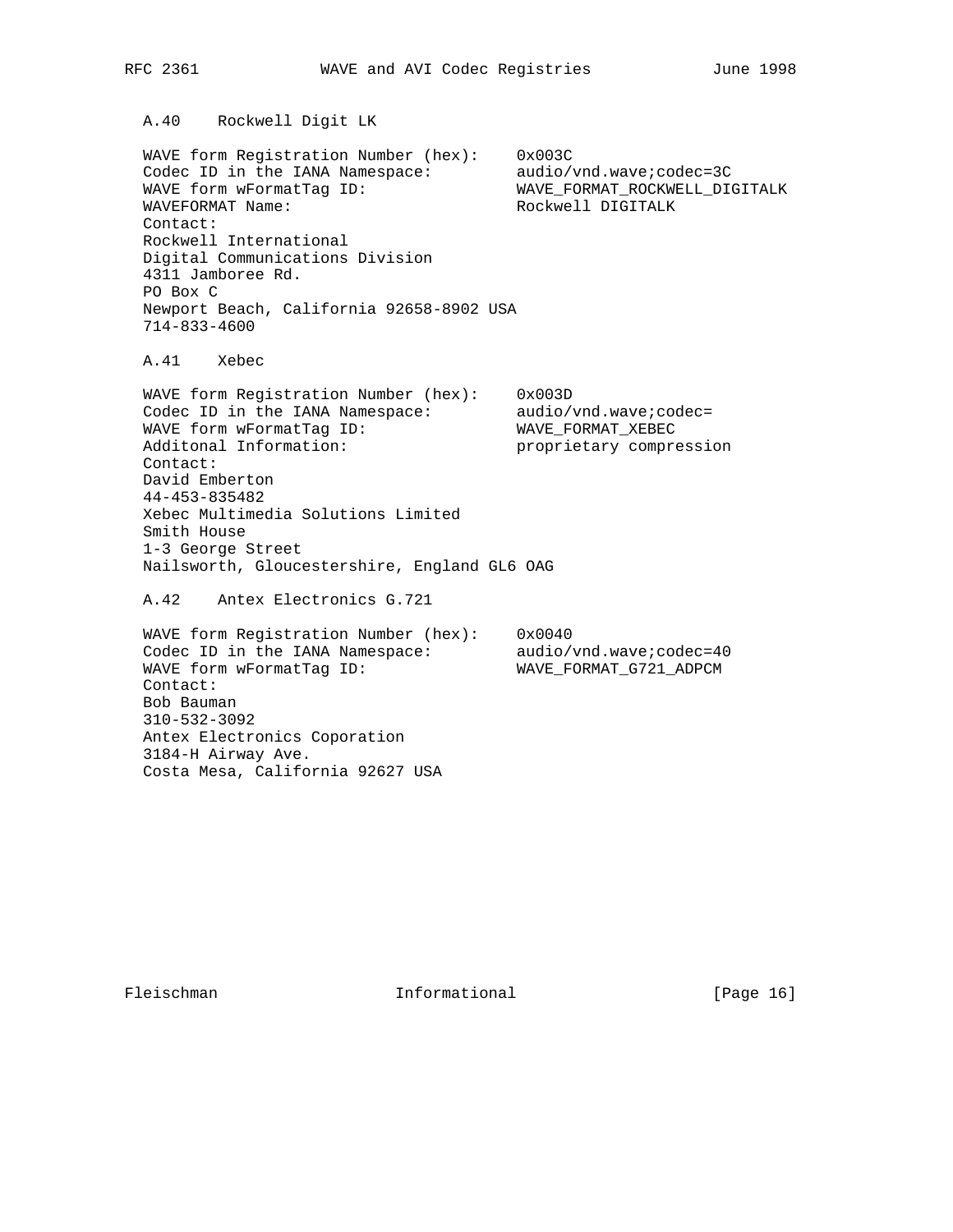A.43 G.728 CELP

 WAVE form Registration Number (hex): 0x0041 Codec ID in the IANA Namespace: audio/vnd.wave;codec=41 WAVE form wFormatTag ID: WAVE\_FORMAT\_G728\_CELP Contact: Bob Bauman 310-532-3092 Antex Electronics Coporation 3184-H Airway Ave. Costa Mesa, California 92627 USA

A.44 MSG723

 WAVE form Registration Number (hex): 0x0042 Codec ID in the IANA Namespace: audio/vnd.wave;codec=42 WAVE form wFormatTag ID: WAVE\_FORMAT\_MSG723 Contact: Terri Hendry, 425-936-2069 Microsoft Corporation One Microsoft Way Redmond, WA 98052-6399 USA

A.45 MPEG

 WAVE form Registration Number (hex): 0x0050 Codec ID in the IANA Namespace: audio/vnd.wave;codec=50 WAVE form wFormatTag ID: WAVE\_FORMAT\_MPEG Contact: Terri Hendry, 425-936-2069 Microsoft Corporation One Microsoft Way Redmond, WA 98052-6399 USA

Fleischman Informational [Page 17]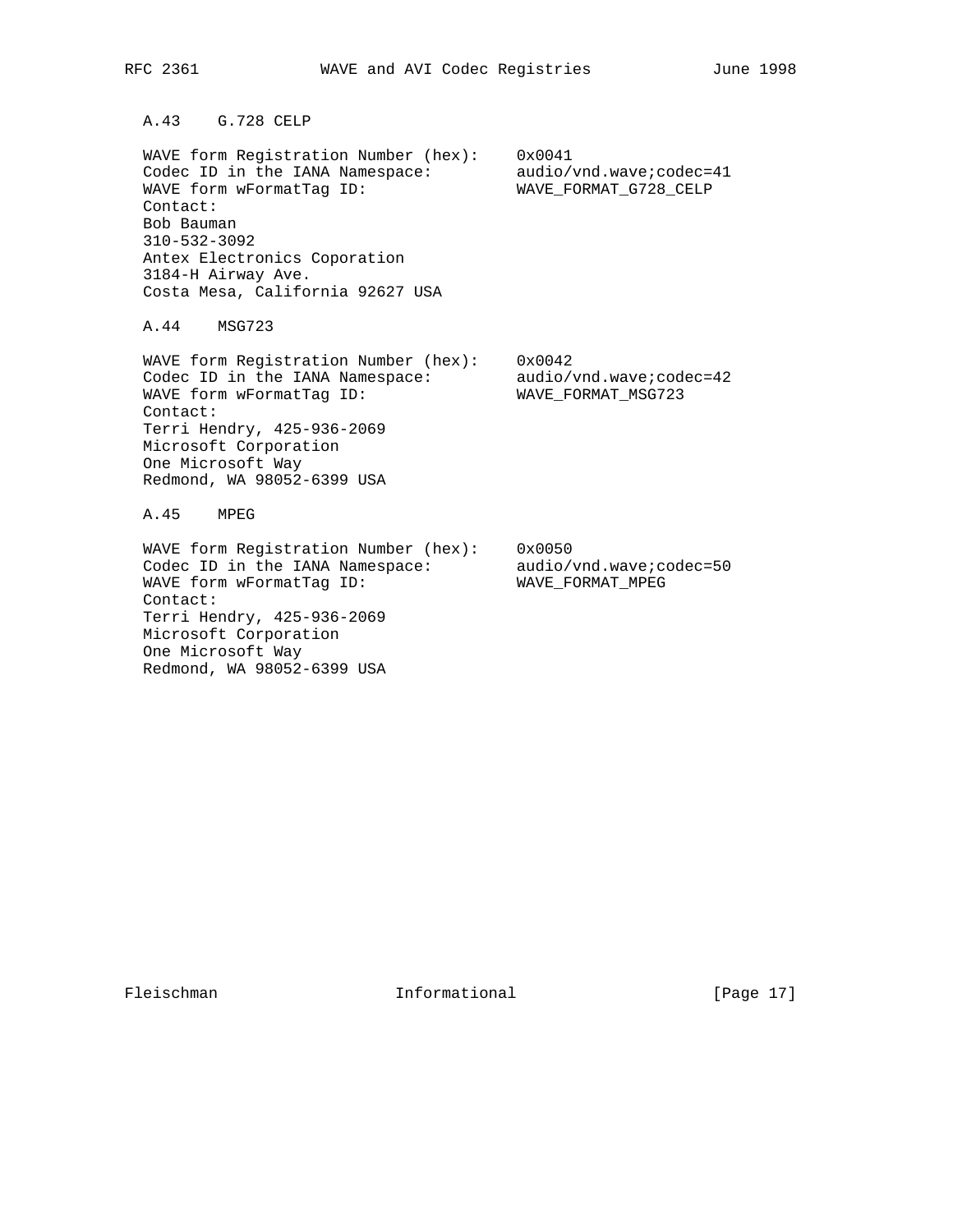A.46 RT24

 WAVE form Registration Number (hex): 0x0052 Codec ID in the IANA Namespace: audio/vnd.wave;codec=52 WAVE form wFormatTag ID: WAVE\_FORMAT\_RT24 Additional Information: This ACM codec is an alternative codec ID to refer to the Voxware Metavoice codec (Codec ID 0x0074). Only the Voxware reference should be used in the general case. Contact: Alexander V. Sokolsky 717-730-9501 InSoft, Inc. 4718 Old Gettysburg Rd Suite 307 Mechanicsburg, PA 17055-4378 USA

A.47 PAC

 WAVE form Registration Number (hex): 0x0053 Codec ID in the IANA Namespace: audio/vnd.wave;codec=53 WAVE form wFormatTag ID: WAVE\_FORMAT\_PAC Contact: Alexander V. Sokolsky 717-730-9501 InSoft, Inc. 4718 Old Gettysburg Rd Suite 307 Mechanicsburg, PA 17055-4378 USA

A.48 MPEG Layer 3

 WAVE form Registration Number (hex): 0x0055 Codec ID in the IANA Namespace: audio/vnd.wave;codec=55 WAVE form wFormatTag ID: WAVE\_FORMAT\_MPEGLAYER3 Additional Information: ISO/MPEG Layer3 Format Tag Contact: Tomislav Grcanac (408) 576-1361 AT&T Labs, Inc. 2665 North First Street San Jose, California 95134 USA

Fleischman Informational [Page 18]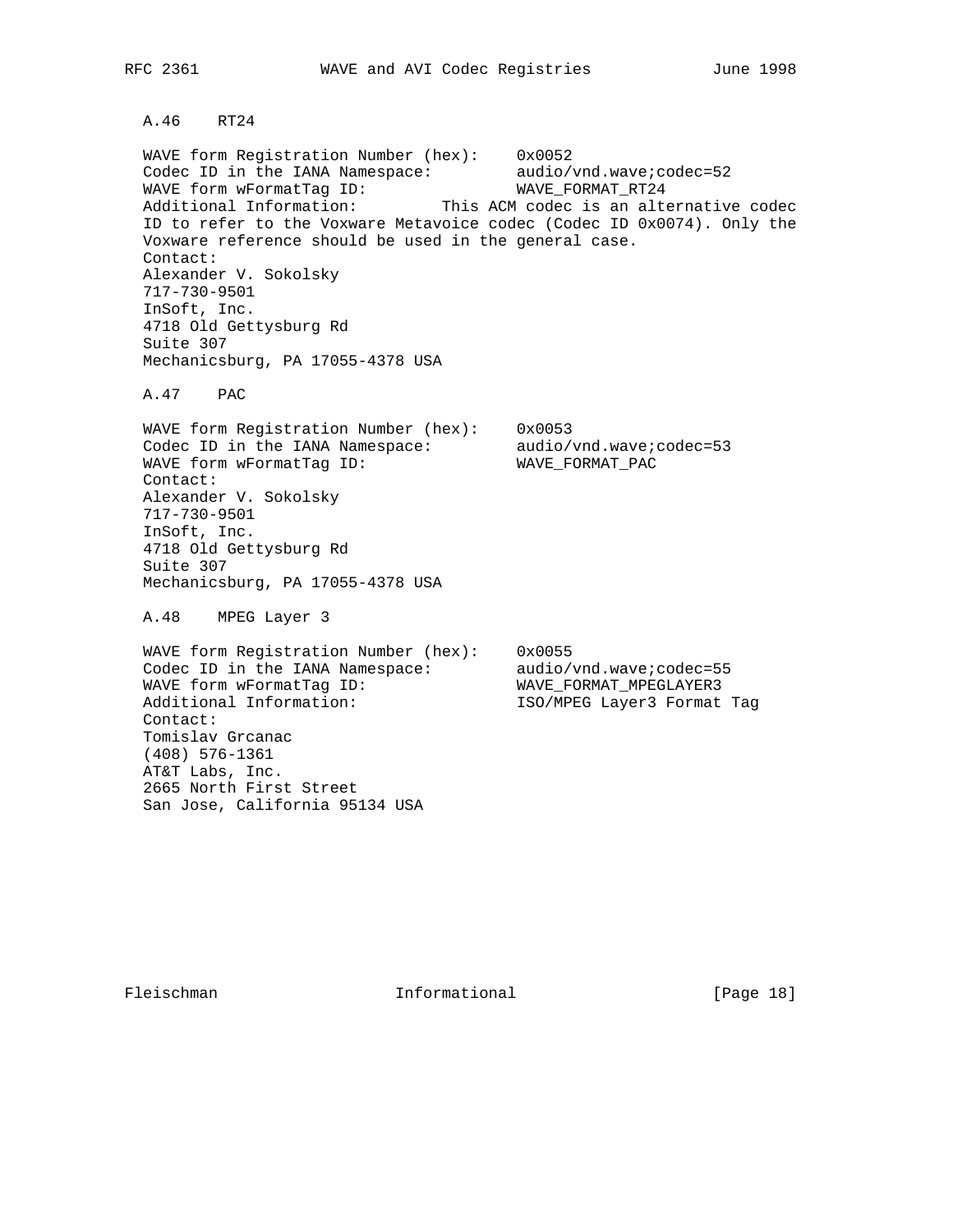A.49 Lucent G.723 WAVE form Registration Number (hex): 0x0059 Codec ID in the IANA Namespace: audio/vnd.wave;codec=59 WAVE form wFormatTag ID: WAVE\_FORMAT\_LUCENT\_G723 Contact: Ray Jones (raykj@lucent.com) Lucent Technologies A.50 Cirrus WAVE form Registration Number (hex): 0x0060 Codec ID in the IANA Namespace: audio/vnd.wave;codec=60 WAVE form wFormatTag ID: WAVE\_FORMAT\_CIRRUS Contact: Mr Scott MacDonald 512 442-7555 Cirrus Logic (USA) A.51 ESPCM WAVE form Registration Number (hex): 0x0061 Codec ID in the IANA Namespace: audio/vnd.wave;codec=61 WAVE form wFormatTag ID: WAVE\_FORMAT\_ESPCM Contact: Paul Sung 510-226-1088 ESS Technology 46107 Landing Parkway Fremont, California 94538 USA A.52 Voxware WAVE form Registration Number (hex): 0x0062 Codec ID in the IANA Namespace: audio/vnd.wave;codec=62 WAVE form wFormatTag ID: WAVE\_FORMAT\_VOXWARE Additional Information: This format is now obsolete Contact: Lee Stewart rover@pipeline.com or compuserve 75570,3525 or lees@voxware.com Voxware Inc 172 Tamarack Circle Skillman, NJ 08558 USA

Fleischman Informational [Page 19]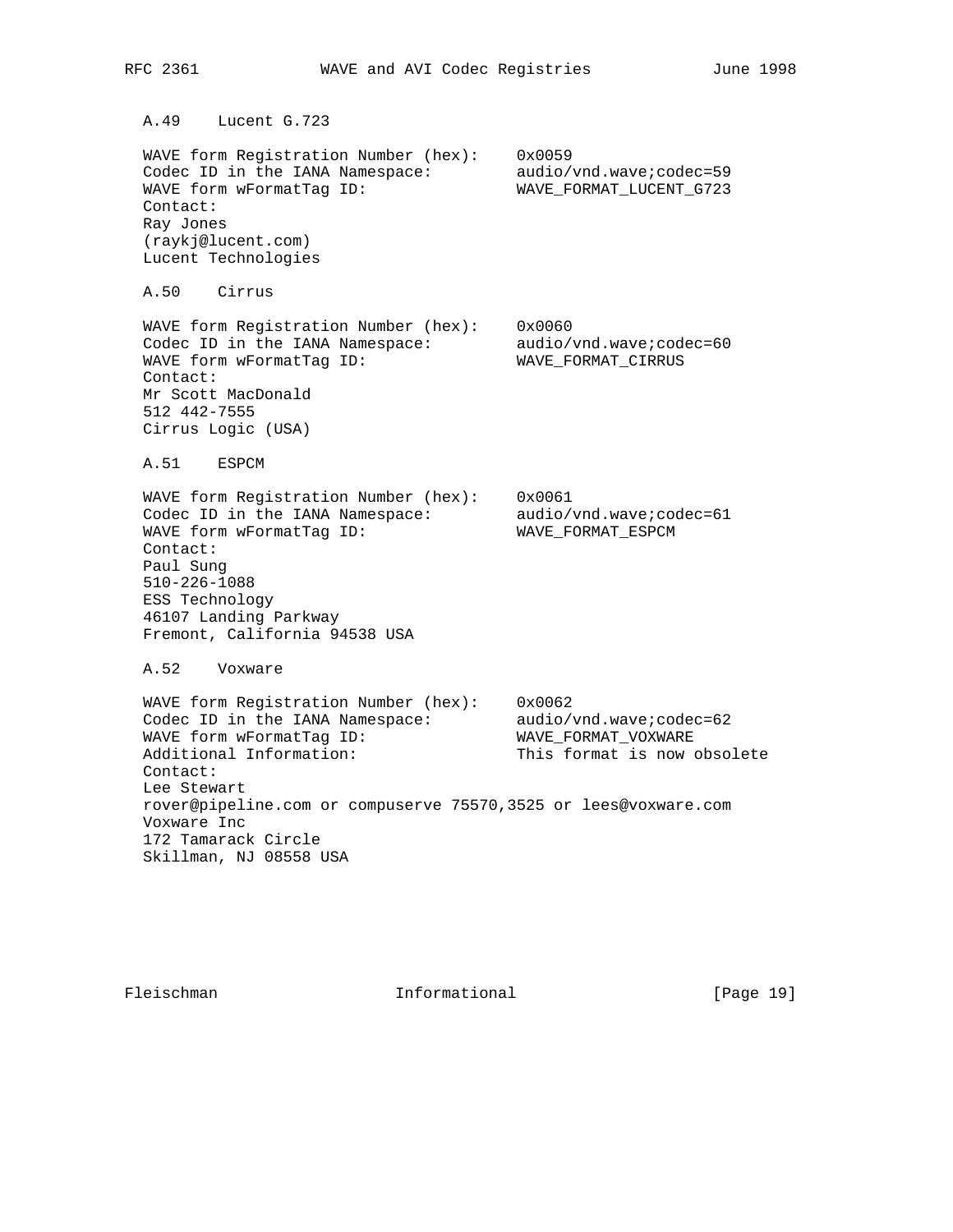A.53 Canopus Atrac

 WAVE form Registration Number (hex): 0x0063 Codec ID in the IANA Namespace: audio/vnd.wave;codec=63 WAVE form wFormatTag ID: WAVE\_FORMAT\_CANOPUS\_ATRAC Additional Information: <br>
ATRACWAVEFORMAT Contact: Masayoshi Araki m-araki@canopus.co.jp 81-78-992-7812 Canopus, Co., Ltd. Kobe Hi-Tech Park 1-2-2 Murotani, Nishi-ku Kobe, Hyogo 651-22 Japan

A.54 G.726 ADPCM

 WAVE form Registration Number (hex): 0x0064 Codec ID in the IANA Namespace: audio/vnd.wave;codec=64 WAVE form wFormatTag ID: WAVE\_FORMAT\_G726\_ADPCM Contact: Jean-Claude Anaya 100433.3121@compuserve.com (33) 57-26-99-24 APICOM 218, Avenue du Haut-Leveque Pessac France 33605

A.55 G.722 ADPCM

 WAVE form Registration Number (hex): 0x0065 Codec ID in the IANA Namespace: audio/vnd.wave;codec=65 WAVE form wFormatTag ID: WAVE\_FORMAT\_G722\_ADPCM Contact: Jean-Claude Anaya 100433.3121@compuserve.com (33) 57-26-99-24 APICOM 218, Avenue du Haut-Leveque Pessac France 33605

Fleischman 1nformational [Page 20]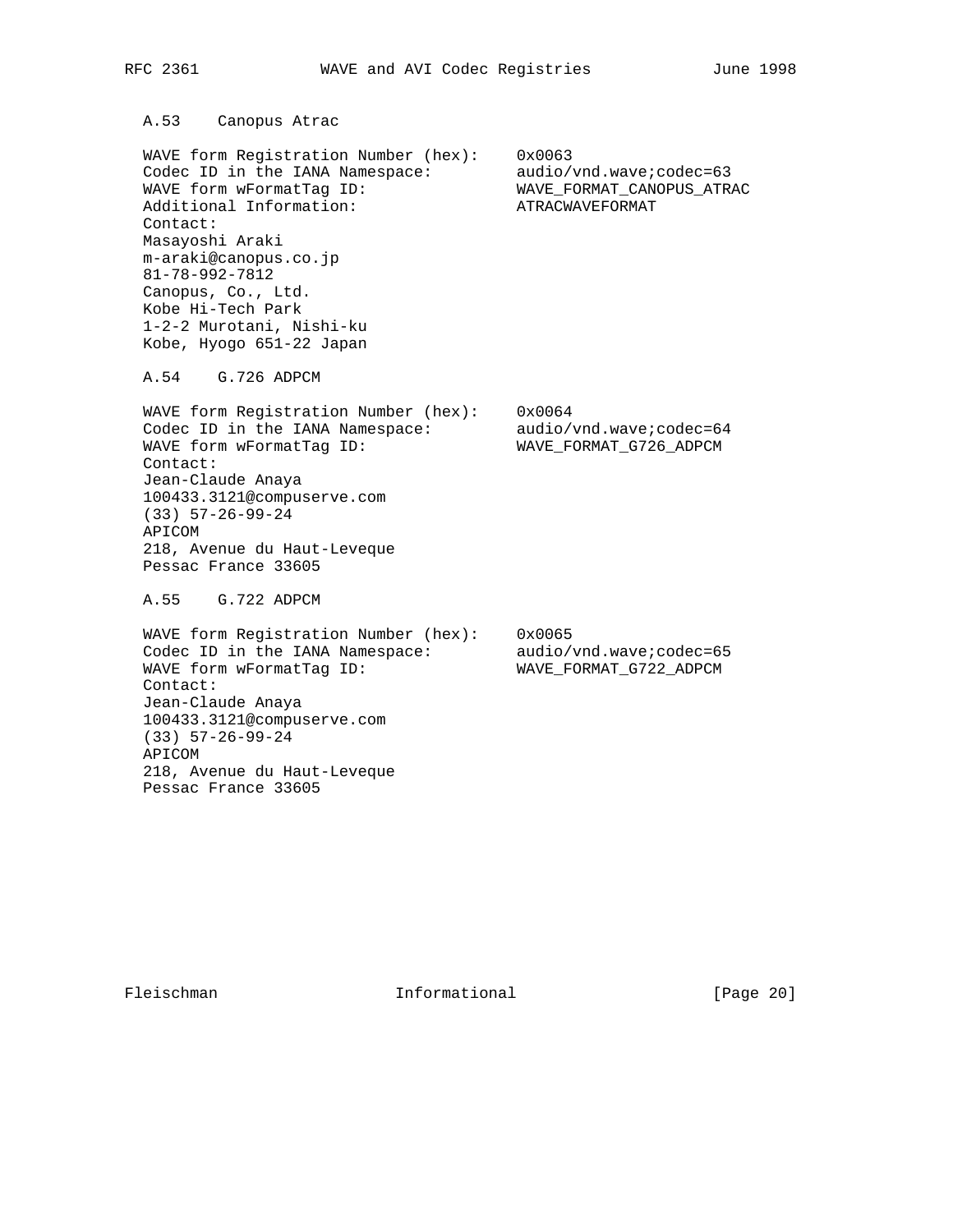A.56 DSAT

 WAVE form Registration Number (hex): 0x0066 Codec ID in the IANA Namespace: audio/vnd.wave;codec=66 WAVE form wFormatTag ID: WAVE\_FORMAT\_DSAT Contact: Terri Hendry 425-936-2069 Microsoft Corporation One Microsoft Way Redmond, WA 98052-6399 USA

A.57 DSAT Display

 WAVE form Registration Number (hex): 0x0067 Codec ID in the IANA Namespace: audio/vnd.wave;codec=67 WAVE form wFormatTag ID: WAVE\_FORMAT\_DSAT\_DISPLAY Contact: Terri Hendry 425-936-2069 Microsoft Corporation One Microsoft Way Redmond, WA 98052-6399 USA

A.58 Voxware Byte Aligned

 WAVE form Registration Number (hex): 0x0069 Codec ID in the IANA Namespace: audio/vnd.wave;codec=69 WAVE form wFormatTag ID:n WAVE\_FORMAT\_VOXWARE\_BYTE\_ALIGNED Additional Information: This format is now obsolete Contact: Lee Stewart rover@pipeline.com or compuserve 75570,3525 or lees@voxware.com Voxware Inc 172 Tamarack Circle Skillman, NJ 08558 USA

Fleischman Informational [Page 21]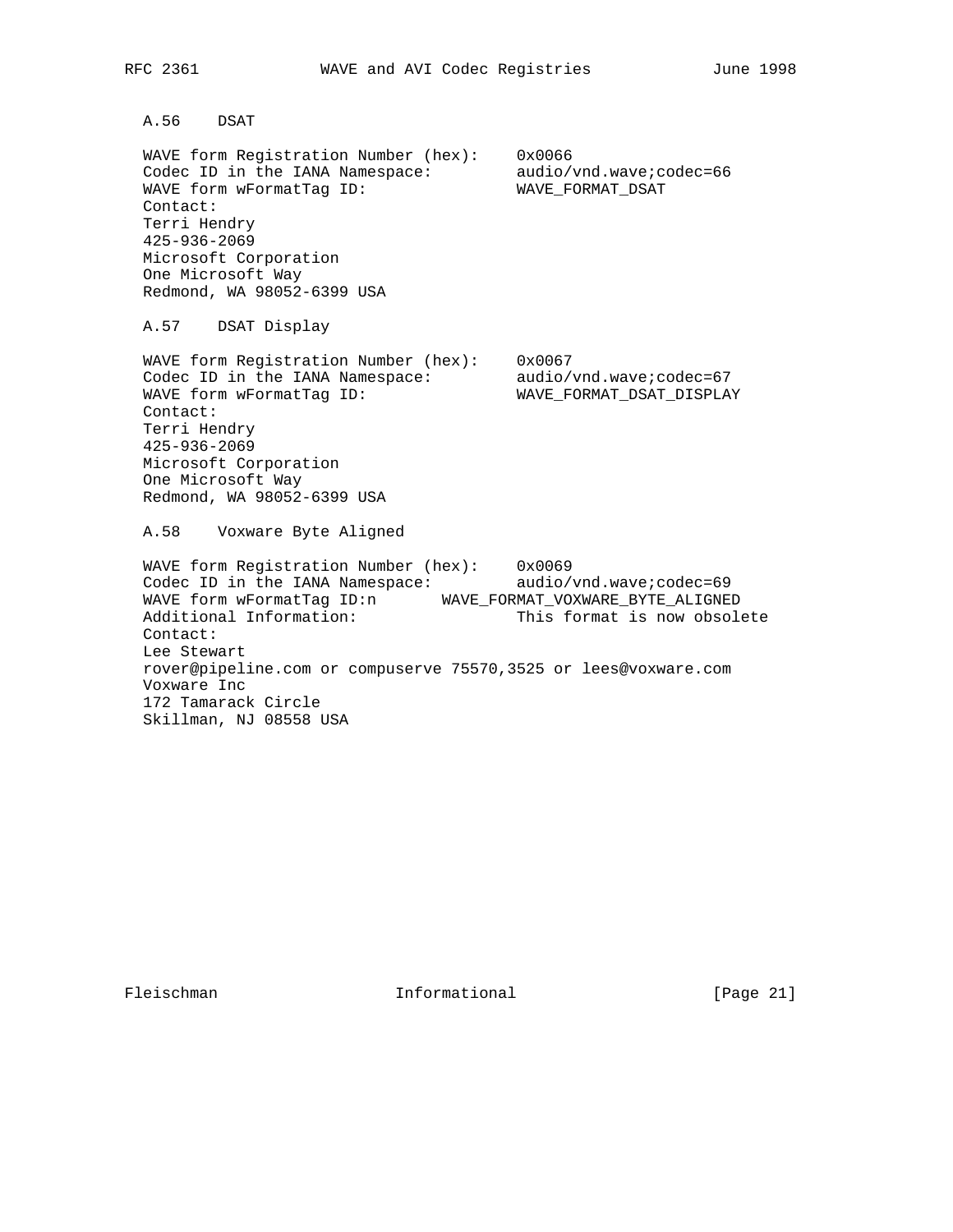A.59 Voxware AC8

 WAVE form Registration Number (hex): 0x0070 Codec ID in the IANA Namespace: audio/vnd.wave;codec=70 WAVE form wFormatTag ID: WAVE\_FORMAT\_VOXWARE\_AC8 Additional Information: This format ID is now obsolete Contact: Lee Stewart lees@voxware.com Voxware Inc. 172 Tamarack Circle Skillman, NJ 08558 USA

A.60 Voxware AC10

 WAVE form Registration Number (hex): 0x0071 Codec ID in the IANA Namespace: audio/vnd.wave;codec=71 WAVE form wFormatTag ID: WAVE\_FORMAT\_VOXWARE\_AC10 Additional Information: This format ID is now obsolete Contact: Lee Stewart lees@voxware.com Voxware Inc. 172 Tamarack Circle Skillman, NJ 08558 USA

A.61 Voxware AC16

 WAVE form Registration Number (hex): 0x0072 Codec ID in the IANA Namespace: audio/vnd.wave;codec=72 WAVE form wFormatTag ID: WAVE\_FORMAT\_VOXWARE\_AC16 Additional Information: This format ID is now obsolete Contact: Lee Stewart lees@voxware.com Voxware Inc. 172 Tamarack Circle Skillman, NJ 08558 USA

Fleischman Informational [Page 22]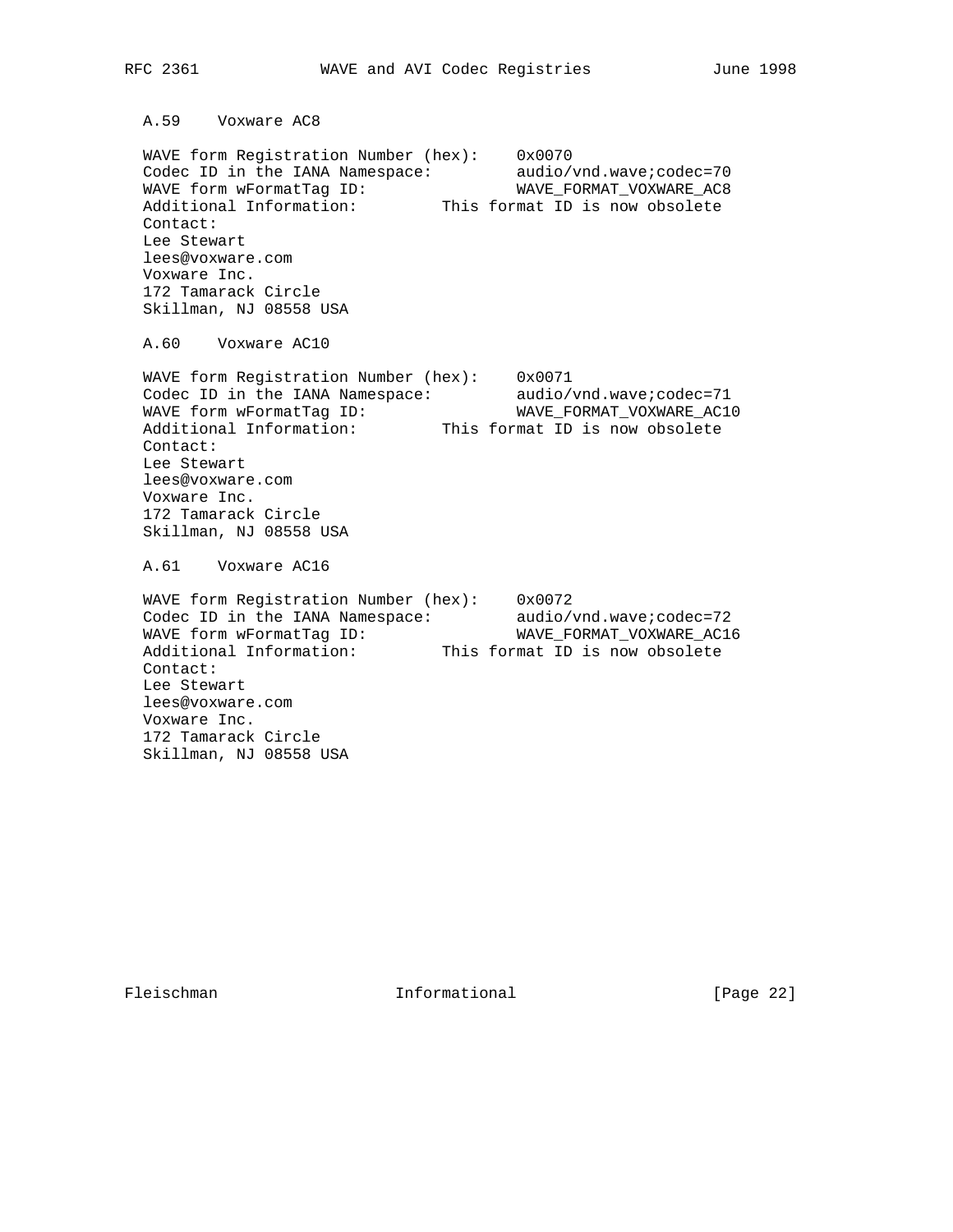A.62 Voxware AC20

 WAVE form Registration Number (hex): 0x0073 Codec ID in the IANA Namespace: audio/vnd.wave;codec=73 WAVE form wFormatTag ID: WAVE\_FORMAT\_VOXWARE\_AC20 Additional Information: This format ID is now obsolete Contact: Lee Stewart lees@voxware.com Voxware Inc. 172 Tamarack Circle Skillman, NJ 08558 USA

A.63 Voxware MetaVoice

 WAVE form Registration Number (hex): 0x0074 Codec ID in the IANA Namespace: audio/vnd.wave;codec=74 WAVE form wFormatTag ID: WAVE\_FORMAT\_VOXWARE\_RT24 Additional Information: file and stream oriented Contact: Lee Stewart lees@voxware.com Voxware Inc. 172 Tamarack Circle Skillman, NJ 08558 USA

A.64 Voxware MetaSound

 WAVE form Registration Number (hex): 0x0075 Codec ID in the IANA Namespace: audio/vnd.wave;codec=75 WAVE form wFormatTag ID: WAVE\_FORMAT\_VOXWARE\_RT29 Additional Information: file and stream oriented Contact: Lee Stewart lees@voxware.com Voxware Inc. 172 Tamarack Circle Skillman, NJ 08558 USA

Fleischman Informational [Page 23]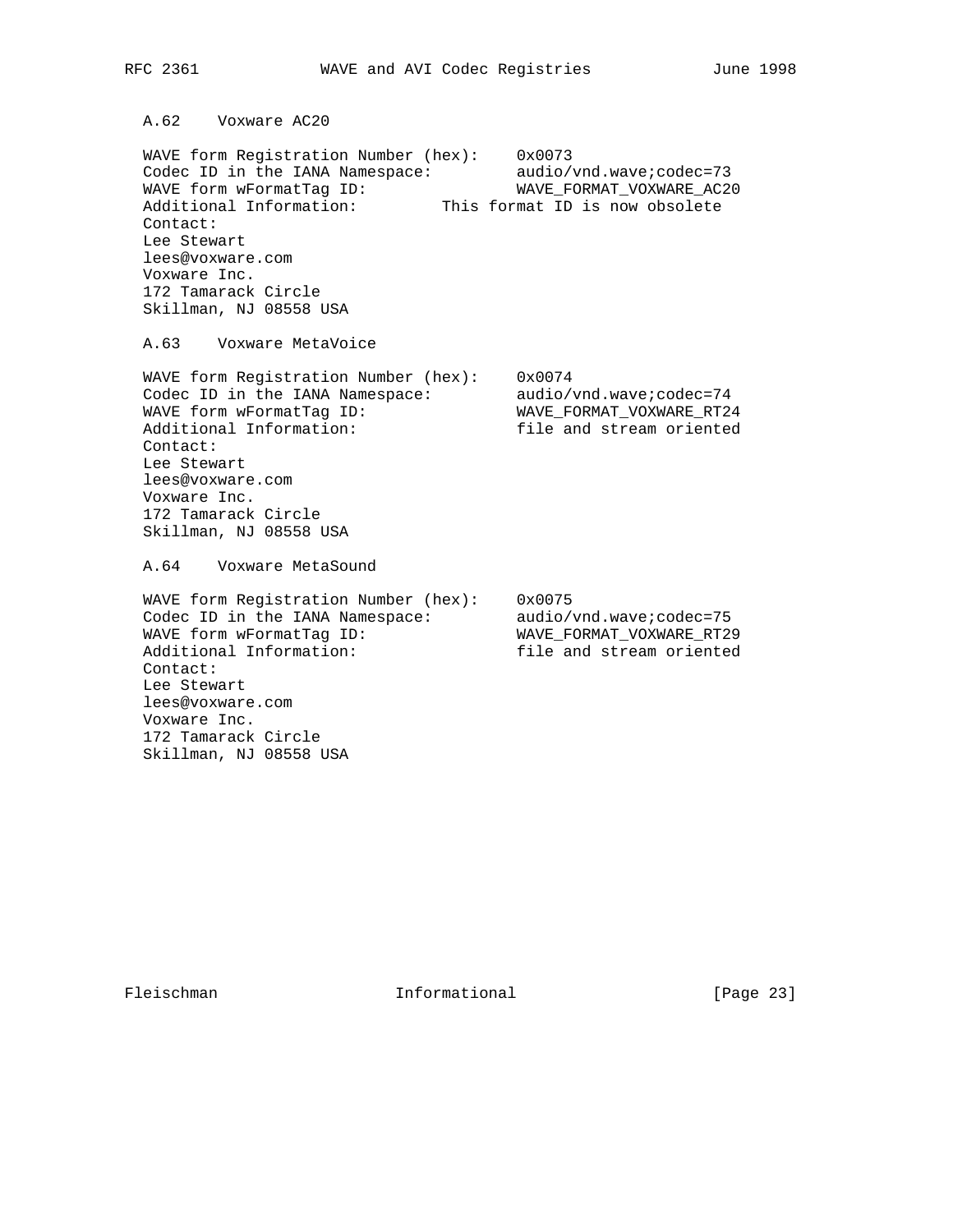A.65 Voxware RT29HW

 WAVE form Registration Number (hex): 0x0076 Codec ID in the IANA Namespace: audio/vnd.wave;codec=76 WAVE form wFormatTag ID: WAVE\_FORMAT\_VOXWARE\_RT29HW Additional Information: This format ID is now obsolete Contact: Lee Stewart lees@voxware.com Voxware Inc. 172 Tamarack Circle Skillman, NJ 08558 USA

A.66 Voxware VR12

 WAVE form Registration Number (hex): 0x0077 Codec ID in the IANA Namespace: audio/vnd.wave;codec=77 WAVE form wFormatTag ID: WAVE\_FORMAT\_VOXWARE\_VR12 Additional Information: This format ID is now obsolete Contact: Lee Stewart lees@voxware.com Voxware Inc. 172 Tamarack Circle Skillman, NJ 08558 USA

A.67 Voxware VR18

 WAVE form Registration Number (hex): 0x0078 Codec ID in the IANA Namespace: audio/vnd.wave;codec=78 WAVE form wFormatTag ID: WAVE\_FORMAT\_VOXWARE\_VR18 Additional Information: This format ID is now obsolete Contact: Lee Stewart lees@voxware.com Voxware Inc. 172 Tamarack Circle Skillman, NJ 08558 USA

Fleischman Informational [Page 24]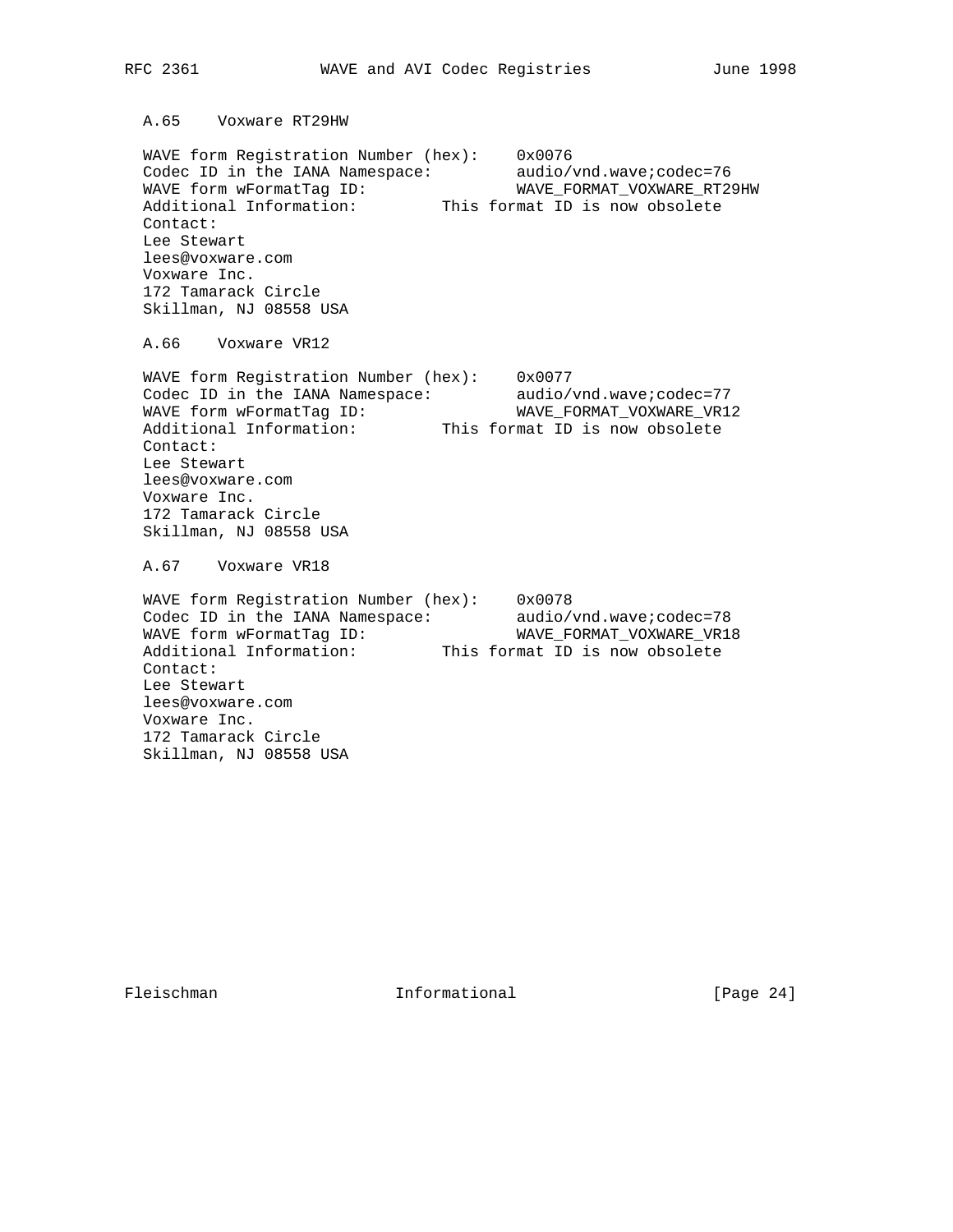A.68 Voxware TQ40

 WAVE form Registration Number (hex): 0x0079 Codec ID in the IANA Namespace: audio/vnd.wave;codec=79 WAVE form wFormatTag ID: WAVE\_FORMAT\_VOXWARE\_TQ40 Additional Information: This format ID is now obsolete Contact: Lee Stewart lees@voxware.com Voxware Inc. 172 Tamarack Circle Skillman, NJ 08558 USA

A.69 Softsound

 WAVE form Registration Number (hex): 0x0080 Codec ID in the IANA Namespace: audio/vnd.wave;codec=80 WAVE form wFormatTag ID: WAVE\_FORMAT\_SOFTSOUND Contact: AJ Robinson 44-1727-847949 Softsound, Ltd. 12 St. Stephens Avenue St. Albans, Herts, UK AL3 4AD

A.70 Voxware TQ60

 WAVE form Registration Number (hex): 0x0081 Codec ID in the IANA Namespace: audio/vnd.wave;codec=81 WAVE form wFormatTag ID: WAVE\_FORMAT\_VOXWARE\_TQ60 Additional Information: This format ID is now obsolete Contact: Lee Stewart lees@voxware.com Voxware Inc. 172 Tamarack Circle Skillman, NJ 08558 USA

Fleischman Informational [Page 25]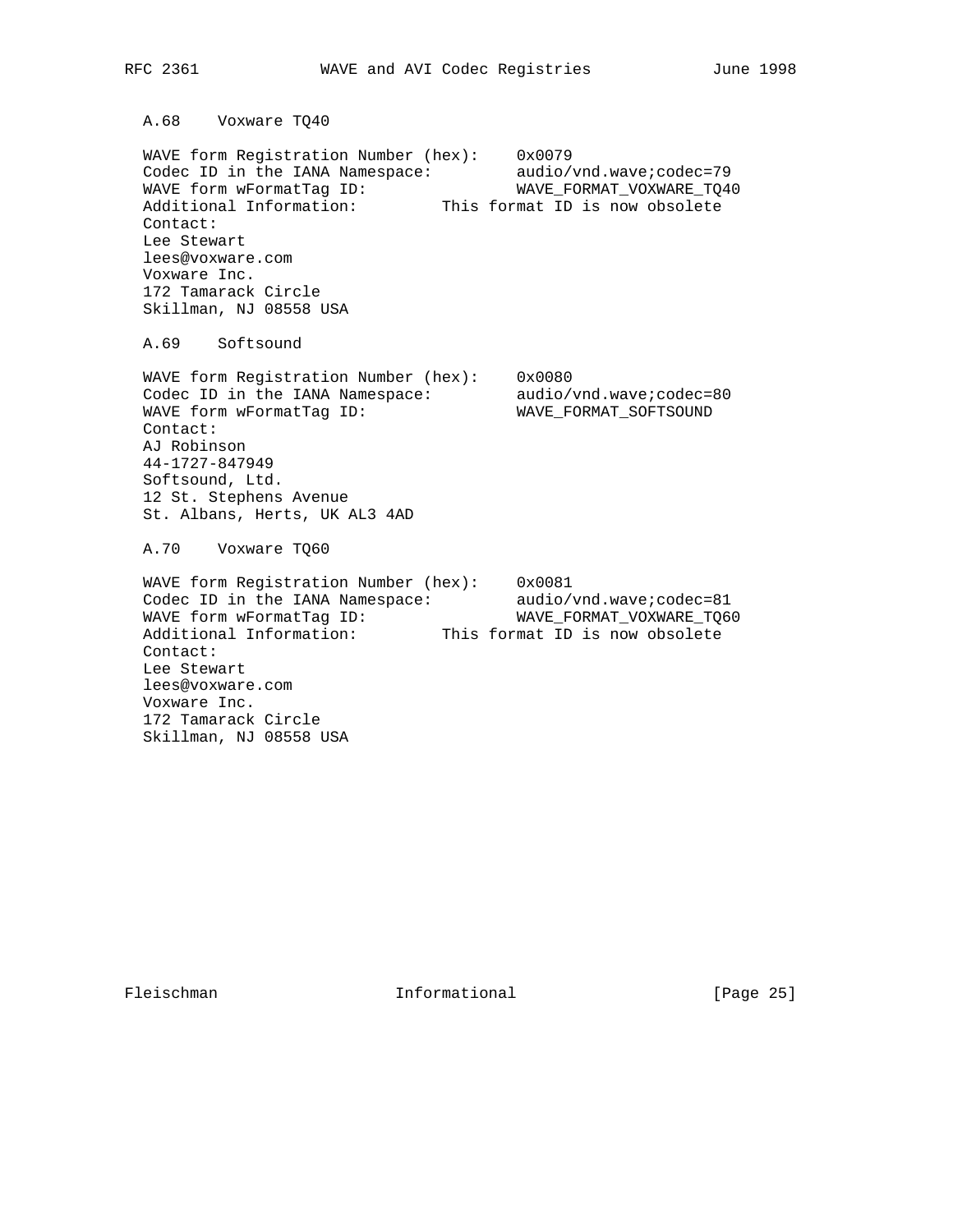# A.71 MSRT24

 WAVE form Registration Number (hex): 0x0082 Codec ID in the IANA Namespace: audio/vnd.wave;codec=82 WAVE form wFormatTag ID: WAVE\_FORMAT\_MSRT24 Additional Information: This ACM codec is an alternative codec ID to refer to the Voxware Metavoice codec (Codec ID 0x0074). Only the Voxware reference should be used in the general case. Contact: Terri Hendry 425-936-2069 Microsoft Corporation One Microsoft Way Redmond, WA 98052-6399 USA

A.72 G.729A

 WAVE form Registration Number (hex): 0x0083 Codec ID in the IANA Namespace: audio/vnd.wave;codec=83 WAVE form wFormatTag ID: WAVE\_FORMAT\_G729A Contact: AT&T Laboratories

A.73 MVI MV12

 WAVE form Registration Number (hex): 0x0084 Codec ID in the IANA Namespace: audio/vnd.wave;codec=84 WAVE form wFormatTag ID: WAVE\_FORMAT\_MVI\_MV12 Contact: David R. Whipple whipple@mail.webtek.com Motion Pixels 7802 North 132 East Court Owasso, OK 74055 USA (918) 272-5328

Fleischman Informational [Page 26]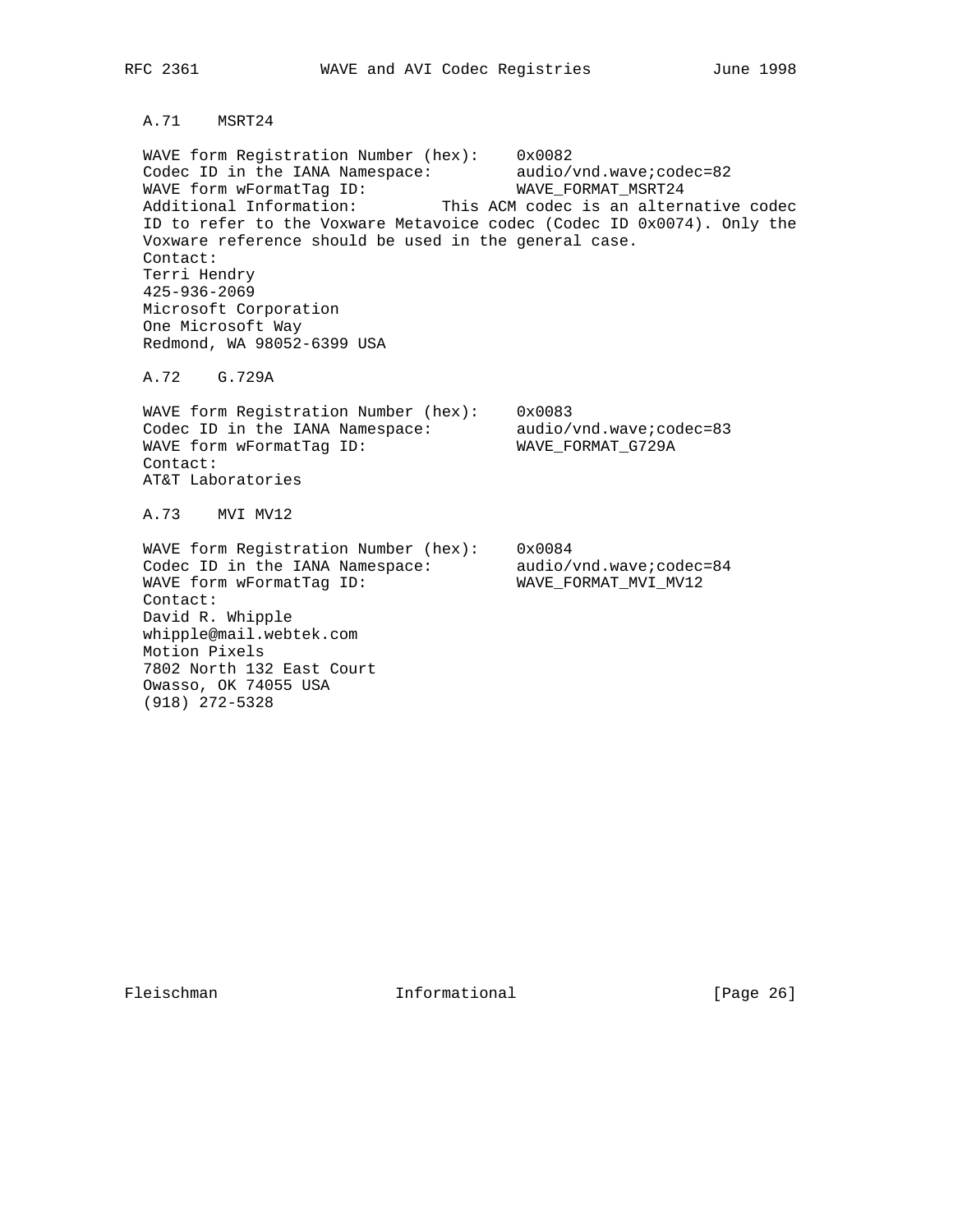A.74 DF G.726

 WAVE form Registration Number (hex): 0x0085 Codec ID in the IANA Namespace: audio/vnd.wave;codec=85 WAVE form wFormatTag ID: WAVE\_FORMAT\_DF\_G726 Contact: Jarno van Rooyen Jarno.VanRooyen@DataVoice.co.za DataFusion Systems (Pty) (Ltd) PO Box 582 Stellenbosch Stellenbosch South Africa 27 21 888 2000

A.75 DF GSM610

 WAVE form Registration Number (hex): 0x0086 Codec ID in the IANA Namespace: audio/vnd.wave;codec=86 WAVE form wFormatTag ID: WAVE\_FORMAT\_DF\_GSM610 Contact: Jarno van Rooyen Jarno.VanRooyen@DataVoice.co.za DataFusion Systems (Pty) (Ltd) PO Box 582 Stellenbosch 7600 South Africa 27 21 888 2000 A.76 ISIAudio

 WAVE form Registration Number (hex): 0x0088 Codec ID in the IANA Namespace: audio/vnd.wave;codec=88 WAVE form wFormatTag ID: WAVE\_FORMAT\_ISIAUDIO Contact: Iterated Systems, Inc. 5550-a Peachtree Parkway Suite 650 Norcross, GA 30092 USA 404-840-0633

Fleischman Informational [Page 27]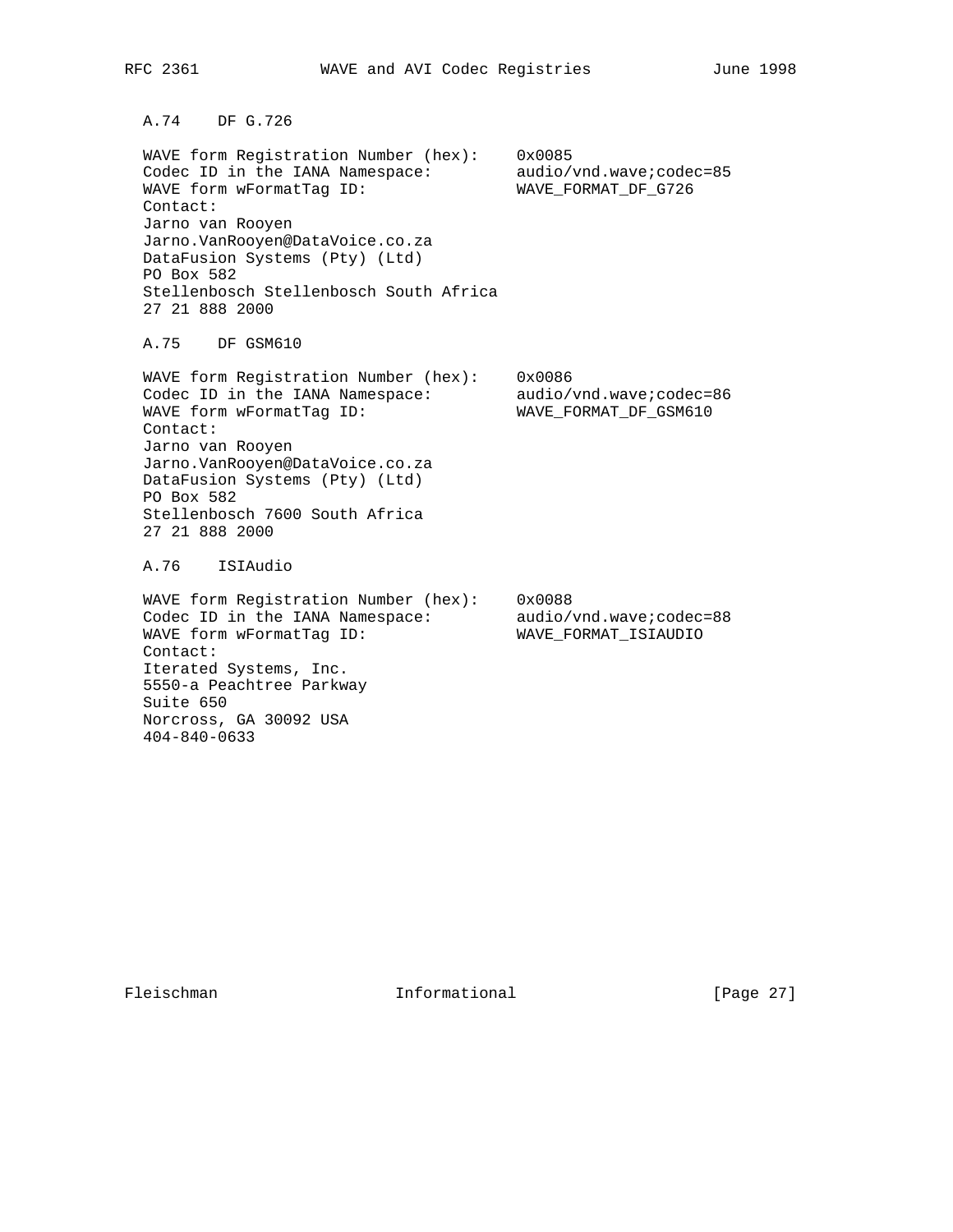A.77 Onlive

 WAVE form Registration Number (hex): 0x0089 Codec ID in the IANA Namespace: audio/vnd.wave;codec=89 WAVE form wFormatTag ID: WAVE\_FORMAT\_ONLIVE Contact: Dr. Ajit L. Lalwani ajit@onlive.com (408) 617 - 3595 OnLive! Technologies, Inc. 1039 S. Mary Ave. Sunnyvale, California 94087 USA (408) 617-7000

A.78 SBC24

 WAVE form Registration Number (hex): 0x0091 Codec ID in the IANA Namespace: audio/vnd.wave;codec=91 WAVE form wFormatTag ID: WAVE\_FORMAT\_SBC24 Contact: Dieter Rencken Dieter.W.Rencken@siemenscom.com (408) 492-6539 Siemens Business Communications Systems 4900 Old Ironsides Drive Santa Clara, California 95054 USA (408) 492-2000

A.79 Dolby AC3 SPDIF

 WAVE form Registration Number (hex): 0x0092 Codec ID in the IANA Namespace: audio/vnd.wave;codec=92 WAVE form wFormatTag ID: WAVE\_FORMAT\_DOLBY\_AC3\_SPDIF Contact: Monty Schmidt Sonic Foundry 100 South Baldwin, Suite 204 Madison, WI 53703 USA 608-256-3133

Fleischman Informational [Page 28]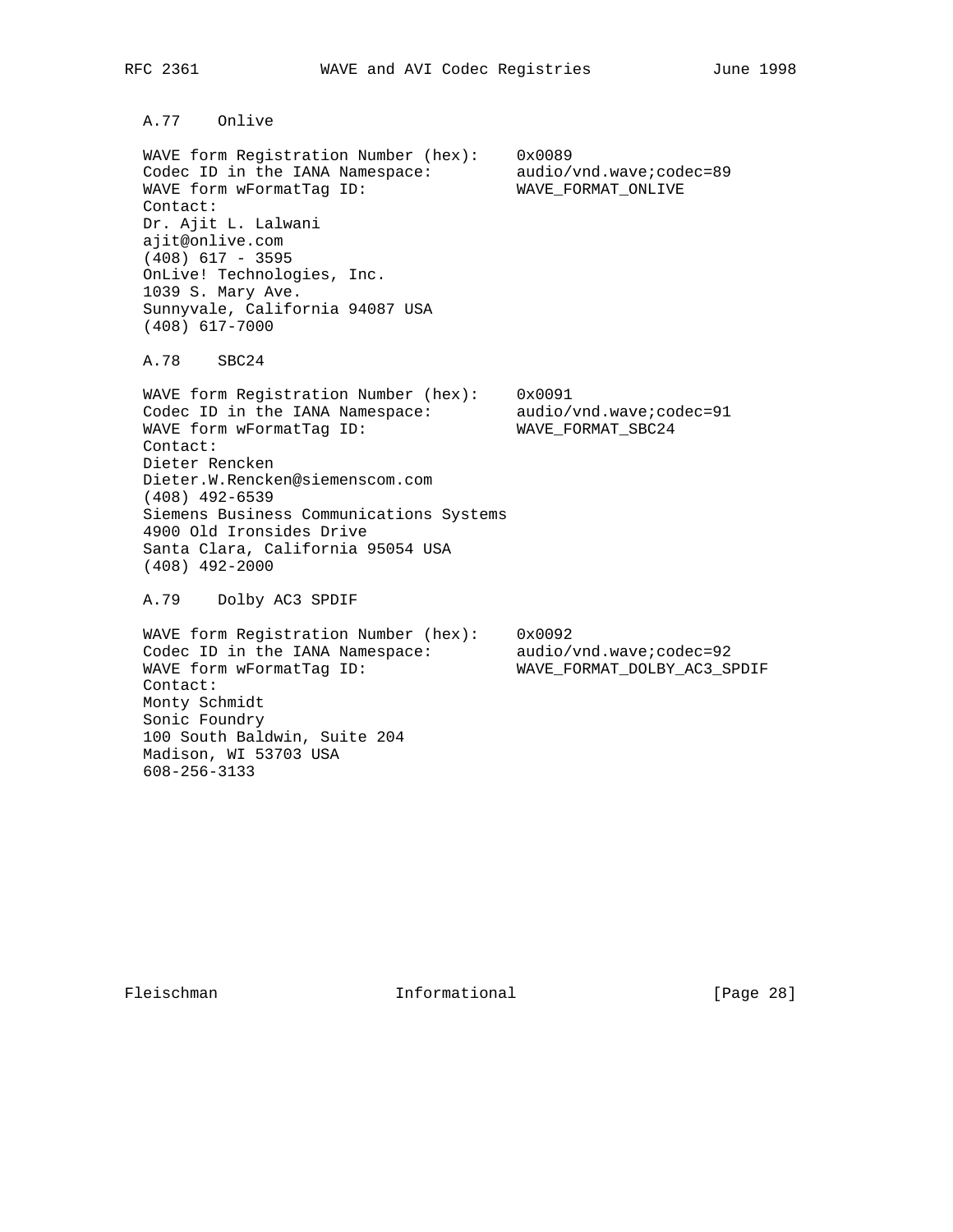A.80 ZyXEL ADPCM

 WAVE form Registration Number (hex): 0x0097 Codec ID in the IANA Namespace: audio/vnd.wave;codec=97 WAVE form wFormatTag ID: WAVE\_FORMAT\_ZYXEL\_ADPCM Contact: Nasser Tarazi nasser@ZyXEL.COM 714-693-0808 ext 206 ZyXEL Communications, Inc. 4920 E. La Palma Ave Anaheim, California 92807 USA 714-693-0808

A.81 Philips LPCBB

 WAVE form Registration Number (hex): 0x0098 Codec ID in the IANA Namespace: audio/vnd.wave;codec=98 WAVE form wFormatTag ID: WAVE\_FORMAT\_PHILIPS\_LPCBB Contact: Kurt Kornmuller Philips Speech Processing Computerstrasse 6 Vienna A-1101 Austria 43 1 601 01

A.82 Packed

 WAVE form Registration Number (hex): 0x0099 Codec ID in the IANA Namespace: audio/vnd.wave;codec=99 WAVE form wFormatTag ID: WAVE\_FORMAT\_PACKED Contact: Alex Ruegg alex.ruegg@studer.ch 41-1-870-1252 Studer Professional Audio AG Althardstrasse 30 Regensdorf, CH 8105 41-1-870-7252

Fleischman Informational [Page 29]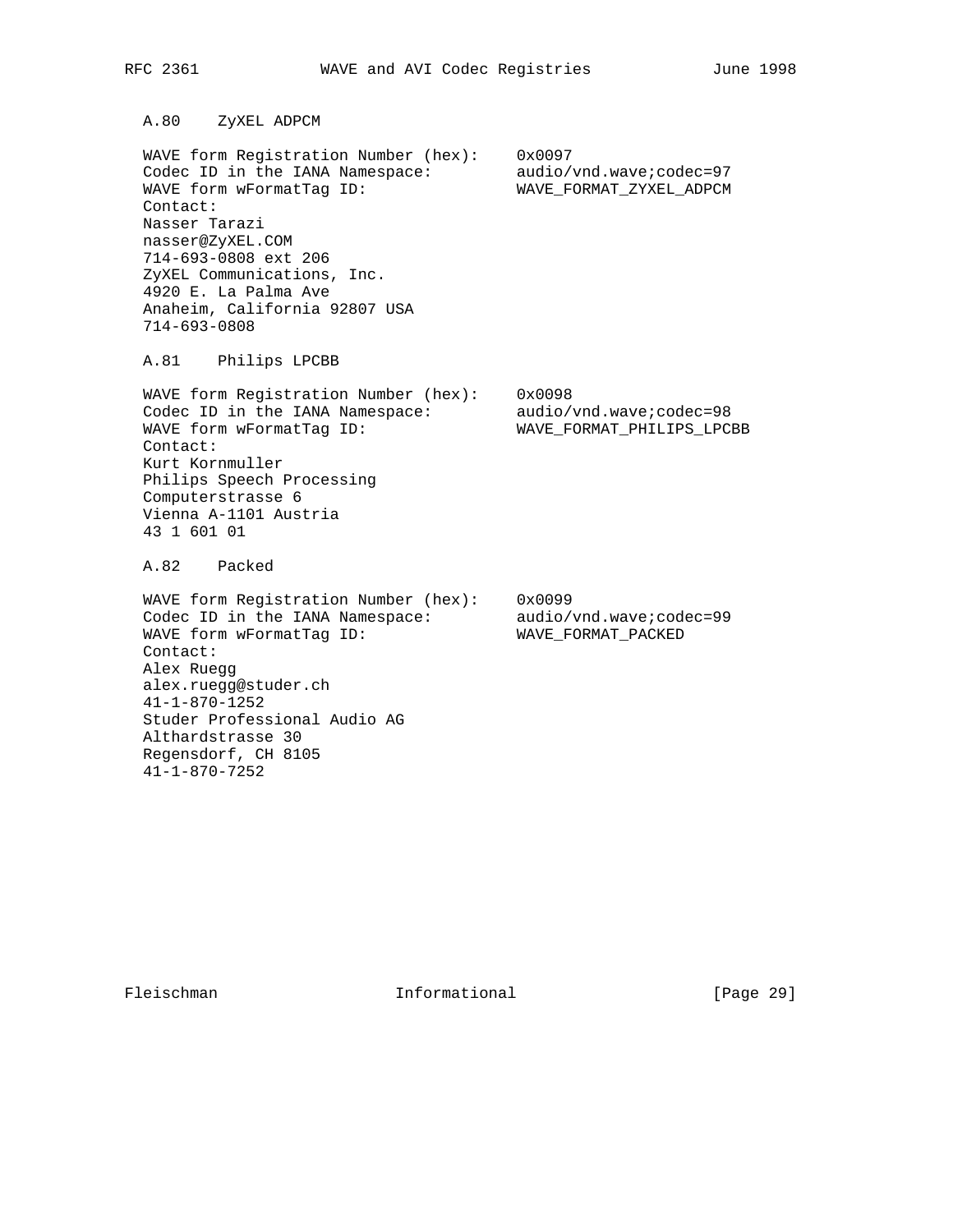A.83 Rhetorex ADPCM

 WAVE form Registration Number (hex): 0x0100 Codec ID in the IANA Namespace: audio/vnd.wave:codec=100 WAVE form wFormatTag ID: WAVE\_FORMAT\_RHETOREX\_ADPCM Contact: Roger Dang roger.dang@octel.com 408-371-0881-x195 Rhetorex, Inc. 200 E Hacienda Ave Campbell, California 95008 USA

A.84 BeCubed Software's IRAT

 WAVE form Registration Number (hex): 0x0101 Codec ID in the IANA Namespace: audio/vnd.wave:codec=101 WAVE form wFormatTag ID: WAVE\_FORMAT\_IRAT WAVEFORMAT name: Contact: William J. Locke bill@becubed.com BeCubed Software Inc. 1750 Marietta Hwy STE 240 Canton, GA 30114 USA 770-720-1077

A.85 Vivo G.723

 WAVE form Registration Number (hex): 0x00111 Codec ID in the IANA Namespace: audio/vnd.wave:codec=111 WAVE form wFormatTag ID: WAVE\_FORMAT\_VIVO\_G723 Contact: Vivo Software 411 Waverley Oaks Road, Suite 313 Waltham, MA 02154 USA (617) 899-8900

Fleischman Informational [Page 30]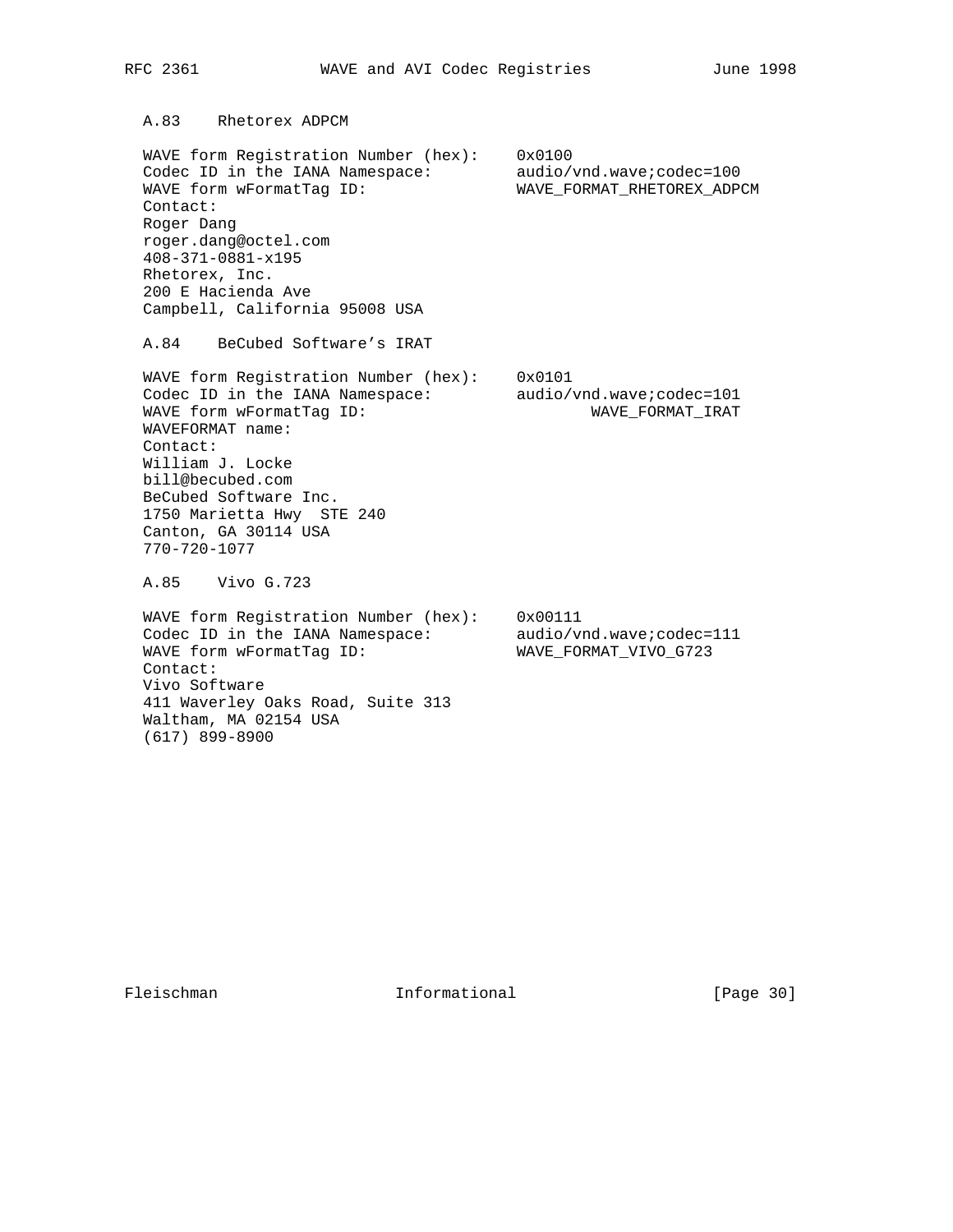A.86 Vivo Siren

 WAVE form Registration Number (hex): 0x0112 Codec ID in the IANA Namespace: audio/vnd.wave:codec=112 WAVE form wFormatTag ID: WAVE\_FORMAT\_VIVO\_SIREN Contact: Vivo Software 411 Waverley Oaks Road, Suite 313 Waltham, MA 02154 USA (617) 899-8900

A.87 Digital G.723

 WAVE form Registration Number (hex): 0x0123 Codec ID in the IANA Namespace: audio/vnd.wave;codec=123 WAVE form wFormatTag ID: WAVE\_FORMAT\_DIGITAL\_G723 Contact: John Forecast forecast@shell.lkg.dec.com 508-486-5264 Digital Equipment Corporation 146 Main Street Maynard, MA 01754-2571 USA 1-800-DIGITAL A.88 Creative ADPCM WAVE form Registration Number (hex): 0x0200

Codec ID in the IANA Namespace: audio/vnd.wave;codec=200 WAVE form wFormatTag ID: WAVE\_FORMAT\_CREATIVE\_ADPCM Contact: Peter Ridge 408-428-2366 Creative Labs, Inc California, USA

Fleischman Informational [Page 31]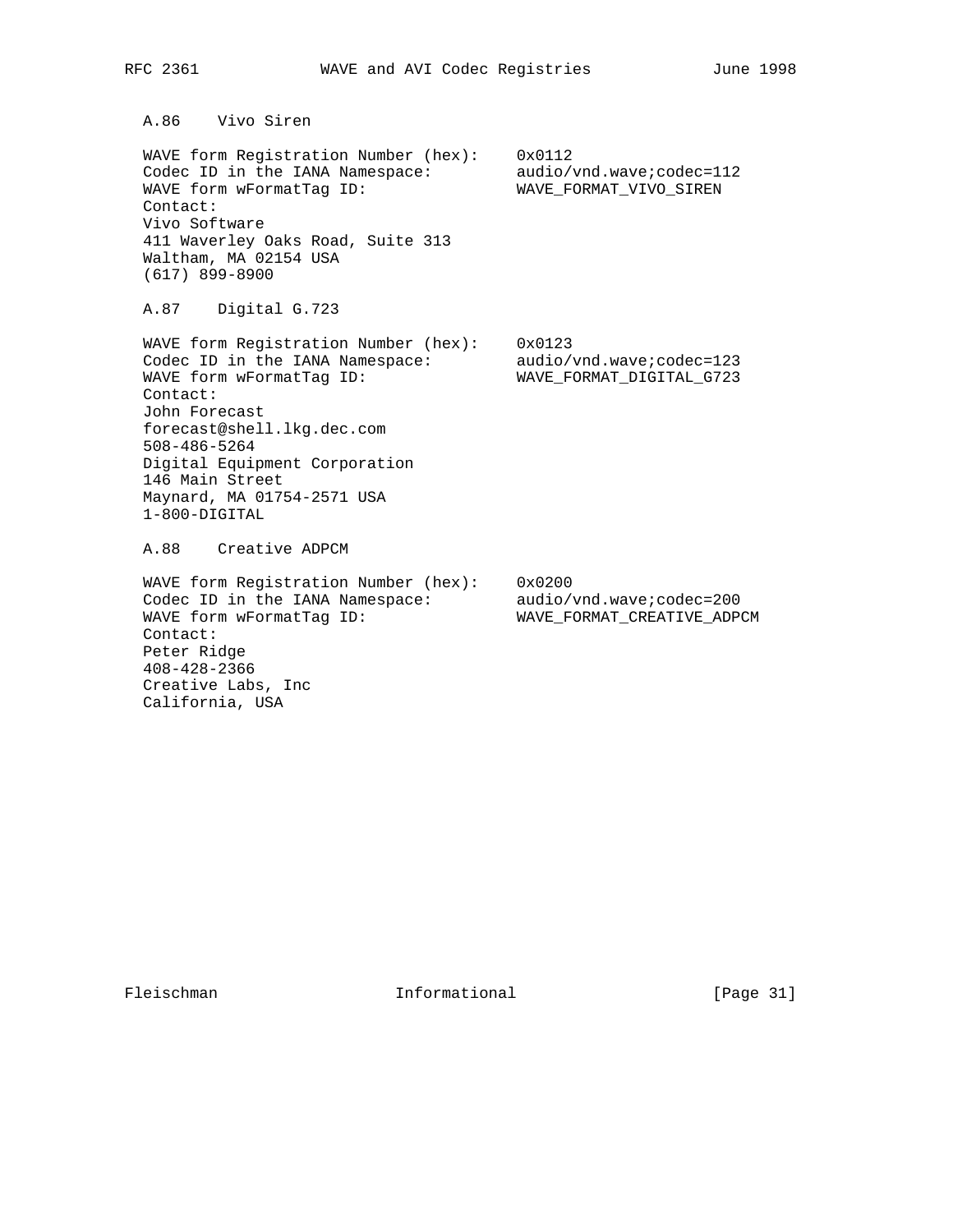## A.89 Creative FastSpeech8

 WAVE form Registration Number (hex): 0x0202 Codec ID in the IANA Namespace: audio/vnd.wave;codec=202 WAVE form wFormatTag ID: WAVE\_FORMAT\_CREATIVE\_FASTSPEECH8 Contact: Peter Ridge 408-428-2366 Creative Labs, Inc California, USA

A.90 Creative FastSpeech10

 WAVE form Registration Number (hex): 0x0203 Codec ID in the IANA Namespace: audio/vnd.wave;codec=203 WAVE form wFormatTag ID: WAVE\_FORMAT\_ CREATIVE\_FASTSPEECH10 Contact: Peter Ridge 408-428-2366 Creative Labs, Inc California, USA

A.91 Quarterdeck

 WAVE form Registration Number (hex): 0x0220 Codec ID in the IANA Namespace: audio/vnd.wave;codec=220 WAVE form wFormatTag ID: WAVE\_FORMAT\_QUARTERDECK Contact: Eugene Olsen 310-309-3700 Quarterdeck Corporation 13160 Mindanao Way FL 3 Marina del Rey, California 90292-9705 USA

A.92 FM Towns Snd

 WAVE form Registration Number (hex): 0x0300 Codec ID in the IANA Namespace: audio/vnd.wave:codec=300 WAVE form wFormatTag ID: WAVE\_FORMAT\_FM\_TOWNS\_SND Contact: Fujitsu Corporation

Fleischman Informational [Page 32]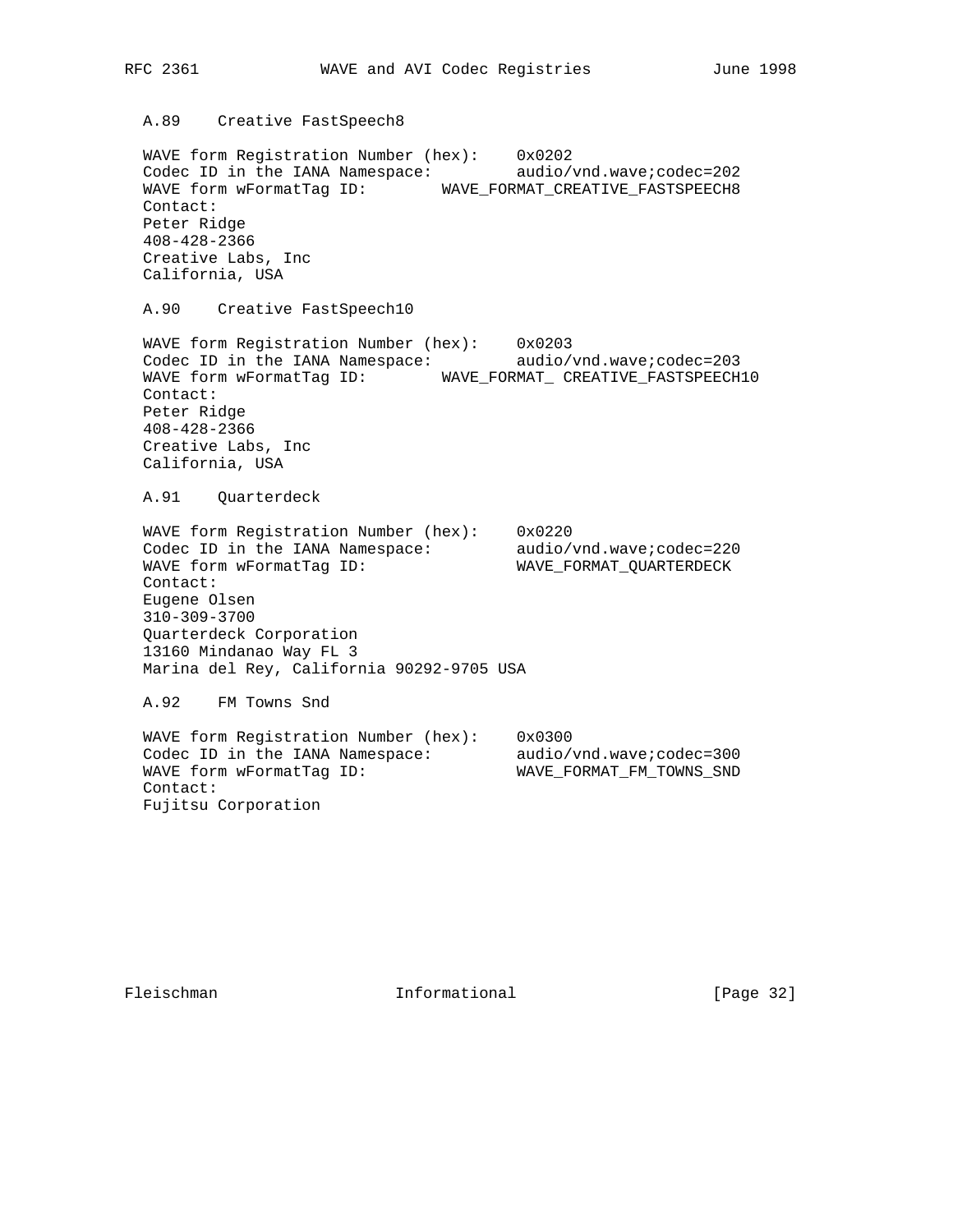A.93 BTV Digital

 WAVE form Registration Number (hex): 0x0400 Codec ID in the IANA Namespace: audio/vnd.wave;codec=400 WAVE form wFormatTag ID: WAVE\_FORMAT\_BTV\_DIGITAL Additional Information: Brooktree digital audio format Contact: Dave Wilson 512-502-1725 Brooktree Corporation 9868 Scranton Road San Diego, California 92121-3707 USA 1-800-228-2777

A.94 VME VMPCM

 WAVE form Registration Number (hex): 0x0680 Codec ID in the IANA Namespace: audio/vnd.wave;codec=680 WAVE form wFormatTag ID: WAVE\_FORMAT\_VME\_VMPCM Contact: Tomislav Grcanac (408) 576-1361 AT&T Labs, Inc. 2665 North First Street San Jose, California 95134 USA

A.95 OLIGSM

 WAVE form Registration Number (hex): 0x1000 Codec ID in the IANA Namespace: audio/vnd.wave;codec=1000 WAVE form wFormatTag ID: WAVE\_FORMAT\_OLIGSM Contact: Harry Sinn Ing C. Olivetti & C., S.p.A. Via G. Jervis 77 Via Montalenghe 8 Scarmagno Ivrea (To) 10015 Italy 39-125-527056

Fleischman Informational [Page 33]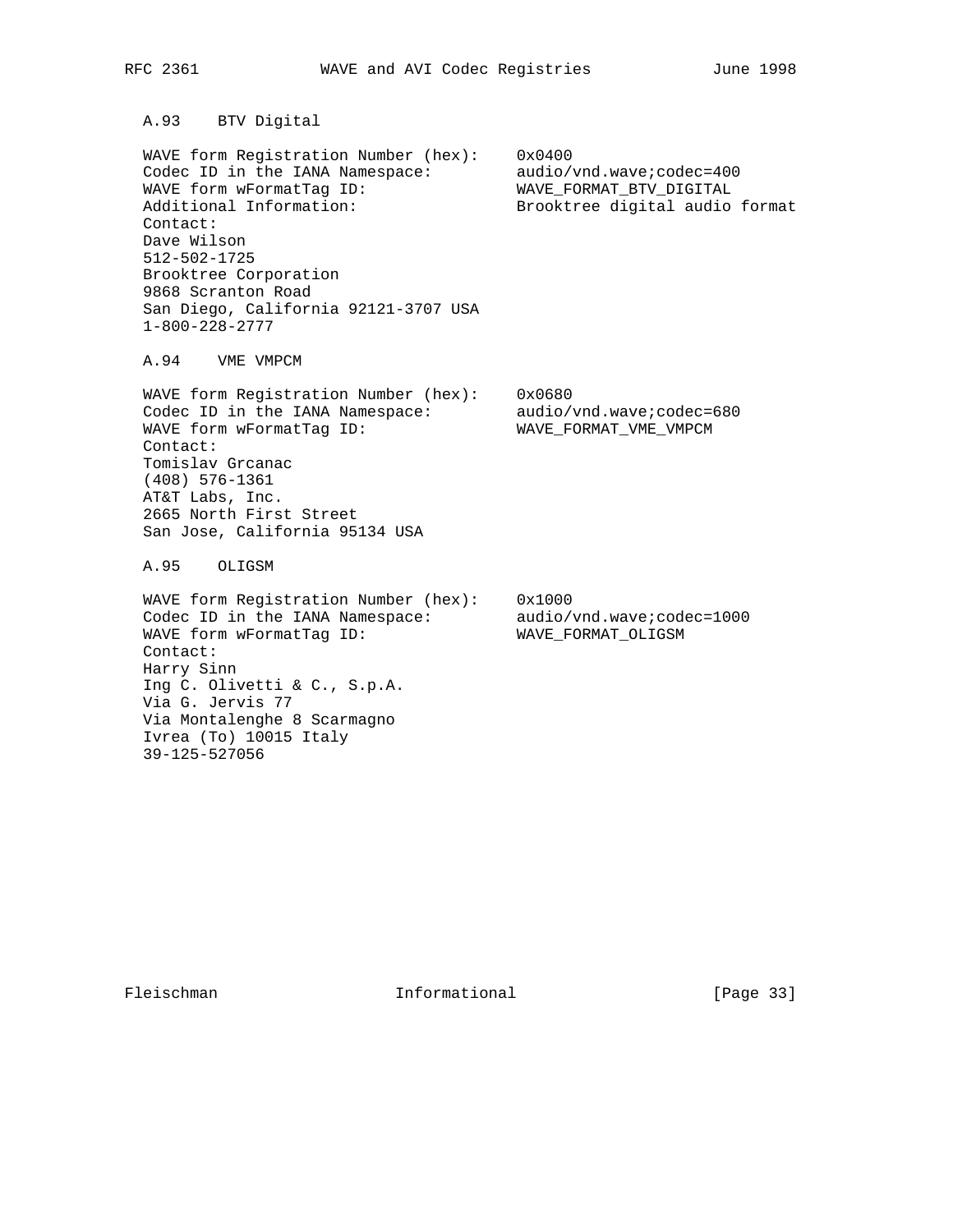A.96 OLIADPCM

 WAVE form Registration Number (hex): 0x1001 Codec ID in the IANA Namespace: audio/vnd.wave;codec=1001 WAVE form wFormatTag ID: WAVE\_FORMAT\_OLIADPCM Contact: Harry Sinn Ing C. Olivetti & C., S.p.A. Via G. Jervis 77 Via Montalenghe 8 Scarmagno Ivrea (To) 10015 Italy 39-125-527056

A.97 OLICELP

 WAVE form Registration Number (hex): 0x1002 Codec ID in the IANA Namespace: audio/vnd.wave;codec=1002 WAVE form wFormatTag ID: WAVE\_FORMAT\_OLICELP Contact: Harry Sinn Ing C. Olivetti & C., S.p.A. Via G. Jervis 77 Via Montalenghe 8 Scarmagno Ivrea (To) 10015 Italy 39-125-527056

A.98 OLISBC

 WAVE form Registration Number (hex): 0x1003 Codec ID in the IANA Namespace: audio/vnd.wave;codec=1003 WAVE form wFormatTag ID: WAVE\_FORMAT\_OLISBC Contact: Harry Sinn Ing C. Olivetti & C., S.p.A. Via G. Jervis 77 Via Montalenghe 8 Scarmagno Ivrea (To) 10015 Italy 39-125-527056

Fleischman Informational [Page 34]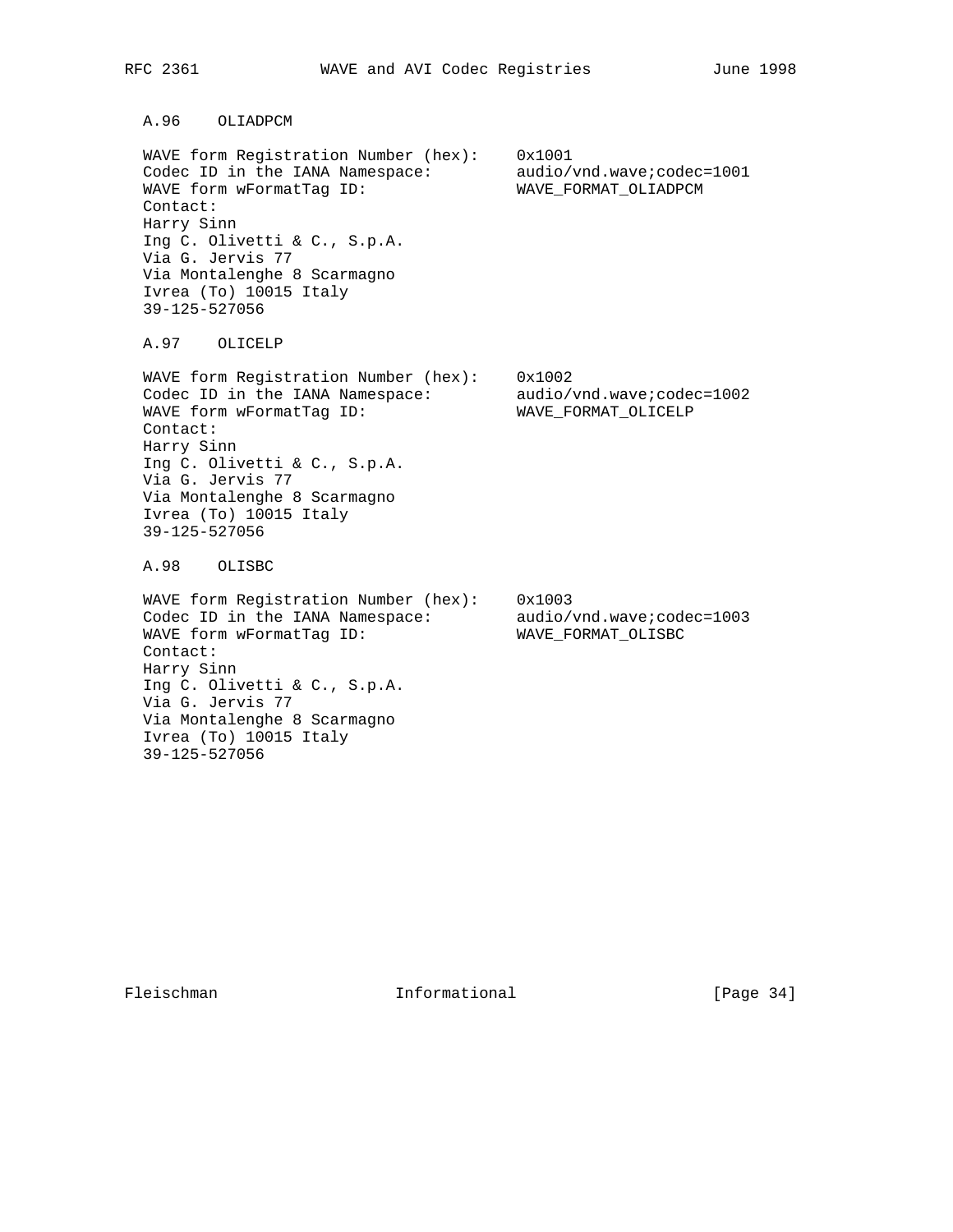A.99 OLIOPR

 WAVE form Registration Number (hex): 0x1004 Codec ID in the IANA Namespace: audio/vnd.wave;codec=1004 WAVE form wFormatTag ID: WAVE\_FORMAT\_OLIOPR Contact: Harry Sinn Ing C. Olivetti & C., S.p.A. Via G. Jervis 77 Via Montalenghe 8 Scarmagno Ivrea (To) 10015 Italy 39-125-527056

A.100 LH Codec

 WAVE form Registration Number (hex): 0x1100 Codec ID in the IANA Namespace: audio/vnd.wave;codec=1100 WAVE form wFormatTag ID: WAVE\_FORMAT\_LH\_CODEC Contact: David Ray Lernout & Hauspie 20 Mall Road Burlington, MA 01803 USA

A.101 Norris

 WAVE form Registration Number (hex): 0x1400 Codec ID in the IANA Namespace: audio/vnd.wave;codec=1400 WAVE form wFormatTag ID: WAVE\_FORMAT\_NORRIS Contact: Rick Davis Norris Communications, Inc 12725 Stowe Drive Poway, California 92064 USA 619-679-1504

Fleischman Informational [Page 35]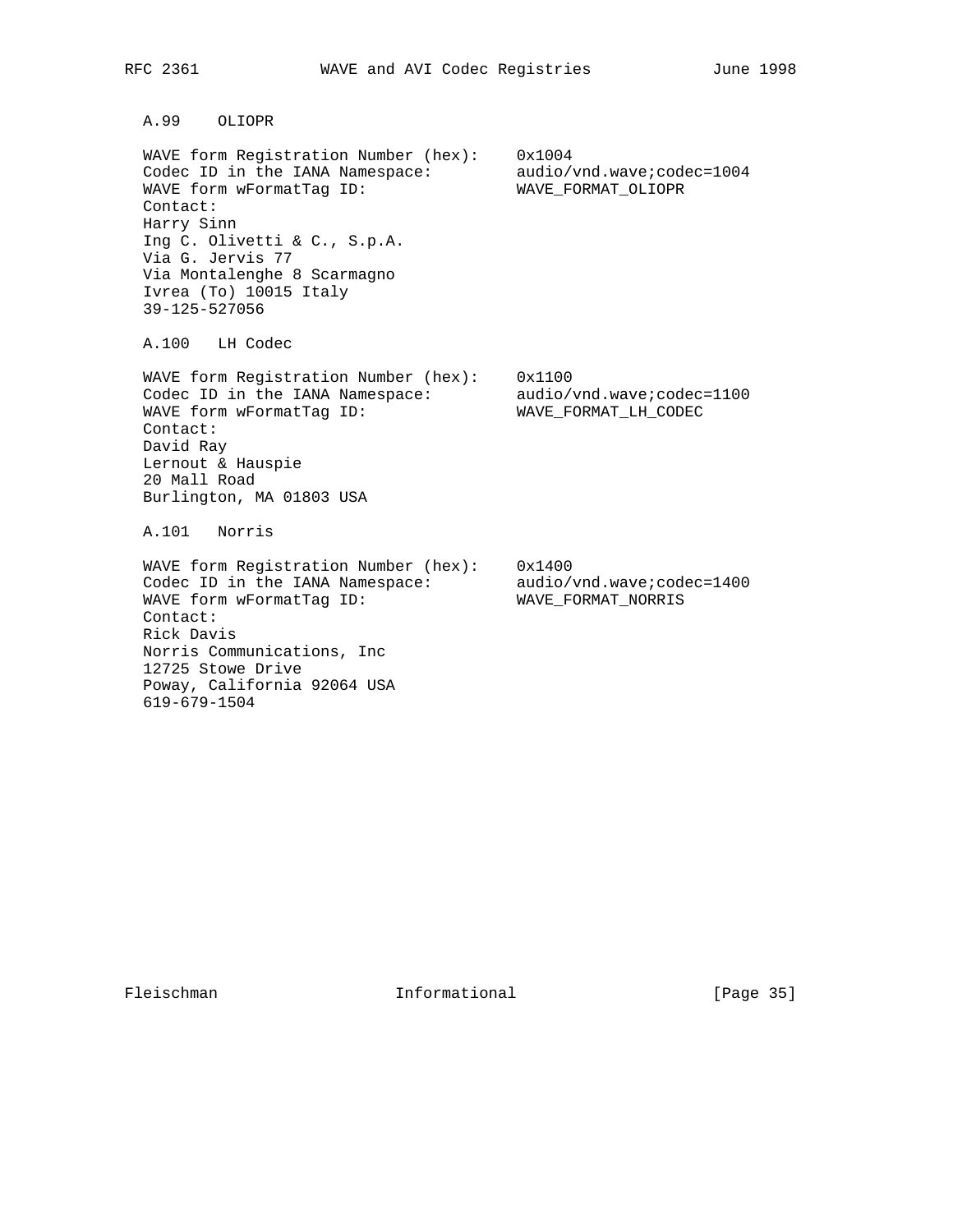A.102 ISIAudio WAVE form Registration Number (hex): 0x1401 Codec ID in the IANA Namespace: audio/vnd.wave;codec=1401 WAVE form wFormatTag ID: WAVE\_FORMAT\_ISIAUDIO Contact: Tomislav Grcanac (408) 576-1361 AT&T Labs, Inc. 2665 North First Street San Jose, California 95134 USA A.103 Soundspace Music Compression WAVE form Registration Number (hex): 0x1500 Codec ID in the IANA Namespace: audio/vnd.wave;codec=1500 WAVE form wFormatTag ID: WAVE\_FORMAT\_SOUNDSPACE\_MUSICOMPRESS Contact: Tomislav Grcanac (408) 576-1361 AT&T Labs, Inc. 2665 North First Street San Jose, California 95134 USA A.104 DVM WAVE form Registration Number (hex): 0x2000 Codec ID in the IANA Namespace: audio/vnd.wave;codec=2000 WAVE form wFormatTag ID: WAVE\_FORMAT\_DVM Contact: Martin Regen FAST Multimedia AG Lansbergerstrasse 76 Munchen 80339 Germany

49-89-50206-0

Fleischman Informational [Page 36]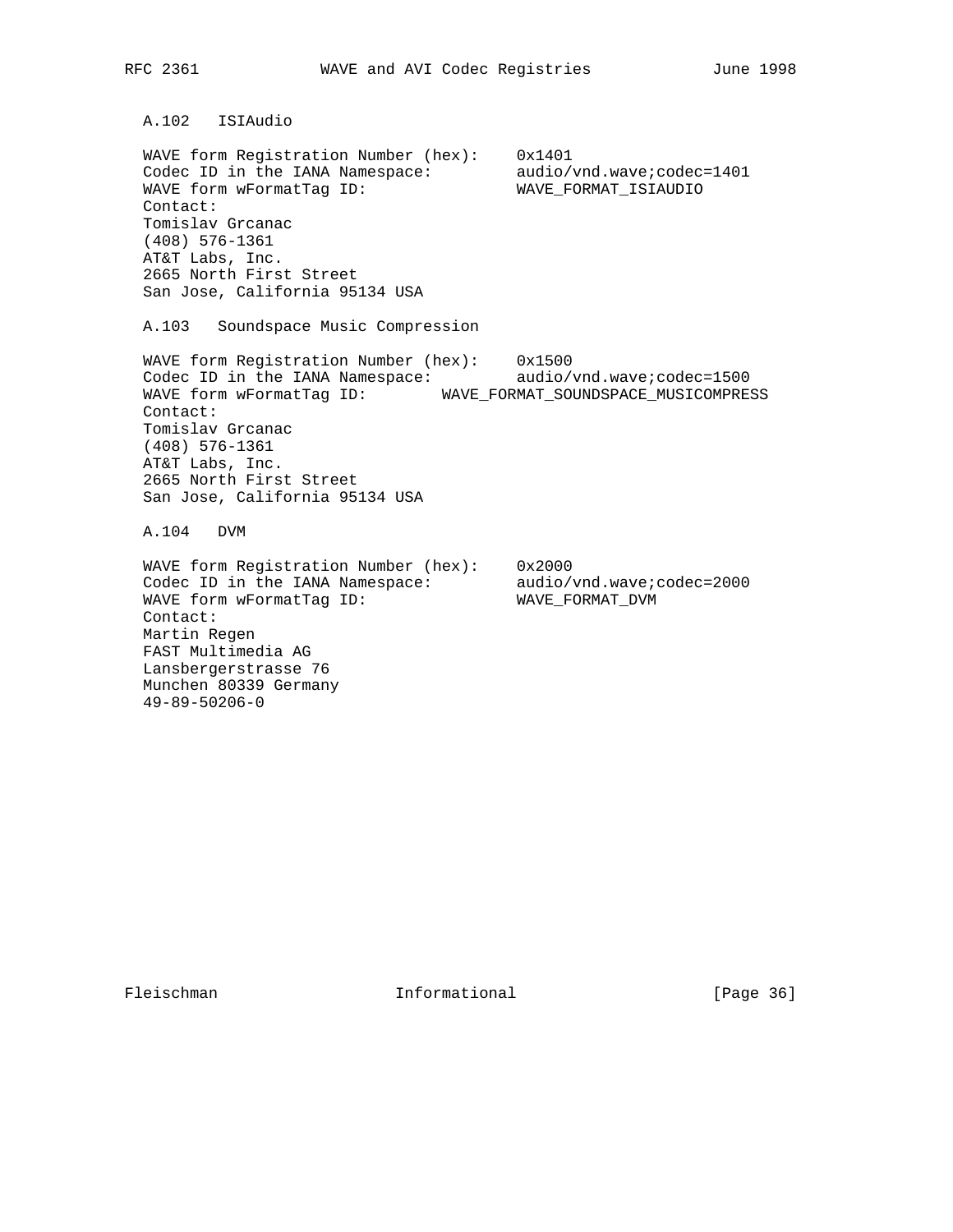Appendix B Video Codecs from the Microsoft AVI Registry

B.1 Intel RDX

 Compression Code or FourCC Codec ID: ANIM Codec ID in the IANA Namespace: video/vnd.avi;codec=ANIM Description: Intel RDX Contact: Intel Corporation 5200 NE Elam Young Parkway Hillsboro, Oregon 97124 USA 503-696-2448

B.2 AuraVision Aura 2

 Compression Code or FourCC Codec ID: AUR2 Codec ID in the IANA Namespace: video/vnd.avi; codec=AUR2 Description: AuraVision Aura 2: YUV 422 Bit Depth: 8 Contact: Steve Gibson 510-440-7180 Fast Multimedia 47865 Fremont Blvd Fremont, California 94538 USA

B.3 AuraVision Aura 1

 Compression Code or FourCC Codec ID: AURA Codec ID in the IANA Namespace: video/vnd.avi;codec=AURA Description: AuraVision Aura 1: YUV 411 Bit Depth: 6 Contact: Steve Gibson 510-440-7180 Fast Multimedia 47865 Fremont Blvd Fremont, California 94538 USA

B.4 Brooktree MediaStream

Compression Code or FourCC Codec ID: BT20 Codec ID in the IANA Namespace: video/vnd.avi; codec=BT20 Description: Brooktree MediaStream Contact: Dave Wilson 512-502-1725

Fleischman 10 Informational [Page 37]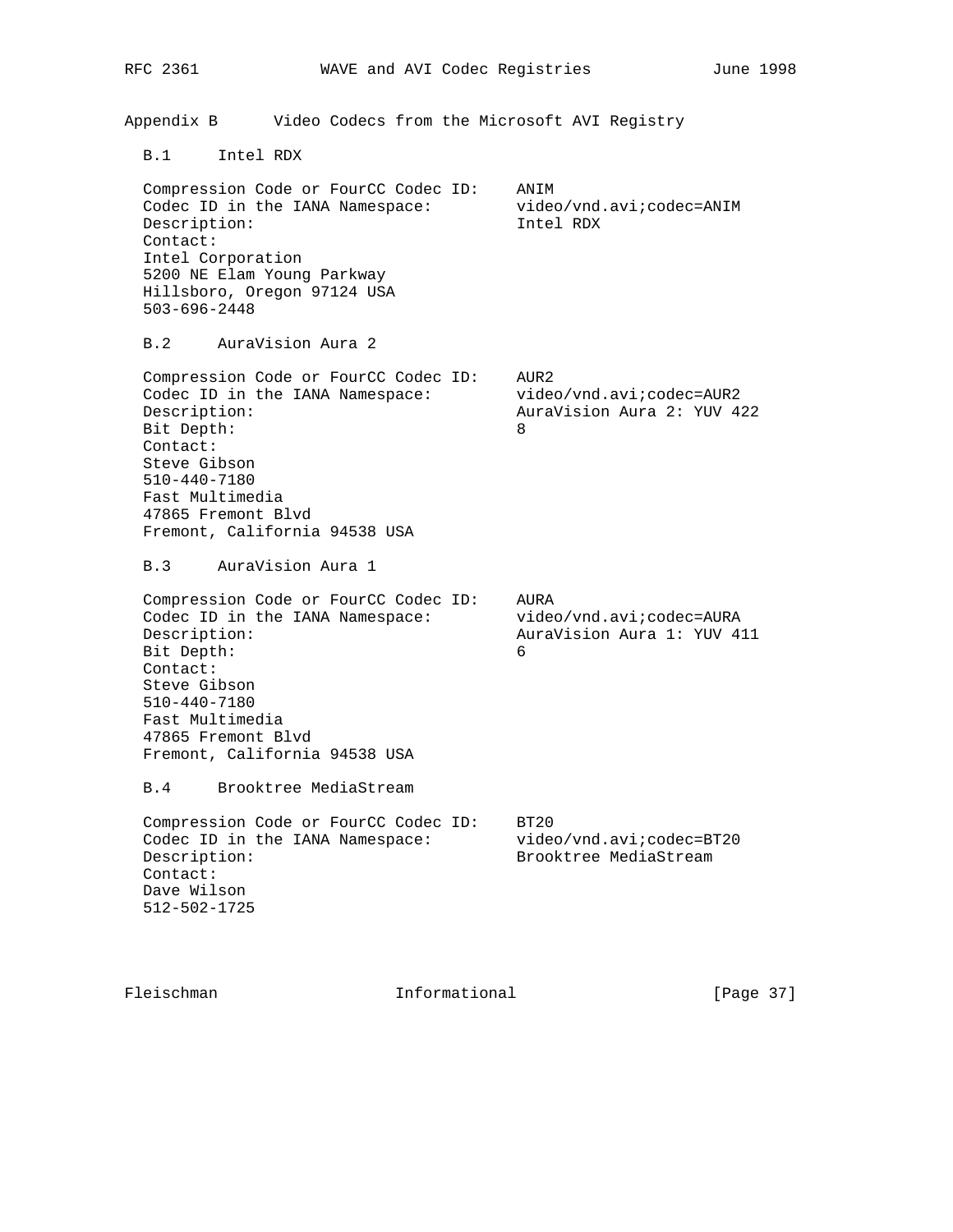Brooktree Corporation 9868 Scranton Road San Diego, California 92121-3707 USA

B.5 Brooktree Composite Video

Compression Code or FourCC Codec ID: BTCV Codec ID in the IANA Namespace: video/vnd.avi; codec=BTCV Description: Brooktree Composite Video Contact: Dave Wilson 512-502-1725 Brooktree Corporation 9868 Scranton Road San Diego, California 92121-3707 USA

B.6 Intel YUV12

 Compression Code or FourCC Codec ID: CC12 Codec ID in the IANA Namespace: video/vnd.avi; codec=CC12 Description: AuraVision Aura 2: Intel YUV12 Contact: Intel Corporation 5200 NE Elam Young Parkway Hillsboro, Oregon 97124 USA 503-696-2448

B.7 Canopus DV

 Compression Code or FourCC Codec ID: CDVC Codec ID in the IANA Namespace: video/vnd.avi;codec=CDVC Description: Canopus DV Contact: Masayoshi Araki 81-78-992-7812 m-araki@canopus.co.jp Canopus, Co., Ltd. Kobe Hi-Tech Park 1-2-2 Murotani, Nishi-ku Kobe, Hyogo 651-22 Japan

Fleischman Informational [Page 38]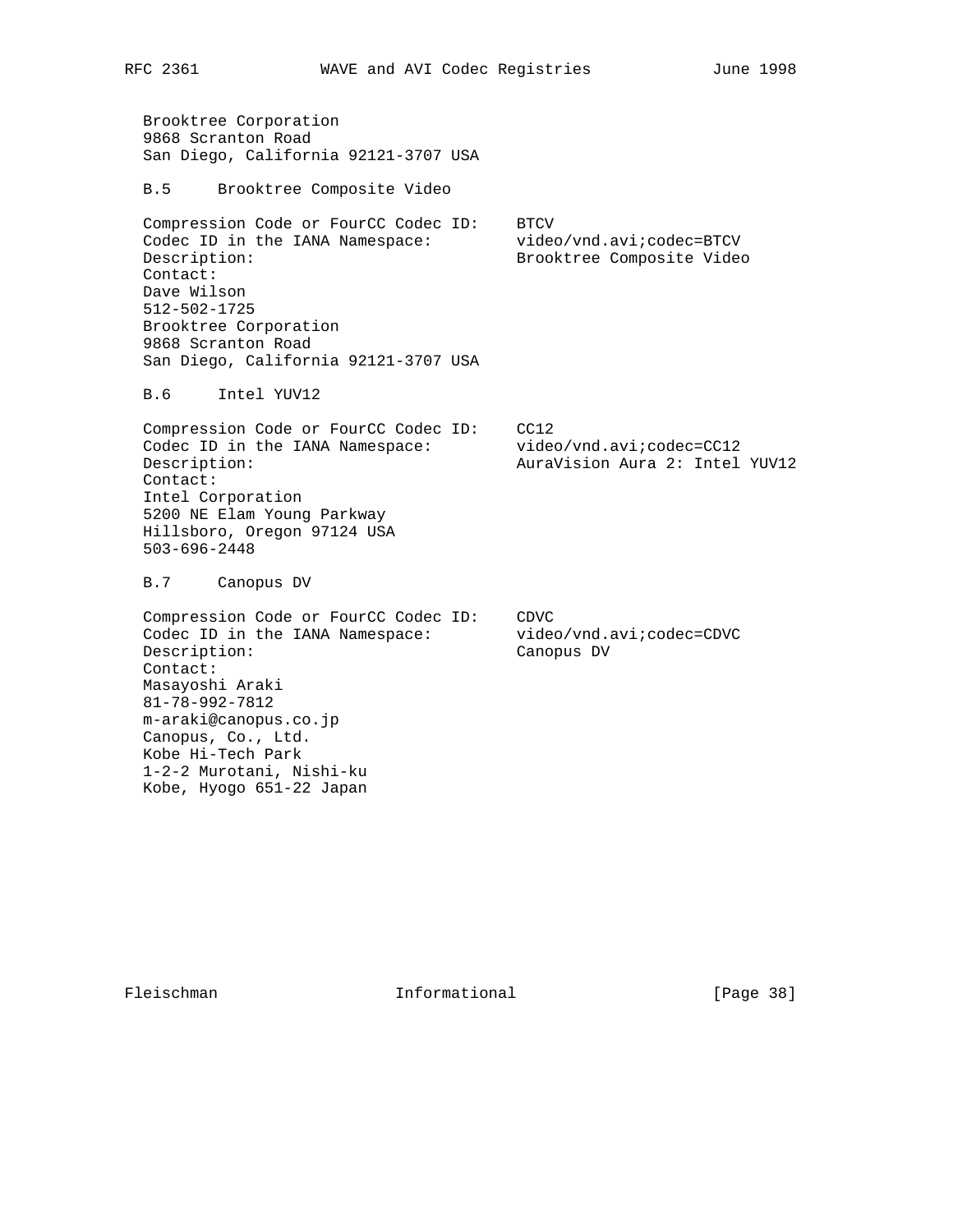Compression Code or FourCC Codec ID: CHAM Codec ID in the IANA Namespace: video/vnd.avi; codec=CHAM Description: Winnov Caviara Cham Contact: Winnov, Inc. 1230 Oakmead Parkway, Suite 312 Sunnyvale, California 94086 USA 408-733-7419 B.9 Proprietary YUV 4 pixels Compression Code or FourCC Codec ID: CLJR Codec ID in the IANA Namespace: video/vnd.avi;codec=CLJR Description: Proprietary YUV 4 pixels/DWORD Contact: Mr Scott MacDonald 512 442-7555 Cirrus Logic B.10 Common Data Format in Printing Compression Code or FourCC Codec ID: CMYK Codec ID in the IANA Namespace: video/vnd.avi;codec=CMYK Description: Common Data Format in Printing Bit Depth: 32bits (8 per component) Contact: Colorgraph (UK) 2 Mars House, Calleva Park Aldermaston, Reading, Berkshire RG7 8LB UK +44-118-9819435 B.11 Weitek 4:2:0 YUV Planar Compression Code or FourCC Codec ID: CPLA Codec ID in the IANA Namespace: video/vnd.avi;codec=CPLA Description: Weitek 4:2:0 YUV Planar Contact: Weitek

408-522-7541

Fleischman 10. Informational [Page 39]

B.8 Winnov Caviara Cham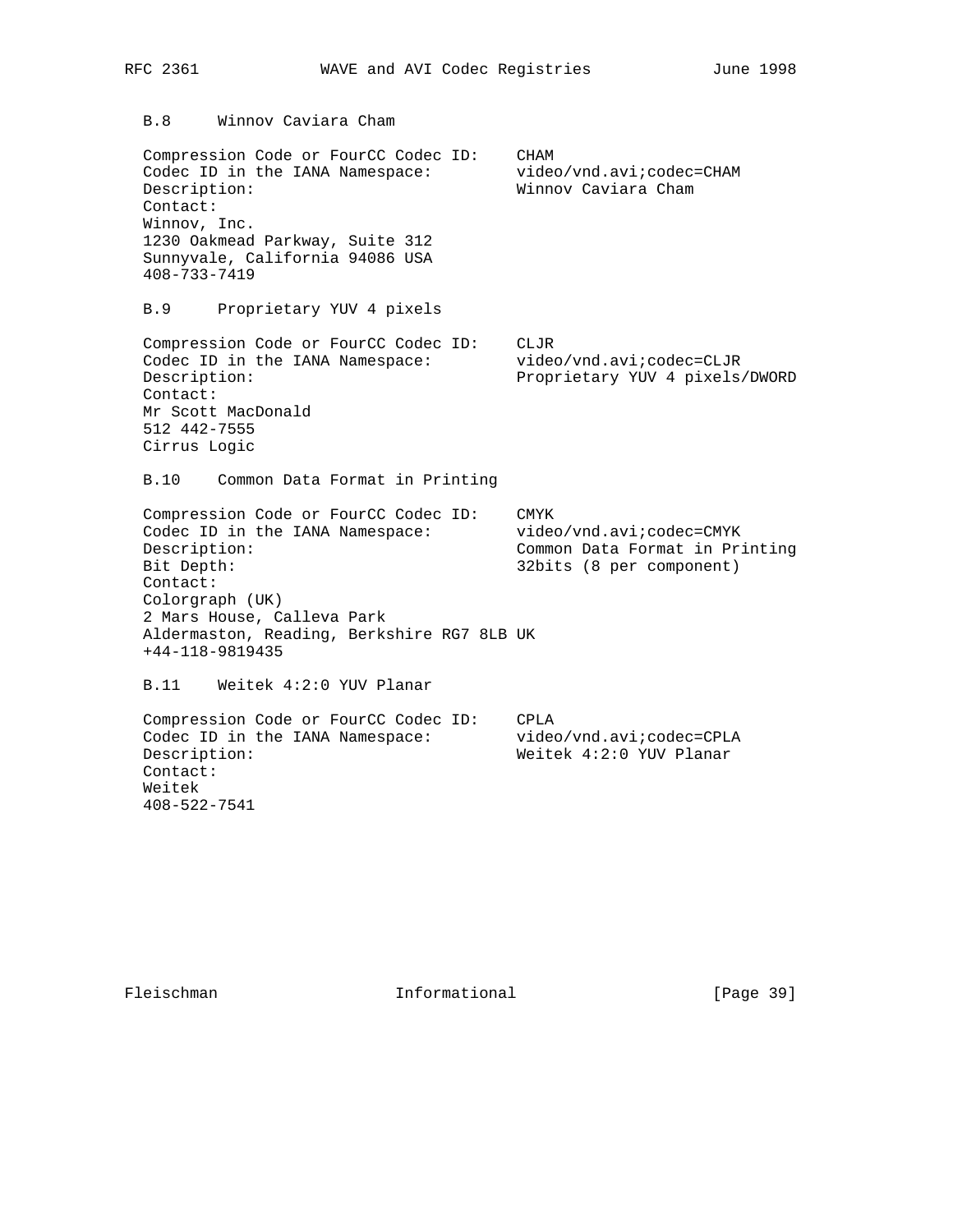| RFC 2361                                                                                                                                                                                                                                                                                  |                         |  | WAVE and AVI Codec Registries |                                                     | June 1998 |
|-------------------------------------------------------------------------------------------------------------------------------------------------------------------------------------------------------------------------------------------------------------------------------------------|-------------------------|--|-------------------------------|-----------------------------------------------------|-----------|
| B.12<br>Cinepak by Supermac                                                                                                                                                                                                                                                               |                         |  |                               |                                                     |           |
| Compression Code or FourCC Codec ID:<br>Codec ID in the IANA Namespace:<br>Description:<br>Contact:<br>Lou Doctor<br>Supermac                                                                                                                                                             |                         |  | CVID                          | video/vnd.avi;codec=CVID<br>Cenepac by Supermac     |           |
| B.13                                                                                                                                                                                                                                                                                      | Microsoft Color WLT DIB |  |                               |                                                     |           |
| Compression Code or FourCC Codec ID:<br>Codec ID in the IANA Namespace:<br>Description:<br>Bit Depth:<br>Contact:<br>Terri Hendry<br>425-936-2069<br>Microsoft Corporation<br>One Microsoft Way<br>Redmond, WA 98052-6399 USA<br>B.14<br>Creative Labs YUV                                |                         |  | CWLT<br>24                    | video/vnd.avi;codec=CWLT<br>Microsoft Color WLT DIB |           |
|                                                                                                                                                                                                                                                                                           |                         |  |                               |                                                     |           |
| Compression Code or FourCC Codec ID:<br>Codec ID in the IANA Namespace:<br>Description:<br>Contact:<br>Peter Ridge<br>$408 - 428 - 2366$<br>Creative Labs, Inc<br>California, USA                                                                                                         |                         |  | CYUV<br>Creative Labs YUV     | video/vnd.avi;codec=CYUV                            |           |
| H.261<br>B.15                                                                                                                                                                                                                                                                             |                         |  |                               |                                                     |           |
| Compression Code or FourCC Codec ID:<br>Codec ID in the IANA Namespace:<br>Description:<br>Bit Depth:<br>Contact:<br>John Forecast<br>forecast@shell.lkg.dec.com<br>$508 - 486 - 5264$<br>Digital Equipment Corporation<br>146 Main Street<br>Maynard, MA 01754-2571 USA<br>1-800-DIGITAL |                         |  | D261<br>24                    | video/vnd.avi;codec=D261<br>H.261 Video Format      |           |
|                                                                                                                                                                                                                                                                                           |                         |  |                               |                                                     |           |

Fleischman Informational [Page 40]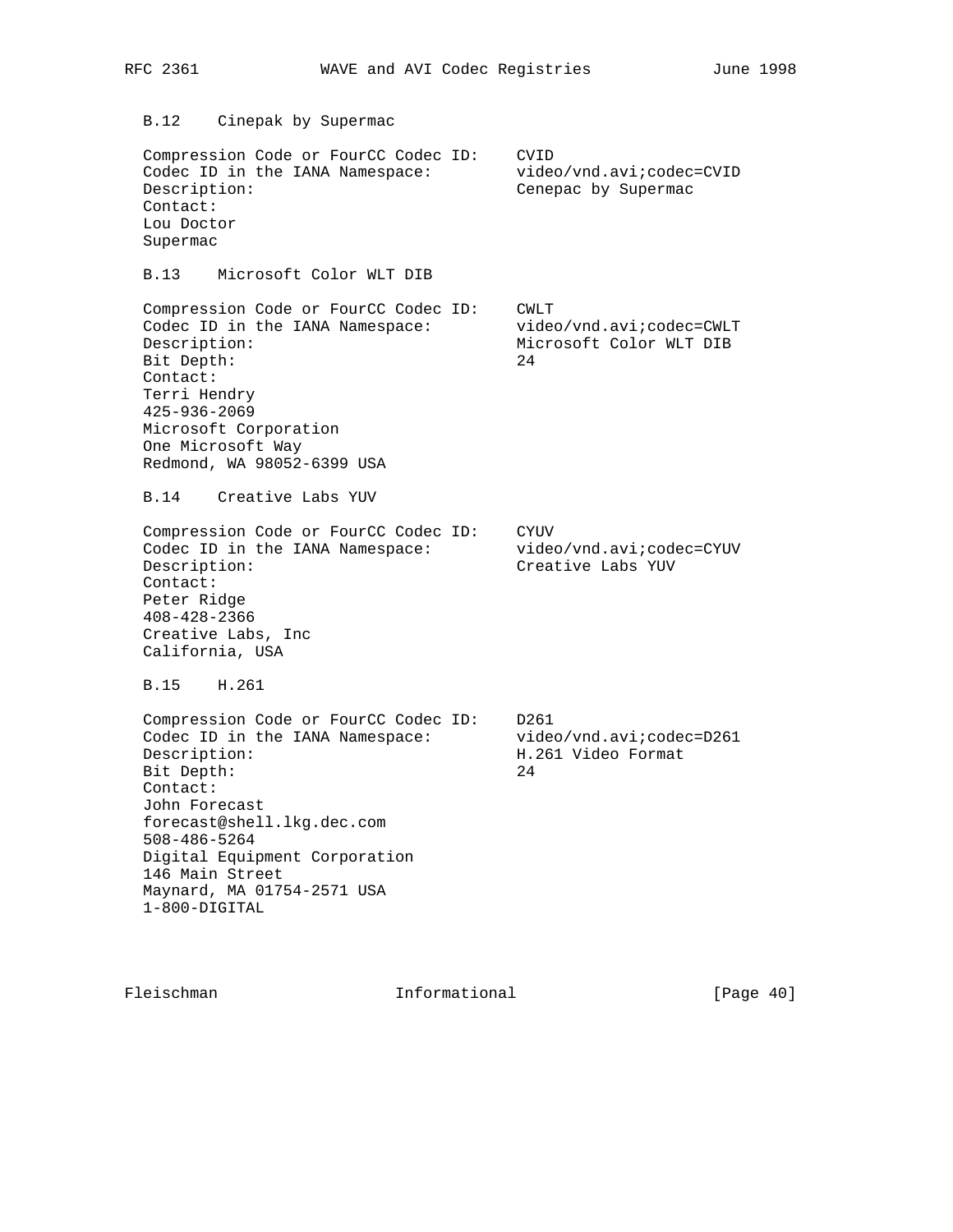B.16 H.263

 Compression Code or FourCC Codec ID: D263 Codec ID in the IANA Namespace: video/vnd.avi; codec=D263 Description: The Contract of the Boss of the Boss of H.263 Video Format Bit Depth: 24 Contact: John Forecast forecast@shell.lkg.dec.com 508-486-5264 Digital Equipment Corporation 146 Main Street Maynard, MA 01754-2571 USA 1-800-DIGITAL

B.17 True Motion 1.0

 Compression Code or FourCC Codec ID: DUCK Codec ID in the IANA Namespace: video/vnd.avi; codec=DUCK Description: TrueMotion 1.0 Contact: David Silver david@duck.com (212)941-2403 The Duck Corporation 375 Greenwich Street New York, NY 10013 USA (212) 941-2400 http://www.duck.com/

B.18 DVE-2 Videoconferencing

 Compression Code or FourCC Codec ID: DVE2 Codec ID in the IANA Namespace: video/vnd.avi; codec=DVE2 Description: DVE-2 Videoconferencing Contact: Alexander V. Sokolsky InSoft, Inc. 4718 Old Gettysburg Rd, Suite 307 Mechanicsburg, PA 17055-4378 USA 717-730-9501

Fleischman 10 Informational [Page 41]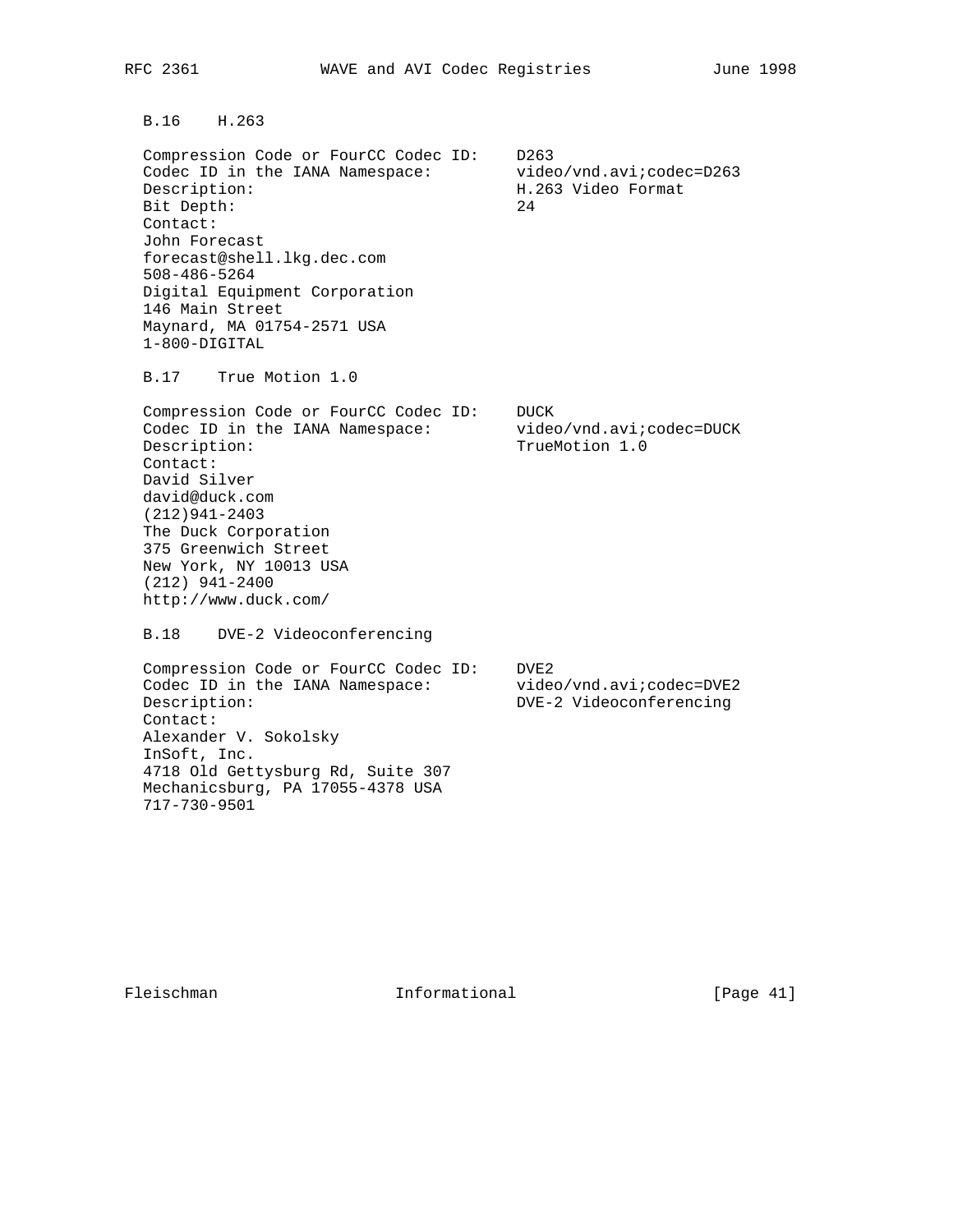B.19 Field Encoded Motion JPEG

 Compression Code or FourCC Codec ID: FLJP Codec ID in the IANA Namespace: video/vnd.avi; codec=FLJP Description: Field Encoded Motion JPEG With LSI Bitstream Format Contact: Dale Weaver weaverdm@dvision.com 312-714-1400 -2169 D-Vision Systems, Inc. 8755 W. Higgins, Second Floor Chicago, IL 60631 USA

B.20 Fractal Video Frame

 Compression Code or FourCC Codec ID: FVF1 Codec ID in the IANA Namespace: video/vnd.avi;codec=FVF1 Description: Fractal Video Frame Contact: Iterated Systems, Inc. 5550-a Peachtree Parkway, Suite 650 Norcross, GA 30092 USA 404-840-0633

B.21 Microsoft Greyscale WLT DIB

 Compression Code or FourCC Codec ID: GWLT Codec ID in the IANA Namespace: video/vnd.avi; codec=GWLT Description: Microsoft Greyscale WLT DIB Bit Depth: 8 Contact: Terri Hendry 425-936-2069 Microsoft Corporation One Microsoft Way Redmond, WA 98052-6399 USA

B.22 H.260

 Compression Code or FourCC Codec ID: H260 Codec ID in the IANA Namespace: video/vnd.avi;codec=H260 Description: H.260 Contact: Intel Corporation 5200 NE Elam Young Parkway Hillsboro, Oregon 97124 USA 503-696-2448

Fleischman Informational [Page 42]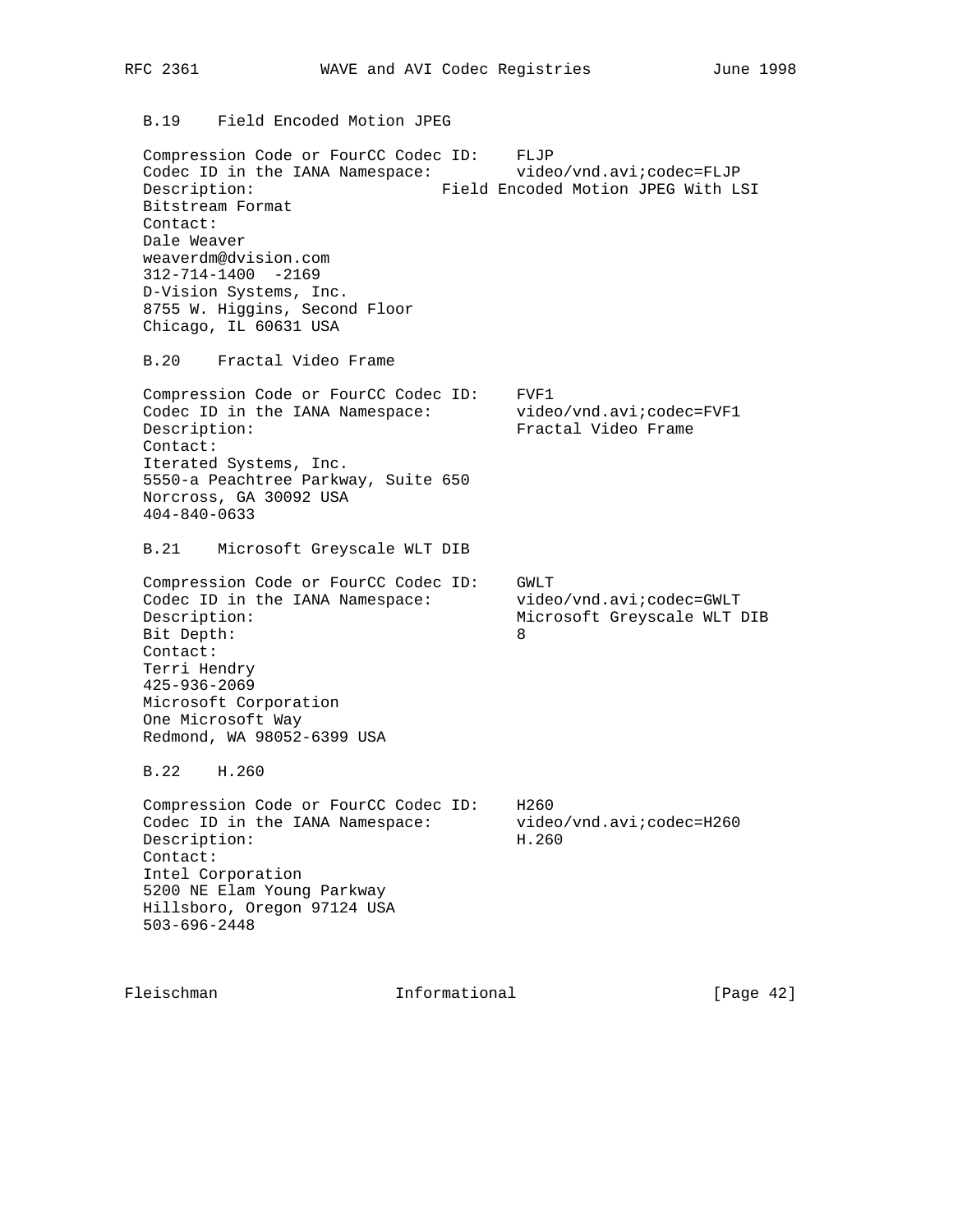B.23 H.261

 Compression Code or FourCC Codec ID: H261 Codec ID in the IANA Namespace: video/vnd.avi; codec=H261 Description: H.261 Contact: Intel Corporation 5200 NE Elam Young Parkway Hillsboro, Oregon 97124 USA 503-696-2448

B.24 H.262

 Compression Code or FourCC Codec ID: H262 Codec ID in the IANA Namespace: video/vnd.avi;codec=H262 Description: H.262 Contact: Intel Corporation 5200 NE Elam Young Parkway Hillsboro, Oregon 97124 USA 503-696-2448

B.25 H.263

Compression Code or FourCC Codec ID: H263<br>Codec ID in the IANA Namespace: video/vnd.avi:codec=H263 Codec ID in the IANA Namespace: Description: H.263 Bit Depth: 12/pixel Contact: Intel Corporation 5200 NE Elam Young Parkway Hillsboro, Oregon 97124 USA 503-696-2448

 B.26 H.264 Compression Code or FourCC Codec ID: H264 Codec ID in the IANA Namespace: video/vnd.avi; codec=H264 Description: H.264 Contact: Intel Corporation 5200 NE Elam Young Parkway Hillsboro, Oregon 97124 USA 503-696-2448

Fleischman Informational [Page 43]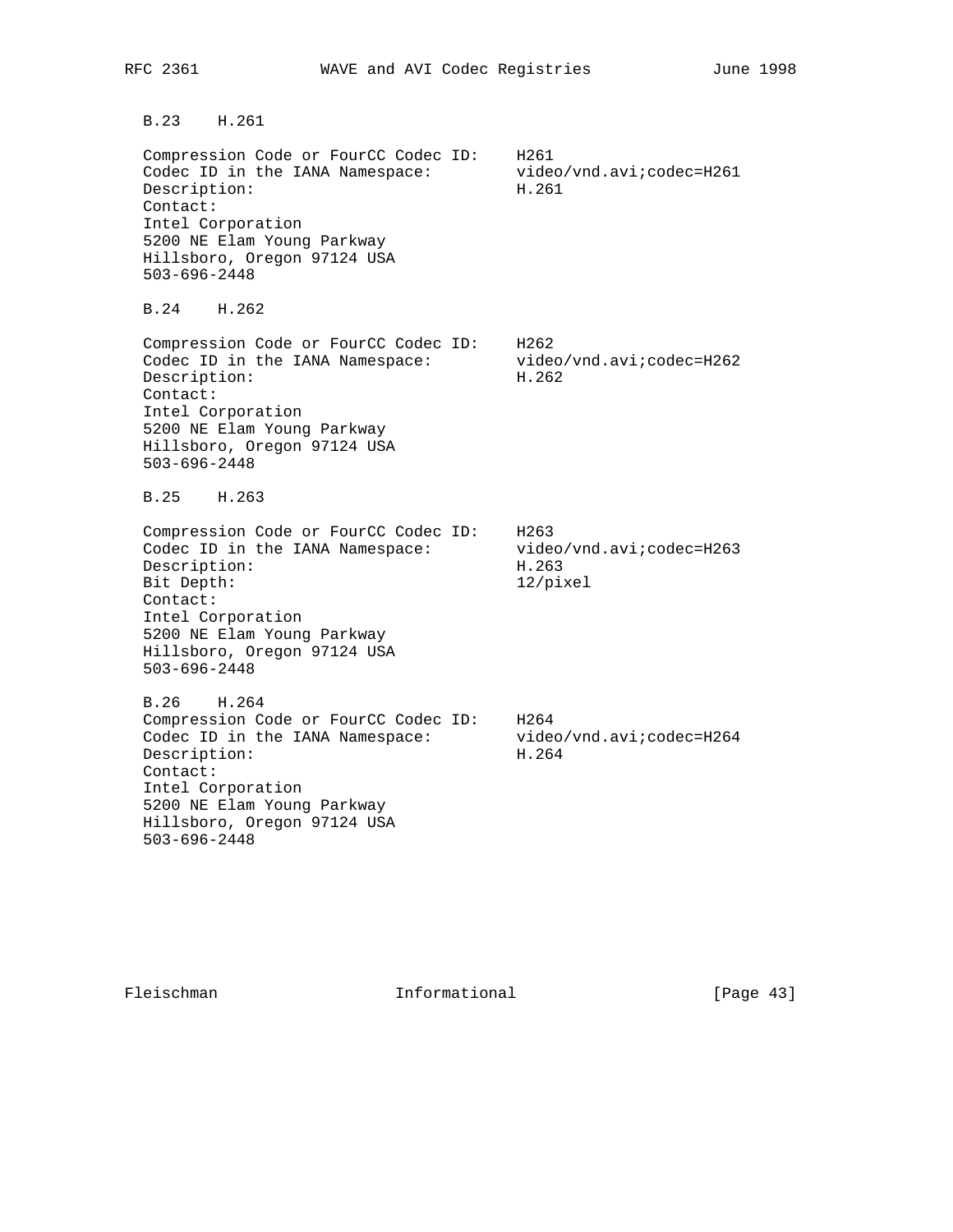B.27 H.265

 Compression Code or FourCC Codec ID: H265 Codec ID in the IANA Namespace: video/vnd.avi; codec=H265 Description: H.265 Contact: Intel Corporation 5200 NE Elam Young Parkway Hillsboro, Oregon 97124 USA 503-696-2448

B.28 H.266

 Compression Code or FourCC Codec ID: H266 Codec ID in the IANA Namespace: video/vnd.avi;codec=H266 Description: H.266 Contact: Intel Corporation 5200 NE Elam Young Parkway Hillsboro, Oregon 97124 USA 503-696-2448

B.29 H.267

 Compression Code or FourCC Codec ID: H267 Codec ID in the IANA Namespace: video/vnd.avi; codec=H267 Description: H.267 Contact: Intel Corporation 5200 NE Elam Young Parkway Hillsboro, Oregon 97124 USA 503-696-2448

B.30 H.268

 Compression Code or FourCC Codec ID: H268 Codec ID in the IANA Namespace: video/vnd.avi; codec=H268 Description: H.268 Contact: Intel Corporation 5200 NE Elam Young Parkway Hillsboro, Oregon 97124 USA 503-696-2448

Fleischman Informational [Page 44]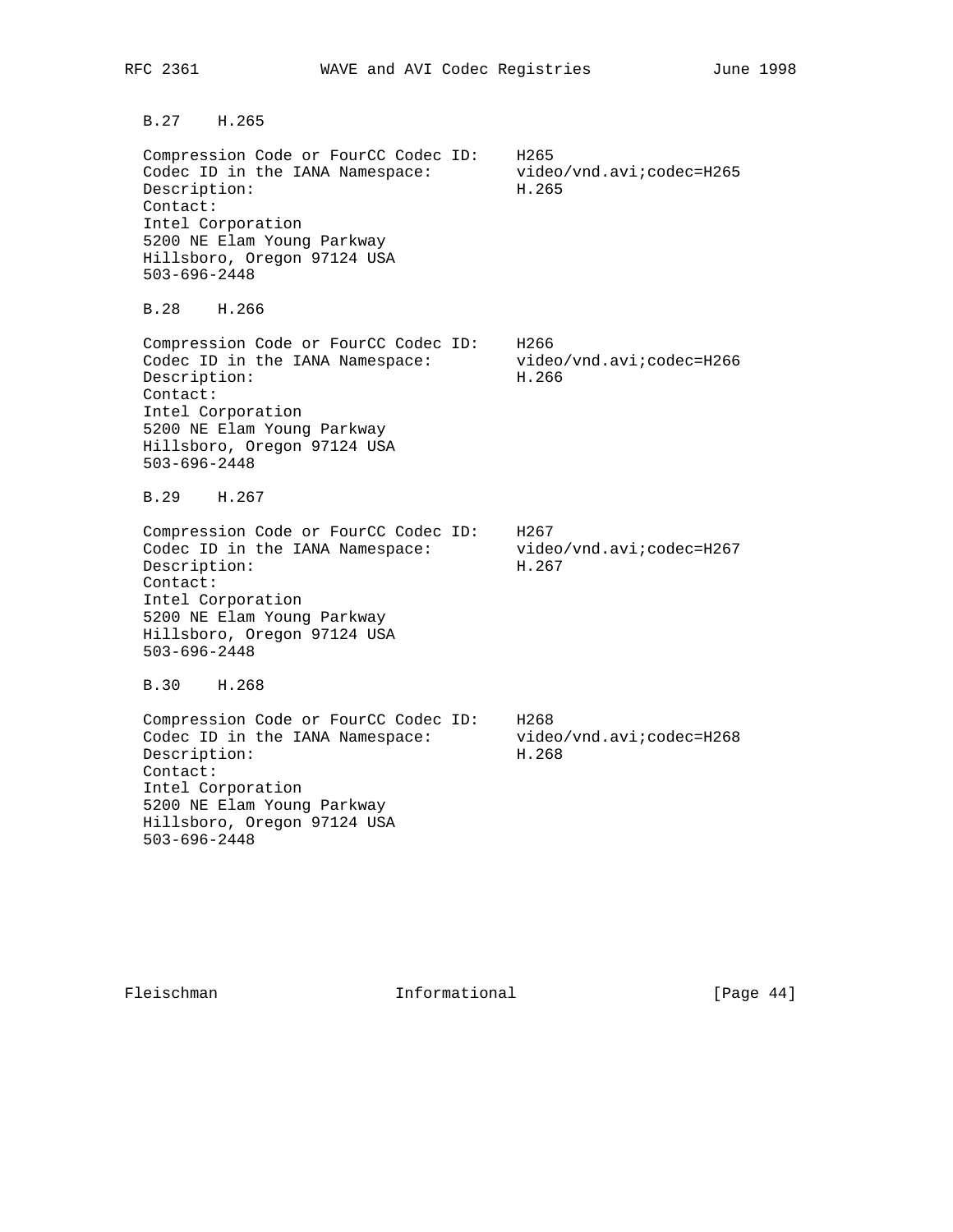B.31 H.260

 Compression Code or FourCC Codec ID: H269 Codec ID in the IANA Namespace: video/vnd.avi; codec=H269 Description: H.269 Contact: Intel Corporation 5200 NE Elam Young Parkway Hillsboro, Oregon 97124 USA 503-696-2448

B.32 I263

 Compression Code or FourCC Codec ID: I263 Codec ID in the IANA Namespace: video/vnd.avi;codec=I263 Description: Intel I263 Contact: Intel Corporation 5200 NE Elam Young Parkway Hillsboro, Oregon 97124 USA 503-696-2448

B.33 Intel Indeo 4

 Compression Code or FourCC Codec ID: I420 Codec ID in the IANA Namespace: video/vnd.avi; codec=I420 Description: Intel Indeo 4 Contact: Intel Corporation 5200 NE Elam Young Parkway Hillsboro, Oregon 97124 USA 503-696-2448

B.34 Intel RDX

 Compression Code or FourCC Codec ID: IAN Codec ID in the IANA Namespace: video/vnd.avi;codec=IAN Description: Intel RDX Contact: Intel Corporation 5200 NE Elam Young Parkway Hillsboro, Oregon 97124 USA 503-696-2448

Fleischman 1nformational [Page 45]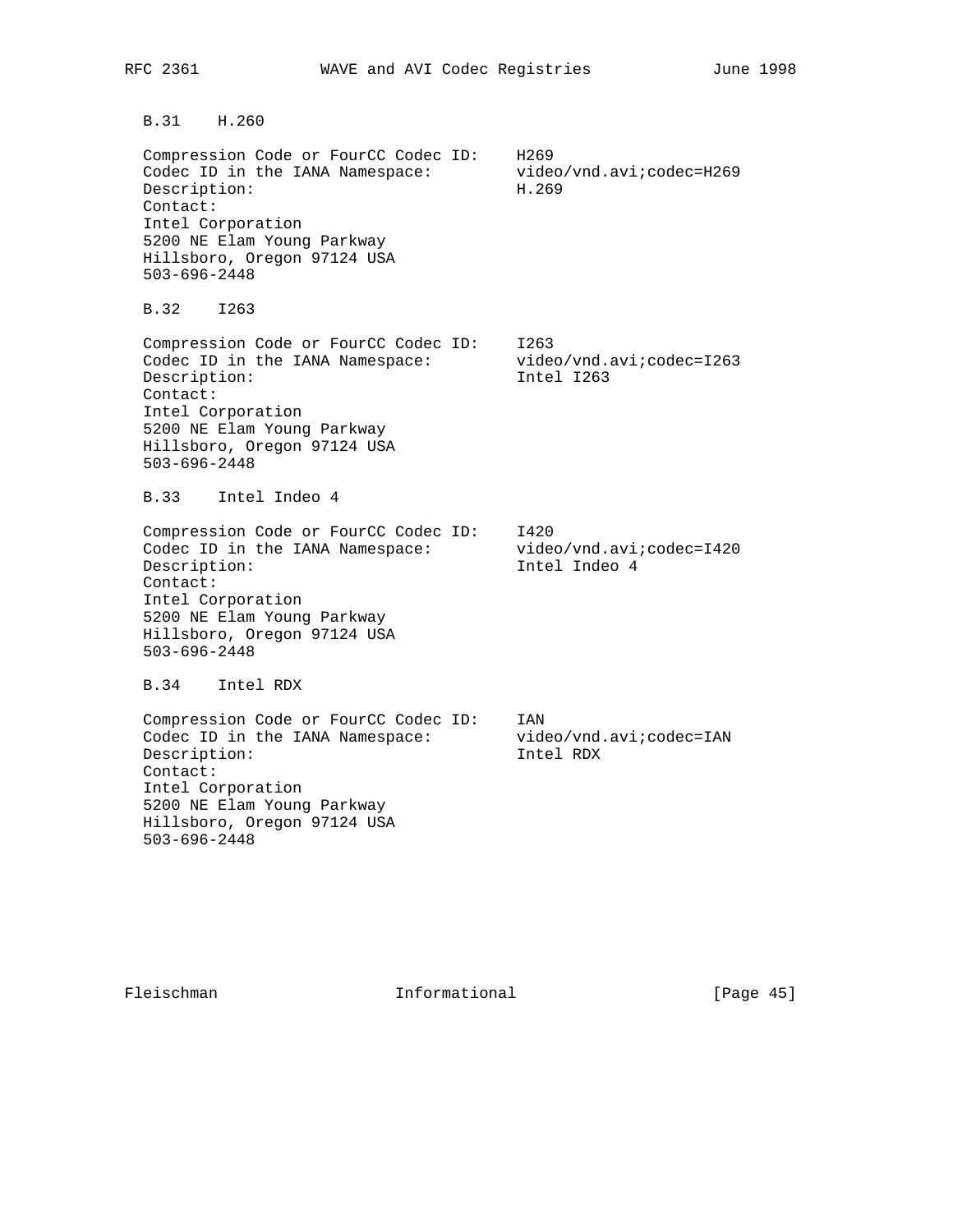| RFC 2361         |                                                                                                                                                                                                                           |  | WAVE and AVI Codec Registries |                                                                  | June 1998 |
|------------------|---------------------------------------------------------------------------------------------------------------------------------------------------------------------------------------------------------------------------|--|-------------------------------|------------------------------------------------------------------|-----------|
|                  | B.35 CellB Videoconferencing Codec                                                                                                                                                                                        |  |                               |                                                                  |           |
| Contact:         | Compression Code or FourCC Codec ID:<br>Codec ID in the IANA Namespace:<br>Description:<br>Alexander V. Sokolsky<br>InSoft, Inc.<br>4718 Old Gettysburg Rd, Suite 307<br>Mechanicsburg, PA 17055-4378 USA<br>717-730-9501 |  | ICLB                          | video/vnd.avi;codec=ICLB<br>CellB Videoconferencing Codec        |           |
| B.36<br>Contact: | Intel Layered Video<br>Compression Code or FourCC Codec ID:<br>Codec ID in the IANA Namespace:<br>Description:<br>Intel Corporation<br>5200 NE Elam Young Parkway<br>Hillsboro, Oregon 97124 USA<br>$503 - 696 - 2448$    |  | ILVC<br>Intel Layered Video   | video/vnd.avi;codec=ILVC                                         |           |
| B.37             | ITU-T H.263+                                                                                                                                                                                                              |  |                               |                                                                  |           |
| Contact:         | Compression Code or FourCC Codec ID:<br>Codec ID in the IANA Namespace:<br>Description:<br>Intel Corporation<br>5200 NE Elam Young Parkway<br>Hillsboro, Oregon 97124 USA<br>$503 - 696 - 2448$                           |  | ILVR                          | video/vnd.avi;codec=ILVR<br>nITU-T's H.263+ compression standard |           |
| B.38             | Intel YUV Uncompressed                                                                                                                                                                                                    |  |                               |                                                                  |           |
| Contact:         | Compression Code or FourCC Codec ID:<br>Codec ID in the IANA Namespace:<br>Description:<br>Intel Corporation<br>5200 NE Elam Young Parkway<br>Hillsboro, Oregon 97124 USA<br>$503 - 696 - 2448$                           |  | IRAW                          | video/vnd.avi;codec=IRAW<br>Intel YUV uncompressed               |           |

Fleischman Informational [Page 46]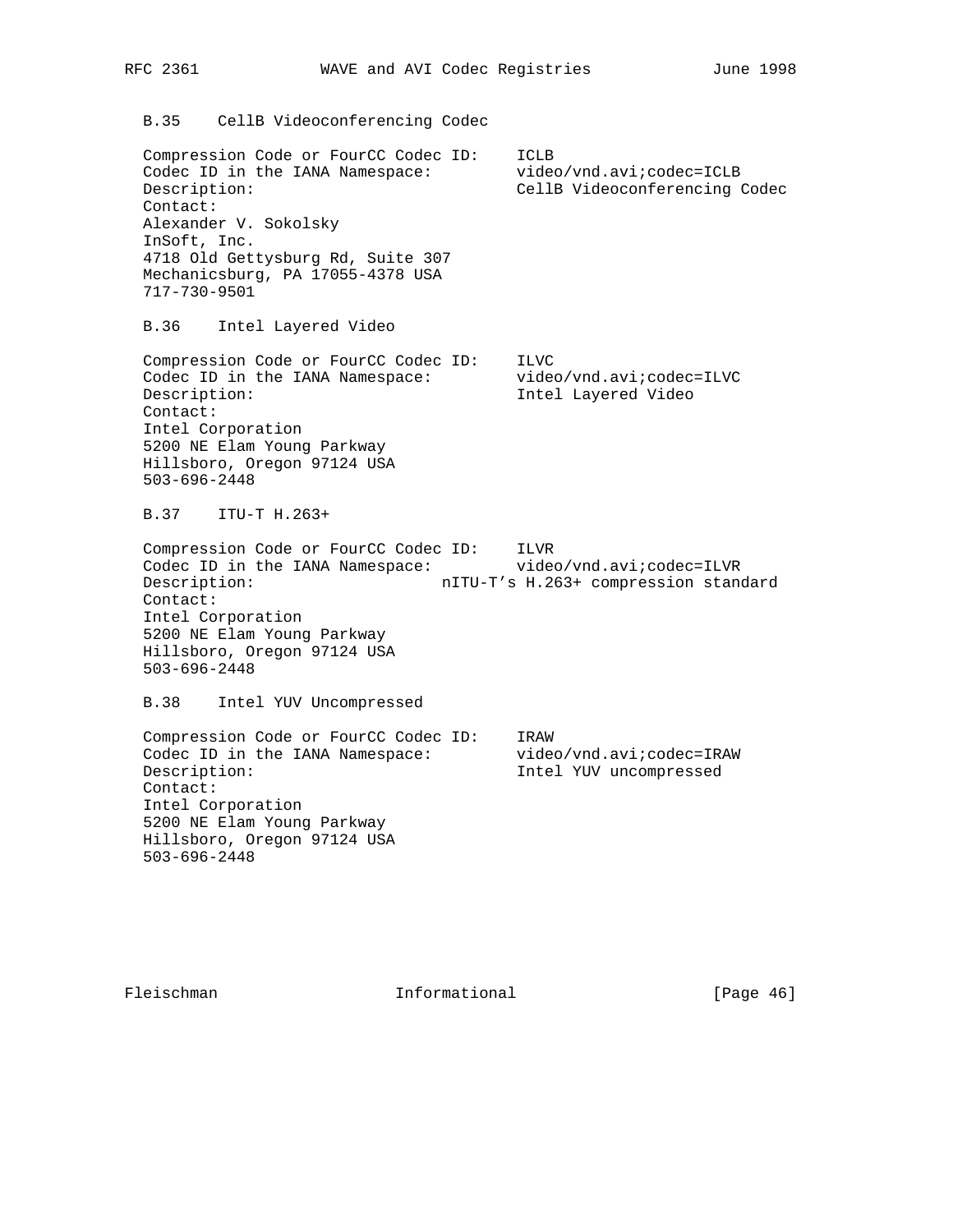B.39 Intel Indeo Video 3

 Compression Code or FourCC Codec ID: IV30 Codec ID in the IANA Namespace: video/vnd.avi; codec=IV30 Description: Intel Indeo Video 3 Contact: Intel Corporation 5200 NE Elam Young Parkway Hillsboro, Oregon 97124 USA 503-696-2448

B.40 Intel Indeo Video 3.1

 Compression Code or FourCC Codec ID: IV31 Codec ID in the IANA Namespace: video/vnd.avi;codec=IV31 Description: Intel Indeo Video 3.1 Contact: Intel Corporation 5200 NE Elam Young Parkway Hillsboro, Oregon 97124 USA 503-696-2448

B.41 Intel Indeo Video 3.2

 Compression Code or FourCC Codec ID: IV32 Codec ID in the IANA Namespace: video/vnd.avi;codec=IV32 Description: Intel Indeo Video 3.2 Contact: Intel Corporation 5200 NE Elam Young Parkway Hillsboro, Oregon 97124 USA 503-696-2448

B.42 Intel Indeo Video 3.3

 Compression Code or FourCC Codec ID: IV33 Codec ID in the IANA Namespace: video/vnd.avi;codec=IV33 Description: Intel Indeo Video 3.3 Contact: Intel Corporation 5200 NE Elam Young Parkway Hillsboro, Oregon 97124 USA 503-696-2448

Fleischman Informational [Page 47]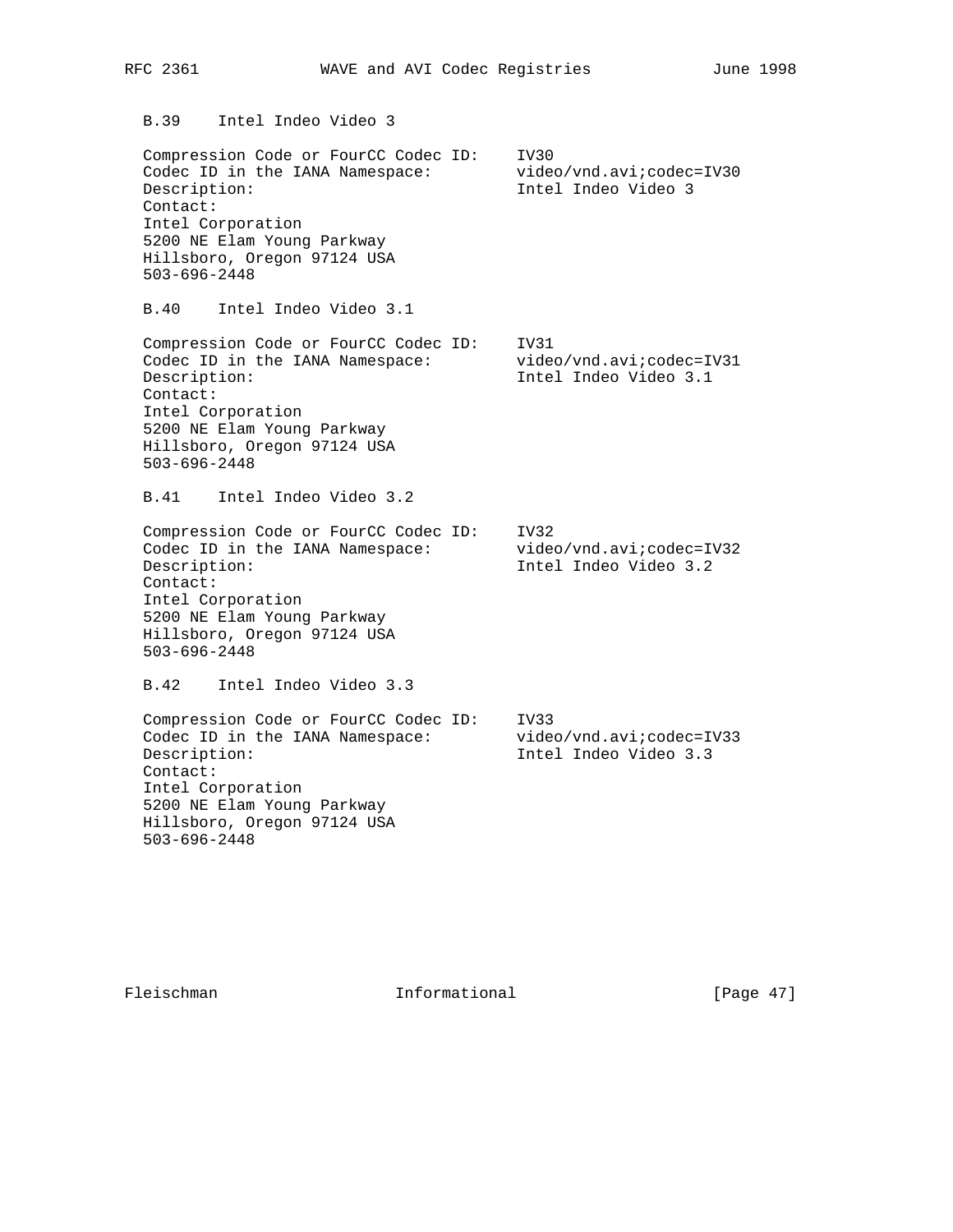Compression Code or FourCC Codec ID: IV34 Codec ID in the IANA Namespace: video/vnd.avi; codec=IV34 Description: Intel Indeo Video 3.4 Contact: Intel Corporation 5200 NE Elam Young Parkway Hillsboro, Oregon 97124 USA 503-696-2448 B.44 Intel Indeo Video 3.5 Compression Code or FourCC Codec ID: IV35 Codec ID in the IANA Namespace: video/vnd.avi;codec=IV35 Description: Intel Indeo Video 3.5 Contact: Intel Corporation 5200 NE Elam Young Parkway Hillsboro, Oregon 97124 USA 503-696-2448 B.45 Intel Indeo Video 3.6 Compression Code or FourCC Codec ID: IV36 Codec ID in the IANA Namespace: video/vnd.avi; codec=IV36 Description: Intel Indeo Video 3.6 Contact: Intel Corporation 5200 NE Elam Young Parkway Hillsboro, Oregon 97124 USA 503-696-2448 B.46 Intel Indeo Video 3.7 Compression Code or FourCC Codec ID: IV37 Codec ID in the IANA Namespace: video/vnd.avi; codec=IV37 Description: Intel Indeo Video 3.7 Contact: Intel Corporation 5200 NE Elam Young Parkway Hillsboro, Oregon 97124 USA 503-696-2448

Fleischman Informational [Page 48]

B.43 Intel Indeo Video 3.4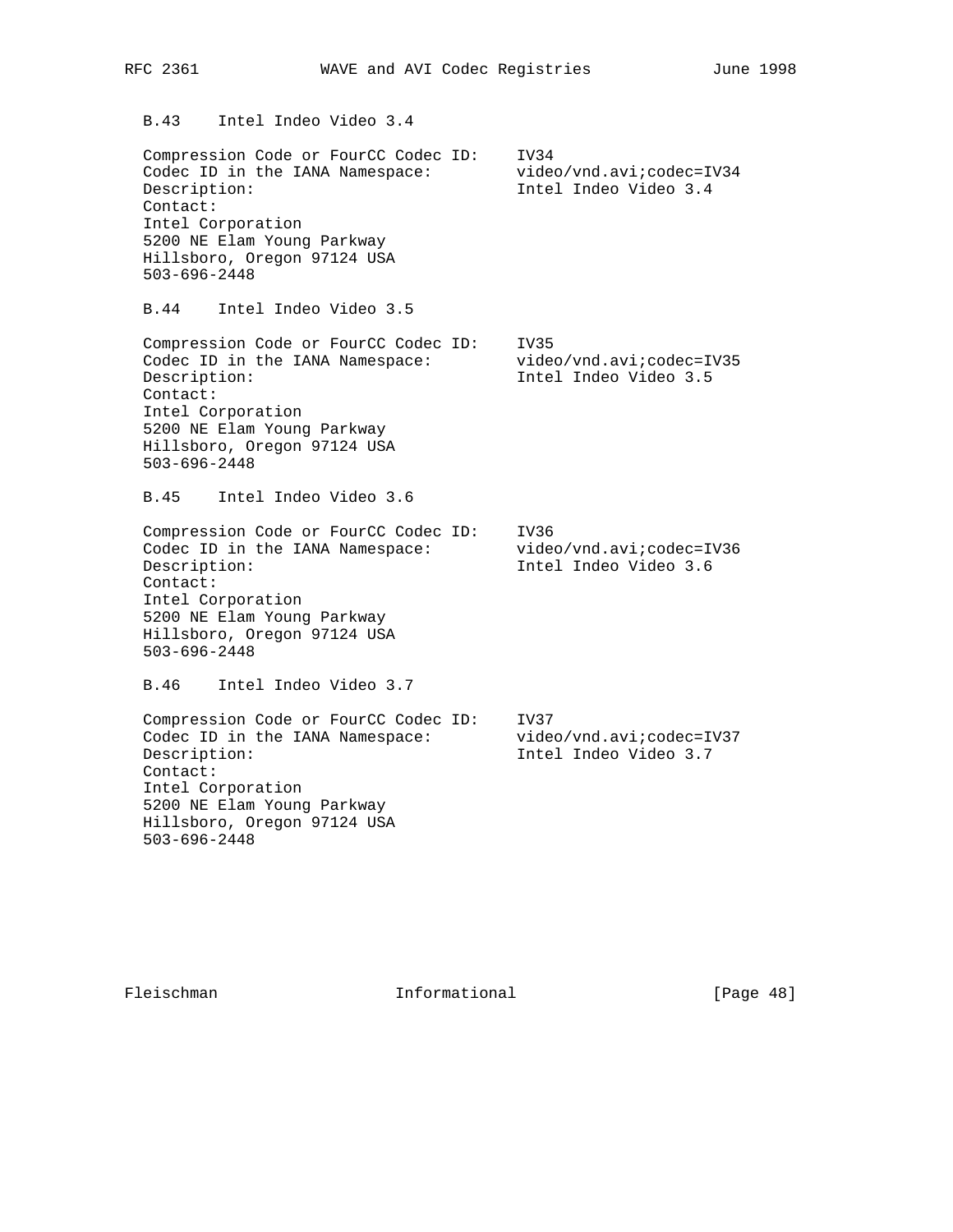B.47 Intel Indeo Video 3.8

 Compression Code or FourCC Codec ID: IV38 Codec ID in the IANA Namespace: video/vnd.avi; codec=IV38 Description: Intel Indeo Video 3.8 Contact: Intel Corporation 5200 NE Elam Young Parkway Hillsboro, Oregon 97124 USA 503-696-2448

B.48 Intel Indeo Video 3.9

 Compression Code or FourCC Codec ID: IV39 Codec ID in the IANA Namespace: video/vnd.avi;codec=IV39 Description: Intel Indeo Video 3.9 Contact: Intel Corporation 5200 NE Elam Young Parkway Hillsboro, Oregon 97124 USA 503-696-2448

B.49 Intel Indeo Video 4.0

 Compression Code or FourCC Codec ID: IV40 Codec ID in the IANA Namespace: video/vnd.avi; codec=IV40 Description: Intel Indeo Video 4.0 Contact: Intel Corporation 5200 NE Elam Young Parkway Hillsboro, Oregon 97124 USA 503-696-2448

B.50 Intel Indeo Video 4.1

 Compression Code or FourCC Codec ID: IV41 Codec ID in the IANA Namespace: video/vnd.avi; codec=IV41 Description: Intel Indeo Video 4.1 Contact: Intel Corporation 5200 NE Elam Young Parkway Hillsboro, Oregon 97124 USA 503-696-2448

Fleischman Informational [Page 49]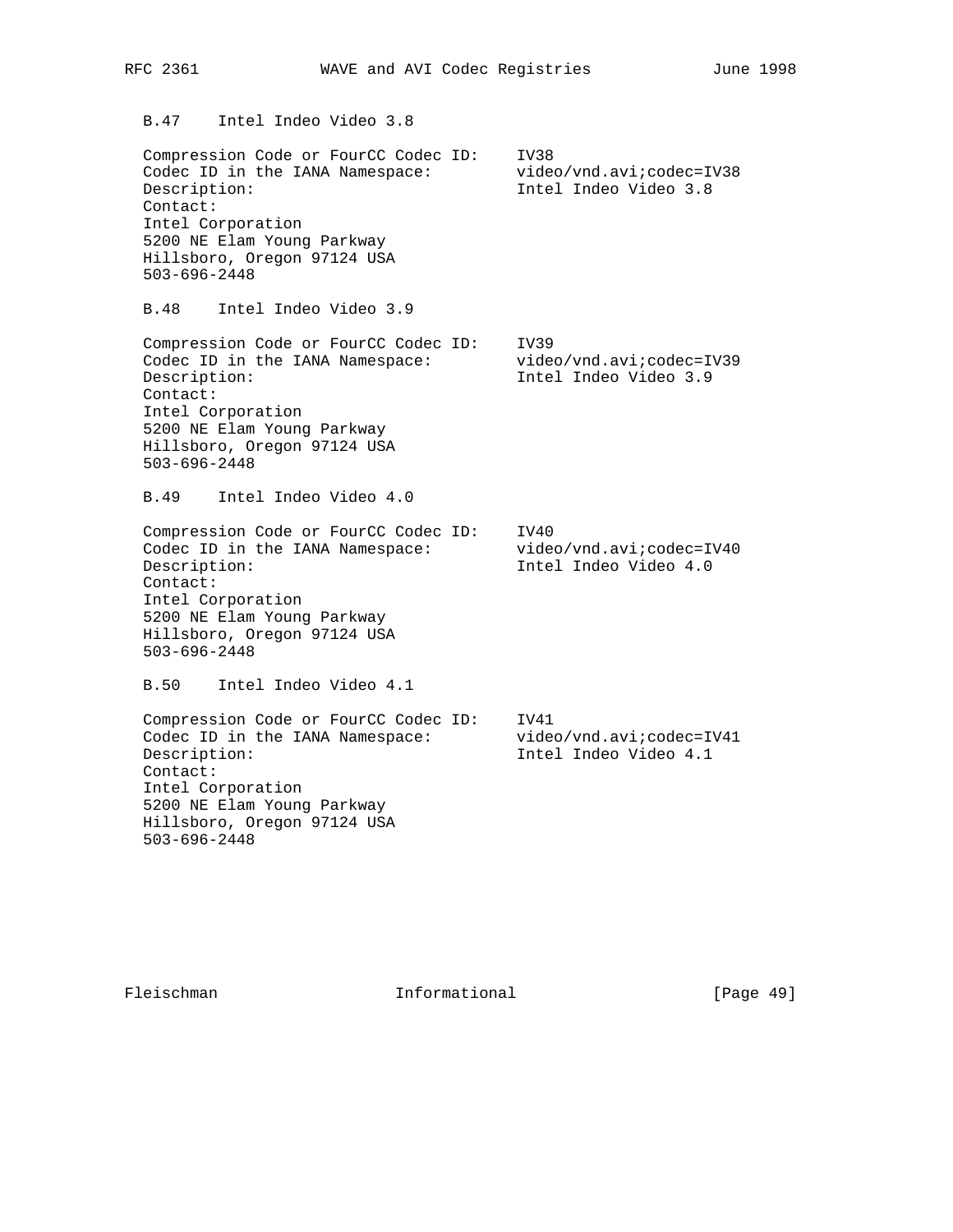Compression Code or FourCC Codec ID: IV42 Codec ID in the IANA Namespace: video/vnd.avi; codec=IV42 Description: Intel Indeo Video 4.2 Contact: Intel Corporation 5200 NE Elam Young Parkway Hillsboro, Oregon 97124 USA 503-696-2448 B.52 Intel Indeo Video 4.3 Compression Code or FourCC Codec ID: IV43 Codec ID in the IANA Namespace: video/vnd.avi;codec=IV43 Description: Intel Indeo Video 4.3 Contact: Intel Corporation 5200 NE Elam Young Parkway Hillsboro, Oregon 97124 USA 503-696-2448 B.53 Intel Indeo Video 4.4 Compression Code or FourCC Codec ID: IV44 Codec ID in the IANA Namespace: video/vnd.avi; codec=IV44 Description: Intel Indeo Video 4.4 Contact: Intel Corporation 5200 NE Elam Young Parkway Hillsboro, Oregon 97124 USA 503-696-2448 B.54 Intel Indeo Video 4.5 Compression Code or FourCC Codec ID: IV45 Codec ID in the IANA Namespace: video/vnd.avi; codec=IV45 Description: Intel Indeo Video 4.5 Contact: Intel Corporation 5200 NE Elam Young Parkway Hillsboro, Oregon 97124 USA 503-696-2448

Fleischman 1nformational [Page 50]

B.51 Intel Indeo Video 4.2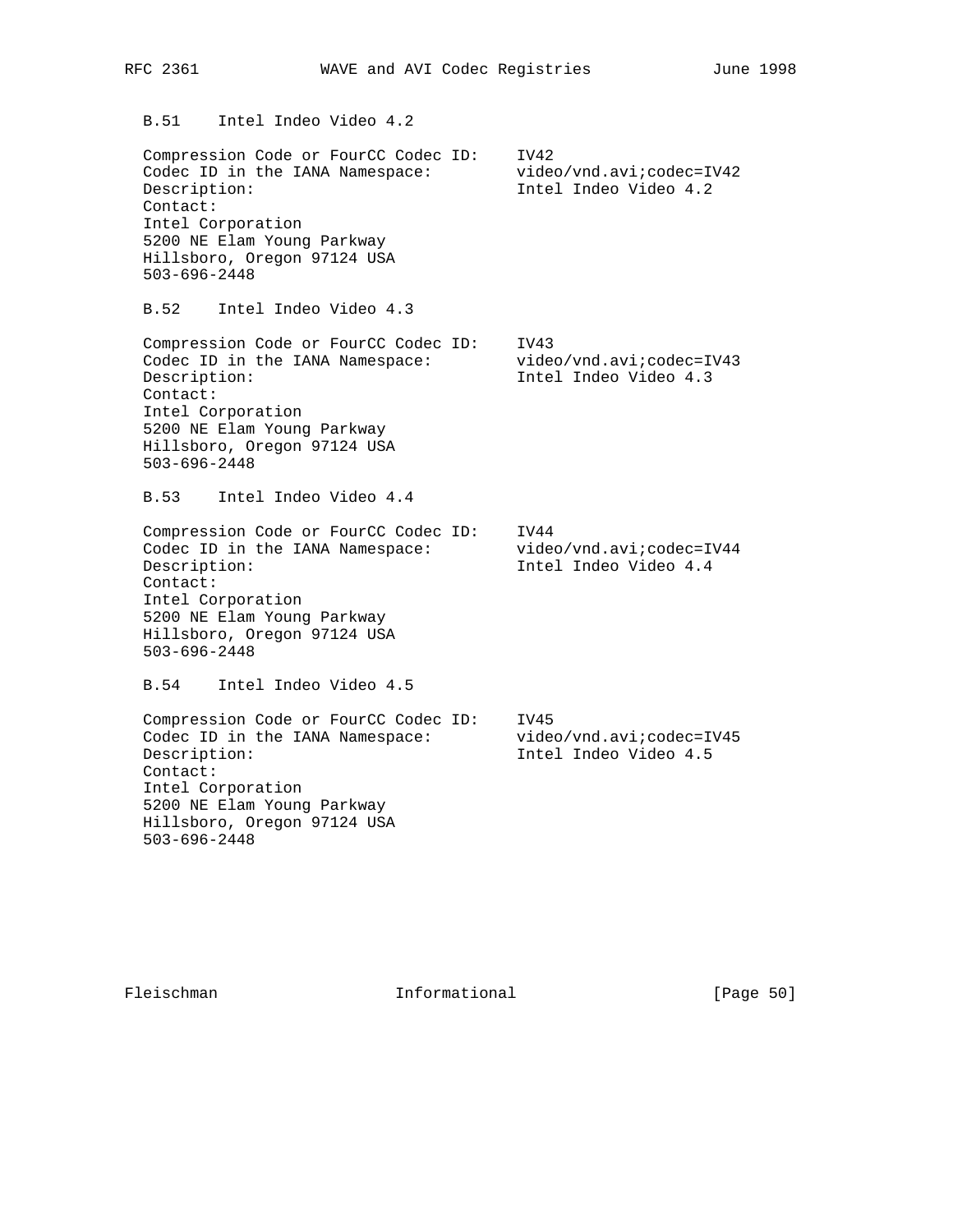B.55 Intel Indeo Video 4.6 Compression Code or FourCC Codec ID: IV46 Codec ID in the IANA Namespace: video/vnd.avi; codec=IV46 Description: Intel Indeo Video 4.6 Contact: Intel Corporation 5200 NE Elam Young Parkway Hillsboro, Oregon 97124 USA 503-696-2448 B.56 Intel Indeo Video 4.7 Compression Code or FourCC Codec ID: IV47 Codec ID in the IANA Namespace: video/vnd.avi;codec=IV47 Description: Intel Indeo Video 4.7 Contact: Intel Corporation 5200 NE Elam Young Parkway Hillsboro, Oregon 97124 USA 503-696-2448 B.57 Intel Indeo Video 4.8 Compression Code or FourCC Codec ID: IV48 Codec ID in the IANA Namespace: video/vnd.avi; codec=IV48 Description: Intel Indeo Video 4.8 Contact: Intel Corporation 5200 NE Elam Young Parkway Hillsboro, Oregon 97124 USA 503-696-2448 B.58 Intel Indeo Video 4.9 Compression Code or FourCC Codec ID: IV49 Codec ID in the IANA Namespace: video/vnd.avi; codec=IV49 Description: Intel Indeo Video 4.9 Contact: Intel Corporation

RFC 2361 WAVE and AVI Codec Registries June 1998

503-696-2448

 5200 NE Elam Young Parkway Hillsboro, Oregon 97124 USA

Fleischman 1nformational [Page 51]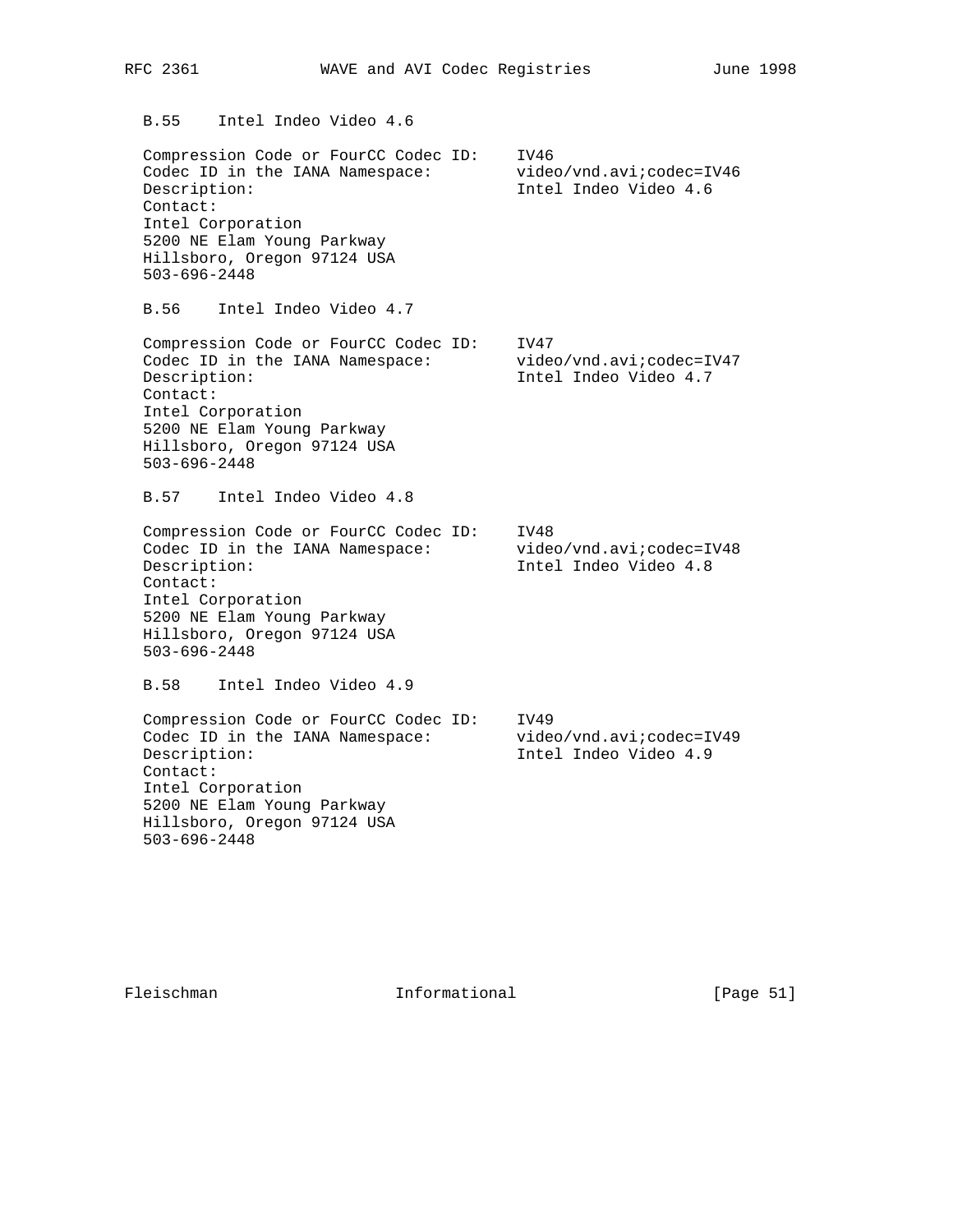B.59 Intel Indeo Video 5.0

 Compression Code or FourCC Codec ID: IV50 Codec ID in the IANA Namespace: video/vnd.avi;codec=IV50 Description: Intel Indeo Video 5.0 Bit Depth: 8, 16, 24, 32 Contact: Intel Corporation 5200 NE Elam Young Parkway Hillsboro, Oregon 97124 USA 503-696-2448

B.60 Still Image JPEG DIB

 Compression Code or FourCC Codec ID: JPEG Codec ID in the IANA Namespace: video/vnd.avi; codec=JPEG Description: Still Image JPEG DIB Contact: Terri Hendry 425-936-2069 Microsoft Corporation One Microsoft Way Redmond, WA 98052-6399 USA

B.61 Motion JPEG DIB

 Compression Code or FourCC Codec ID: MJPG Codec ID in the IANA Namespace: video/vnd.avi;codec=MJPG Description: Motion JPEG DIB Format Bit Depth: 24, 8 Contact: Terri Hendry 425-936-2069 Microsoft Corporation One Microsoft Way Redmond, WA 98052-6399 USA

B.62 Microsoft MPEG-4 Video Codec

 Compression Code or FourCC Codec ID: MP42 Codec ID in the IANA Namespace: video/vnd.avi; codec=MP42 Description: Microsoft MPEG-4 Video Codec V2 Contact: Terri Hendry 425-936-2069 Microsoft Corporation One Microsoft Way Redmond, WA 98052-6399 USA

Fleischman 10 Informational [Page 52]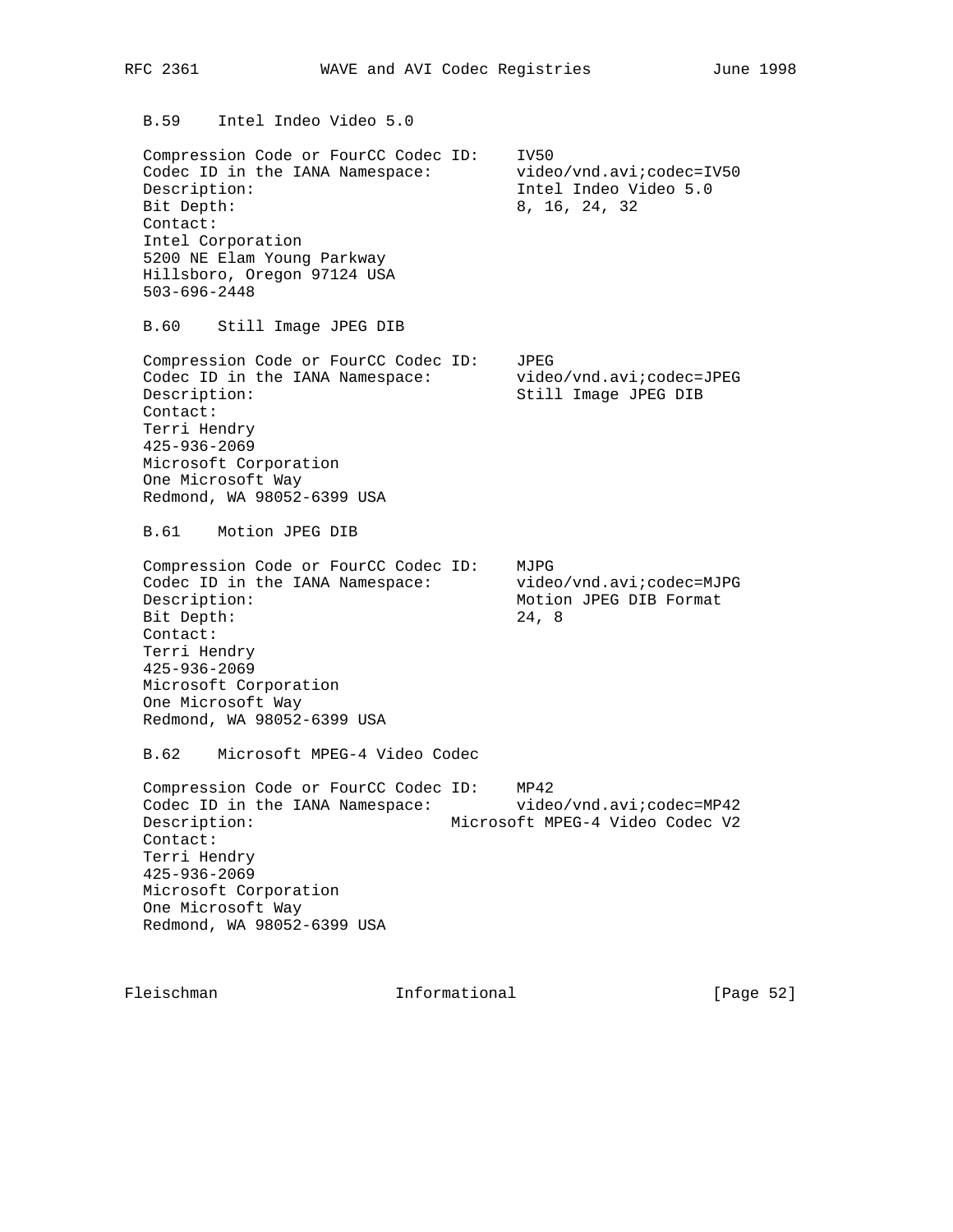B.63 MPEG 1 Video Frame

 Compression Code or FourCC Codec ID: MPEG Codec ID in the IANA Namespace: video/vnd.avi;codec=MPEG Description: MPEG 1 Video I Frame Contact: Greg Stiehl stiehl@chromatic.com Chromatic Research, Inc 615 Tasman Dr Sunnyvale, California 94089 USA 408-752-9100

B.64 MR Codec

 Compression Code or FourCC Codec ID: MRCA Codec ID in the IANA Namespace: video/vnd.avi; codec=MRCA Description: MR Codec Contact: Martin Regen 49/89/50206-252 FAST Multimedia AG Lansbergerstrasse 76 Munchen 80339 Germany 49/89/50206-0

B.65 Run Length Encoding

 Compression Code or FourCC Codec ID: MRLE Codec ID in the IANA Namespace: video/vnd.avi; codec=MRLE Description: Run Length Encoding Contact: Terri Hendry, 425-936-2069 Microsoft Corporation One Microsoft Way Redmond, WA 98052-6399 USA

B.66 Video 1

 Compression Code or FourCC Codec ID: MSVC Codec ID in the IANA Namespace: video/vnd.avi;codec=MSVC Description: Microsoft Video 1 Contact: Terri Hendry, 425-936-2069 Microsoft Corporation One Microsoft Way Redmond, WA 98052-6399 USA

Fleischman 10 Informational [Page 53]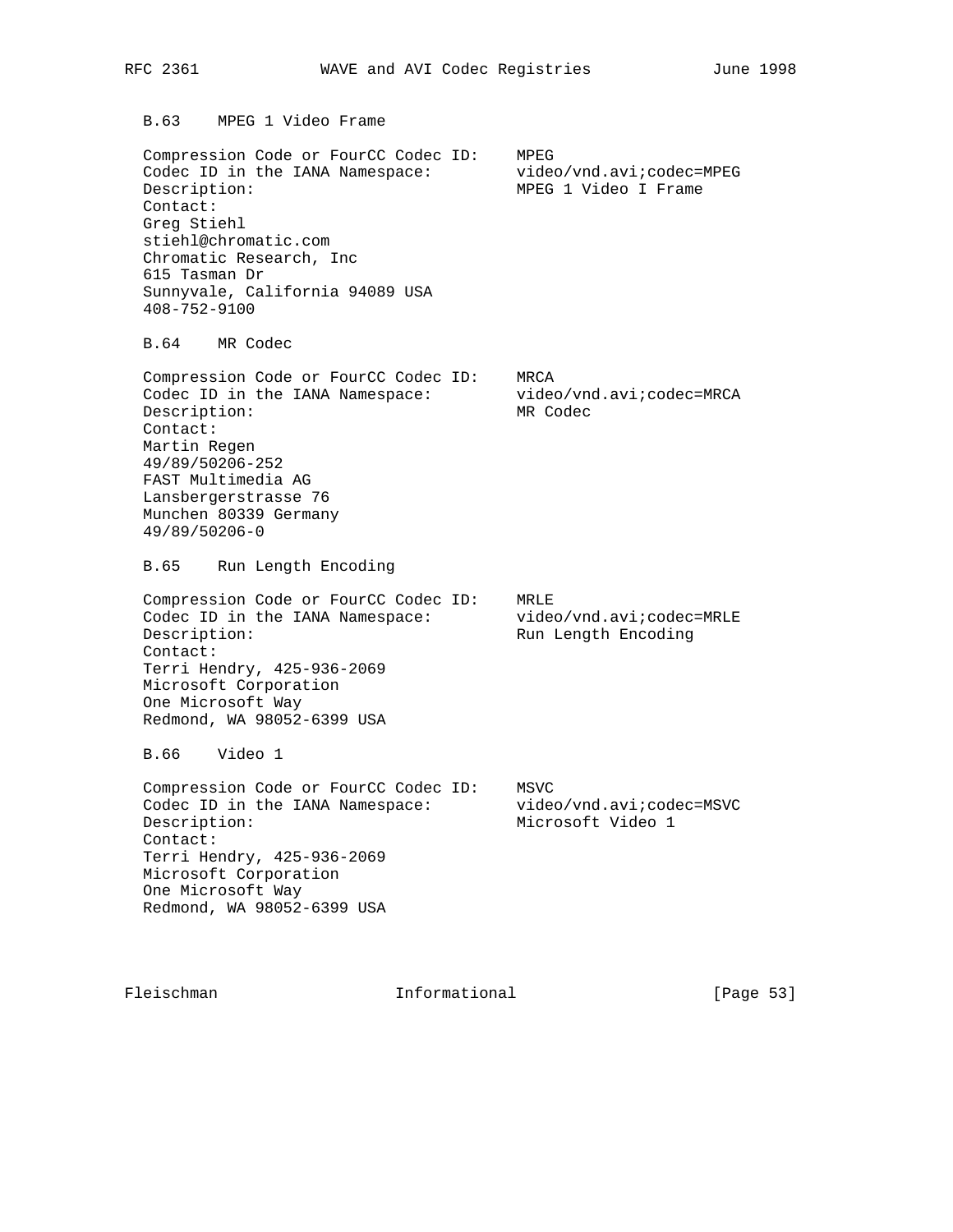B.67 Photomotion Compression Code or FourCC Codec ID: PHMO Codec ID in the IANA Namespace: video/vnd.avi; codec=PHMO Description: Photomotion Contact: IBM Corporation B.68 QPEG 1.1 Format Video Compression Code or FourCC Codec ID: qpeq Codec ID in the IANA Namespace: video/vnd.avi;codec=qpeq Description: QPEG 1.1 Format Video Codec Contact: Dr. Knabe 0049.2161.6181.0 Q-Team Brauereistr. 11 D-41352 Korschenbroich Germany 0049.2161.6181.0 B.69 RGBT Compression Code or FourCC Codec ID: RGBT Codec ID in the IANA Namespace: video/vnd.avi;codec=RGBT Description: 32 bits support Contact: Andy Pennell Computer Concepts Ltd. Gaddesden Place Hemel Hempstead, Herts HP2 6EX UK 44 1442 63933 B.70 Run Length Encoded 4 Compression Code or FourCC Codec ID: RLE4<br>Codec ID in the IANA Namespace: video/vnd.avi;codec=RLE4 Codec ID in the IANA Namespace: Description: The Run Length Encoded 4 Bit Depth: 4 Contact: Terri Hendry 425-936-2069 Microsoft Corporation One Microsoft Way Redmond, WA 98052-6399 USA

Fleischman 10 Informational [Page 54]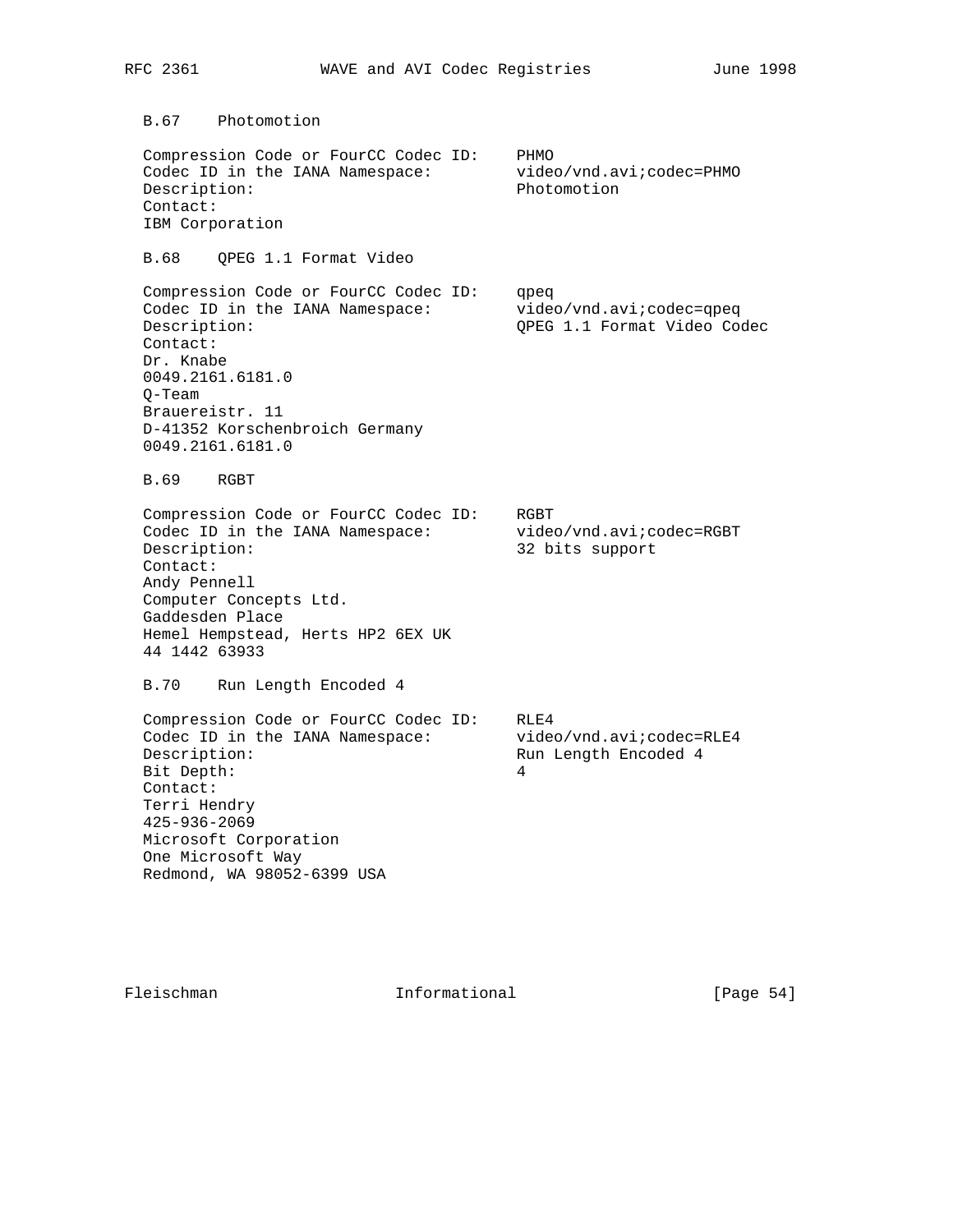B.71 Run Length Encoded 8 Compression Code or FourCC Codec ID: RLE8 Codec ID in the IANA Namespace: video/vnd.avi;codec=RLE8 Description: The Run Length Encoded 8 Bit Depth: 8 Contact: Terri Hendry, 425-936-2069 Microsoft Corporation One Microsoft Way Redmond, WA 98052-6399 USA B.72 Indeo 2.1 Compression Code or FourCC Codec ID: RT21 Codec ID in the IANA Namespace: video/vnd.avi; codec=RT21 Description: Indeo 2.1 Contact: Intel Corporation 5200 NE Elam Young Parkway Hillsboro, Oregon 97124 USA 503-696-2448 B.73 Intel RDX Compression Code or FourCC Codec ID: RVX Codec ID in the IANA Namespace: video/vnd.avi;codec=RVX Description: Intel RDX Contact: Intel Corporation 5200 NE Elam Young Parkway Hillsboro, Oregon 97124 USA 503-696-2448 B.74 Sun Digital Camera Codec Compression Code or FourCC Codec ID: SDCC Codec ID in the IANA Namespace: video/vnd.avi; codec=SDCC Description: Sun Digital Camera Codec Contact: Hideki Inoue

RFC 2361 WAVE and AVI Codec Registries June 1998

 hinoue@sun-denshi.co.jp Sun Communications, Inc. GLORIA Bld. 6F, 1-3, AGEBA-CHO, SHINJYUKU-KU Tokyo 162 Japan 81-3-5261-1801

Fleischman 10 Informational [Page 55]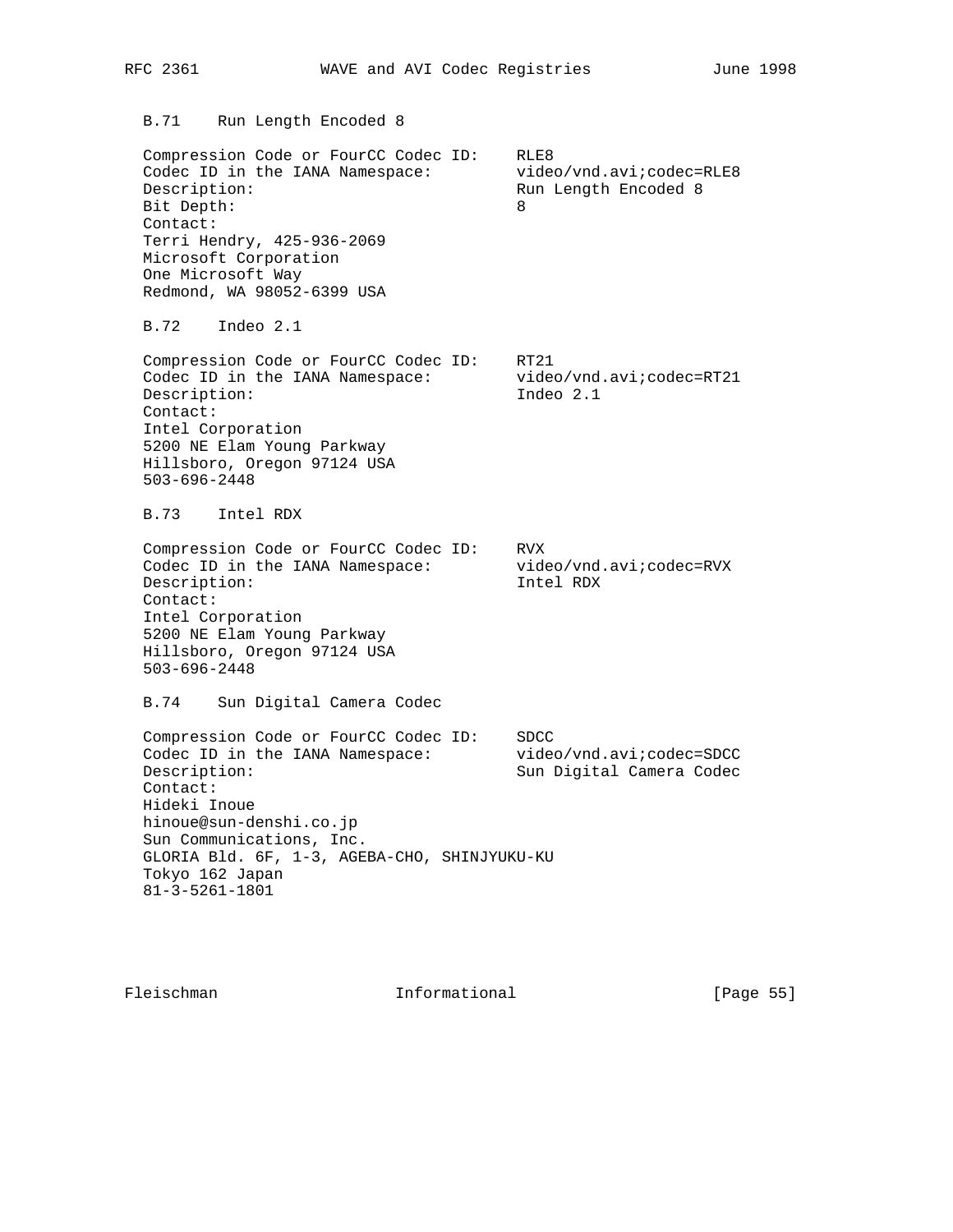B.75 Crystal Net SFM Codec Compression Code or FourCC Codec ID: SFMC Compression code of foreign:<br>Codec ID in the IANA Namespace: video/vnd.avi;codec=SFMC Description: Crystal Net SFM Codec Contact: Dr. Itzhak Levit Crystal Net Corporation 1485 Saratoga Ave. San Jose, California 95129 USA 408-446-2966 B.76 SMSC Compression Code or FourCC Codec ID: SMSC Codec ID in the IANA Namespace: video/vnd.avi; codec=SMSC Description: SMSC Contact: Lee Boekelheide Radius (USA) 503-968-1270 B.77 SMSD Compression Code or FourCC Codec ID: SMSD Codec ID in the IANA Namespace: video/vnd.avi; codec=SMSD Description: SMSD Contact: Lee Boekelheide Radius (USA) 503-968-1270 B.78 Splash Studios ACM Audio Codec Compression Code or FourCC Codec ID: SPLC Codec ID in the IANA Namespace: audio/vnd.wave;codec=SPLC Description: Splash Studios ACM Audio Codec Contact: Mark Cutter Splash Studios 8573 154th Avenue NE Redmond, WA 98052 USA 425-882-0300

Fleischman 1nformational [Page 56]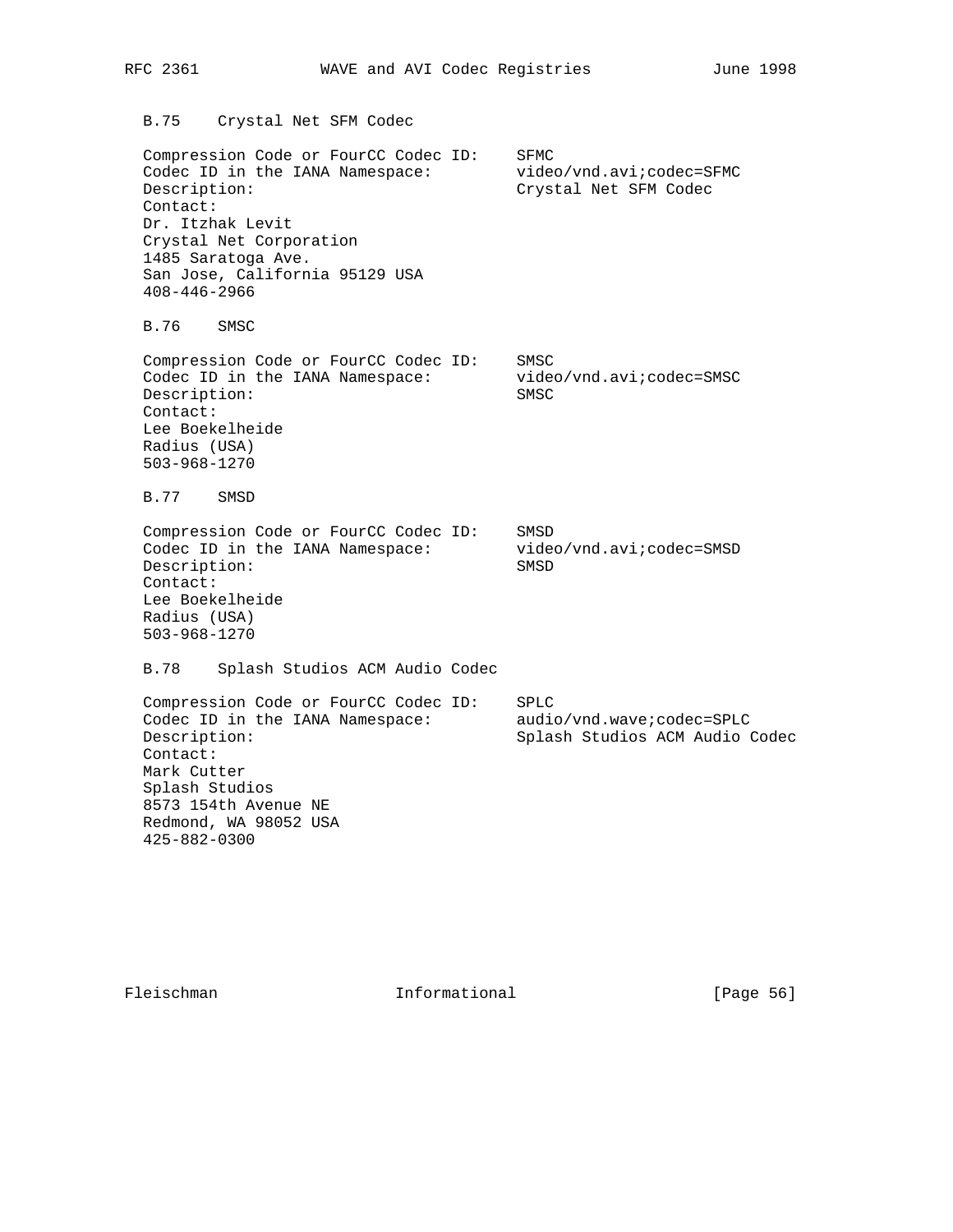B.79 Microsoft VXtreme Video Codec

 Compression Code or FourCC Codec ID: SQZ2 Codec ID in the IANA Namespace: video/vnd.avi;codec=SQZ2 Description: Microsoft Vxtreme Video Codec V2 Contact: Terri Hendry 425-936-2069 Microsoft Corporation One Microsoft Way Redmond, WA 98052-6399 USA

B.80 Sorenson Video R1

 Compression Code or FourCC Codec ID: SV10 Codec ID in the IANA Namespace: video/vnd.avi; codec=SV10 Description:  $S$ orenson Video R1 Contact: Evan Hillman ehillman@s-vision.com Sorenson Vision 570 East Research Park Way Logan, Utah 84341 USA 801-792-1114

B.81 TeraLogic Motion Infraframe Codec A

 Compression Code or FourCC Codec ID: TLMS Codec ID in the IANA Namespace: video/vnd.avi; codec=TLMS Description: TeraLogic Motion Intraframe Codec Contact: Charles Chui chui@teralogic-inc.com 650-526-6003 TeraLogic, Inc. 707 California Street Mountain View, California 94041 USA 650-526-2000

Fleischman Informational [Page 57]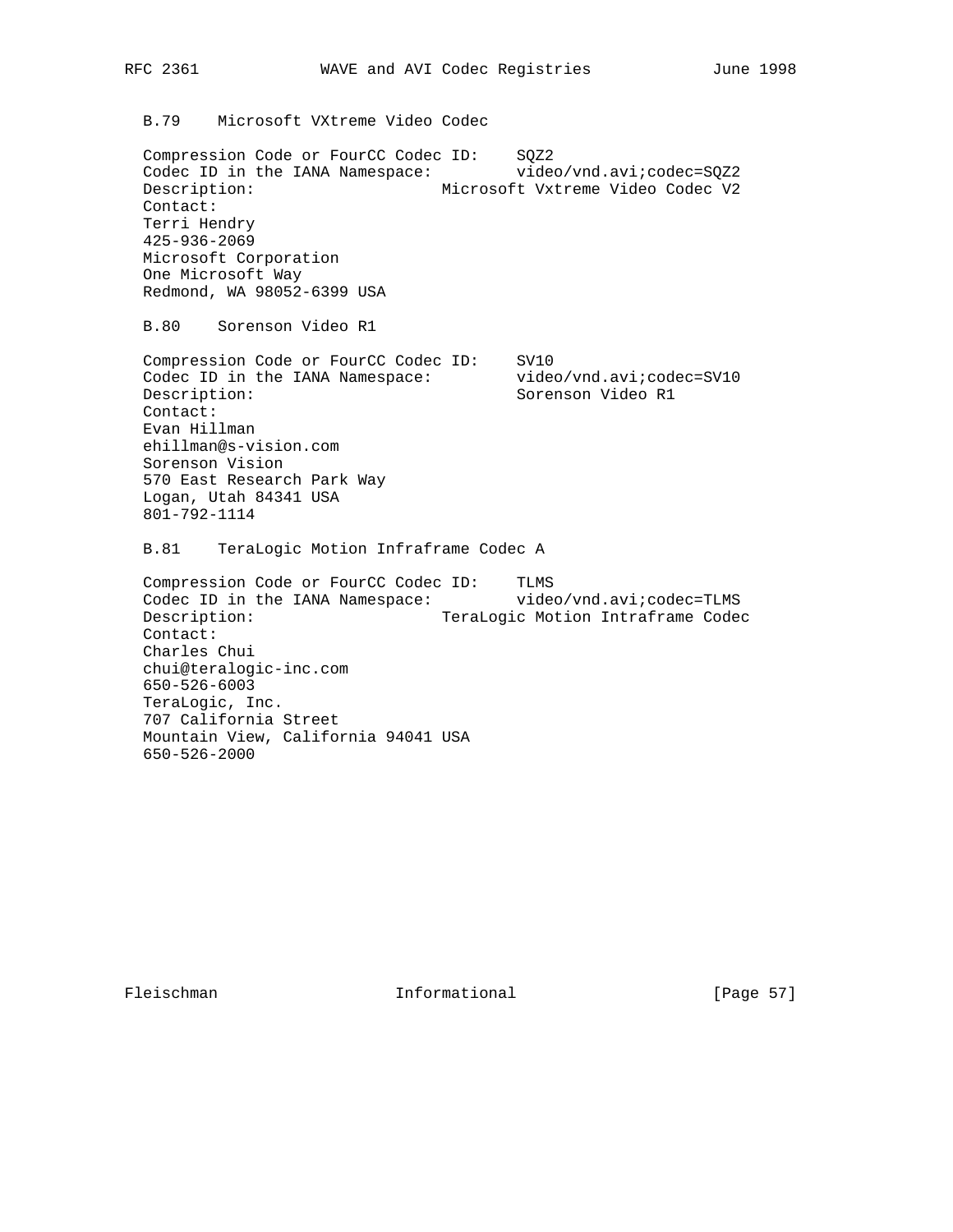B.82 TeraLogic Motion Infraframe Codec B

 Compression Code or FourCC Codec ID: TLST Codec ID in the IANA Namespace: video/vnd.avi; codec=TLST Description: TeraLogic Motion Intraframe Codec Contact: Charles Chui chui@teralogic-inc.com 650-526-6003 TeraLogic, Inc. 707 California Street Mountain View, California 94041 USA 650-526-2000

B.83 TrueMotion 2.0

 Compression Code or FourCC Codec ID: TM20 Codec ID in the IANA Namespace: video/vnd.avi;codec=TM20 Description: TrueMotion 2.0 Contact: David Silver david@duck.com (212) 941-2403 The Duck Corporation 375 Greenwich Street New York, New York 10013 USA (212) 941-2400

B.84 TeraLogic Motion Intraframe Codec 2

 Compression Code or FourCC Codec ID: TMIC Codec ID in the IANA Namespace: video/vnd.avi; codec=TMIC Description: TeraLogic Motion Intraframe Codec 2 Contact: Charles Chui chui@teralogic-inc.com 650-526-6003 TeraLogic, Inc. 707 California Street Mountain View, California 94041 USA 650-526-2000

Fleischman 10. Informational [Page 58]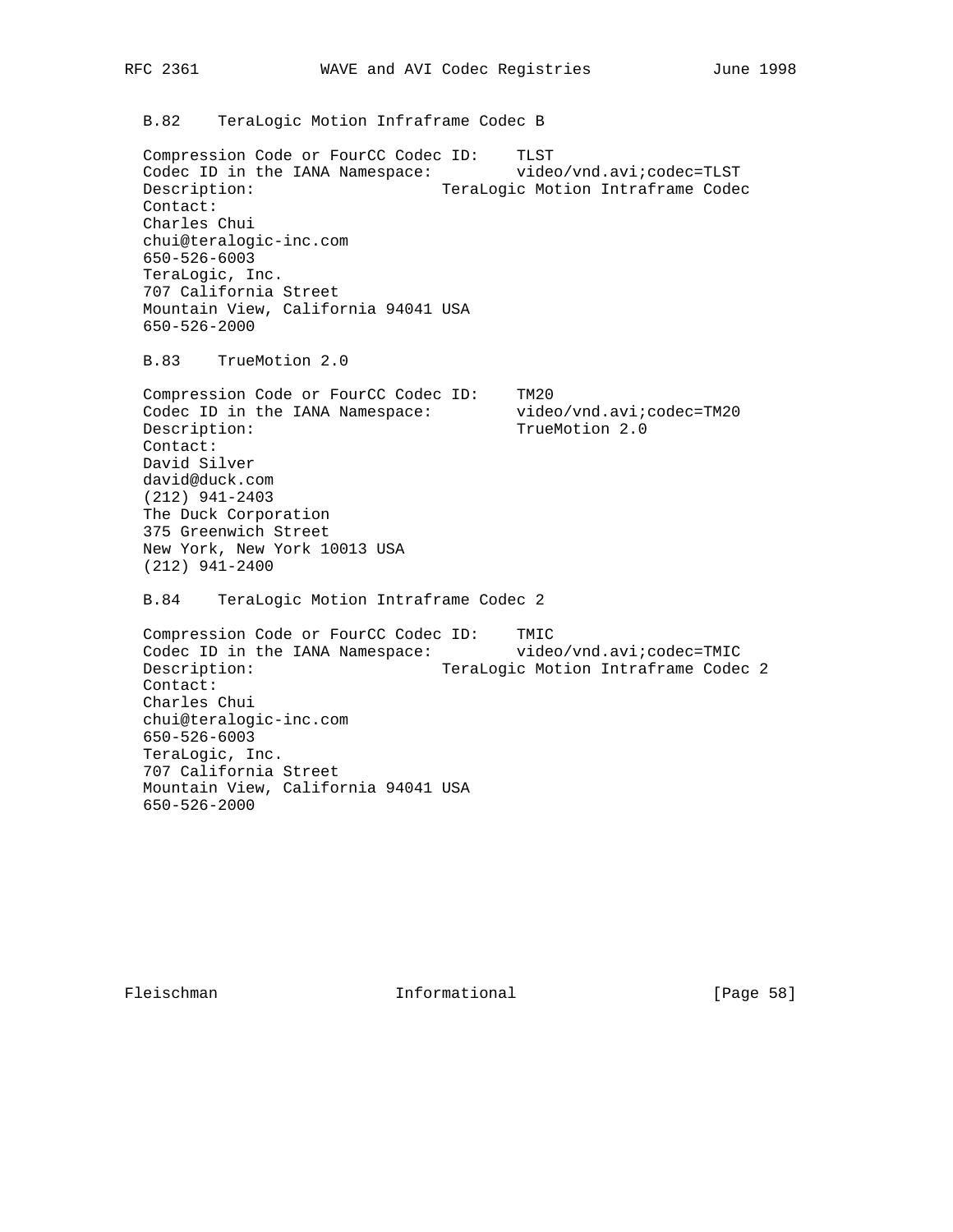B.85 TrueMotion Video Compression

 Compression Code or FourCC Codec ID: tmot Codec ID in the IANA Namespace: video/vnd.avi/codec=tmot Description: True Motion Video Compression Contact: Glen D. Johnson Horizons Technology, Inc 3990 Ruffin Road San Diego, California 92123 USA 619-292-8331

B.86 TrueMotion RT 2.0

 Compression Code or FourCC Codec ID: TR20 Codec ID in the IANA Namespace: video/vnd.avi; codec=TR20 Description: TrueMotionRT 2.0 Contact: David Silver david@duck.com (212) 941-2403 The Duck Corporation 375 Greenwich Street New York, New York 10013 USA (212) 941-2400

B.87 Ultimotion

 Compression Code or FourCC Codec ID: ULTI Codec ID in the IANA Namespace: video/vnd.avi;codec=ULTI Description: Ultimotion Contact: IBM Corporation

B.88 UYVY 4:2:2 byte ordering

 Compression Code or FourCC Codec ID: UYVY Codec ID in the IANA Namespace: video/vnd.avi;codec=UYVY Description: UYVY 4:2:2 byte ordering Bit Depth: 16 Contact: Terri Hendry 425-936-2069 Microsoft Corporation One Microsoft Way Redmond, WA 98052-6399 USA

Fleischman 10 Informational [Page 59]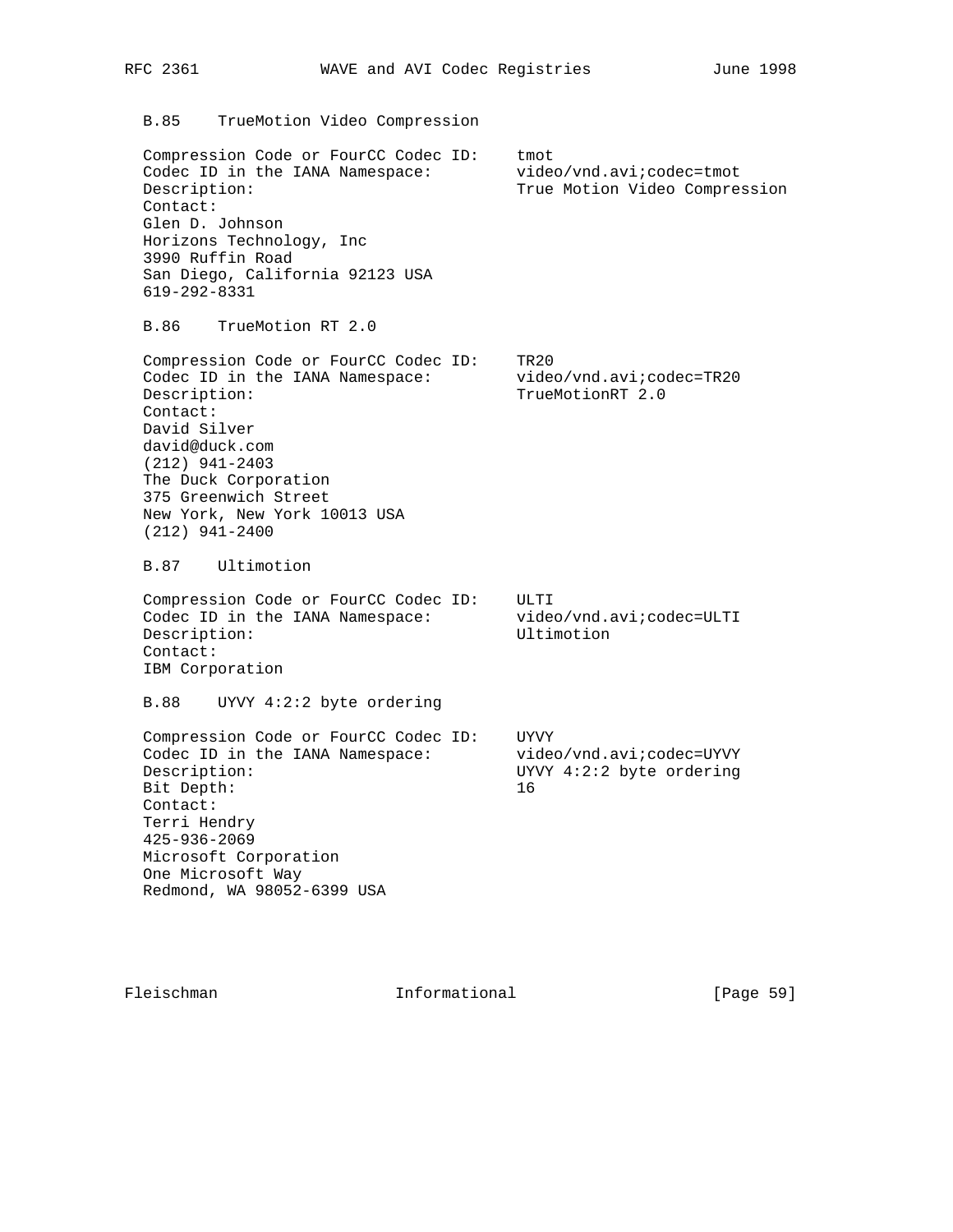B.89 24 bit YUV 4:2:2 Format

 Compression Code or FourCC Codec ID: V422 Codec ID in the IANA Namespace: video/vnd.avi; codec=V422 Description: 24 bit YUV 4:2:2 format (CCIR 601). For this format, 2 consecutive pixels are represented by a 32 bit (4 byte) Y1UY2V color value. Contact: Gueirard RJ 33 1 46 29 0300 Vitec Multimedia 99 rue Pierre Semard F-92320 Chatillon France 33-1-46-73-06-06

B.90 16 bit YUV 4:2:2 Format

 Compression Code or FourCC Codec ID: V655 Codec ID in the IANA Namespace: video/vnd.avi;codec=V655 Description: 16 bit YUV 4:2:2 Format Codec Contact: Gueirard RJ 33 1 46 29 0300 Vitec Multimedia 99 rue Pierre Semard F-92320 Chatillon France 33-1-46-73-06-06

B.91 ATI VCR 1.0

 Compression Code or FourCC Codec ID: VCR1 Codec ID in the IANA Namespace: video/vnd.avi; codec=VCR1 Description:  $\blacksquare$  ATI VCR 1.0 Contact: Ivan Yang Ivan@atitech.ca 905-882-2600 x3243 ATI Technologies Inc. 33 Commerce Valley Dr. E. Thornhill, Ontario L3T 7N6 Canada 905-882-2600

Fleischman 1nformational [Page 60]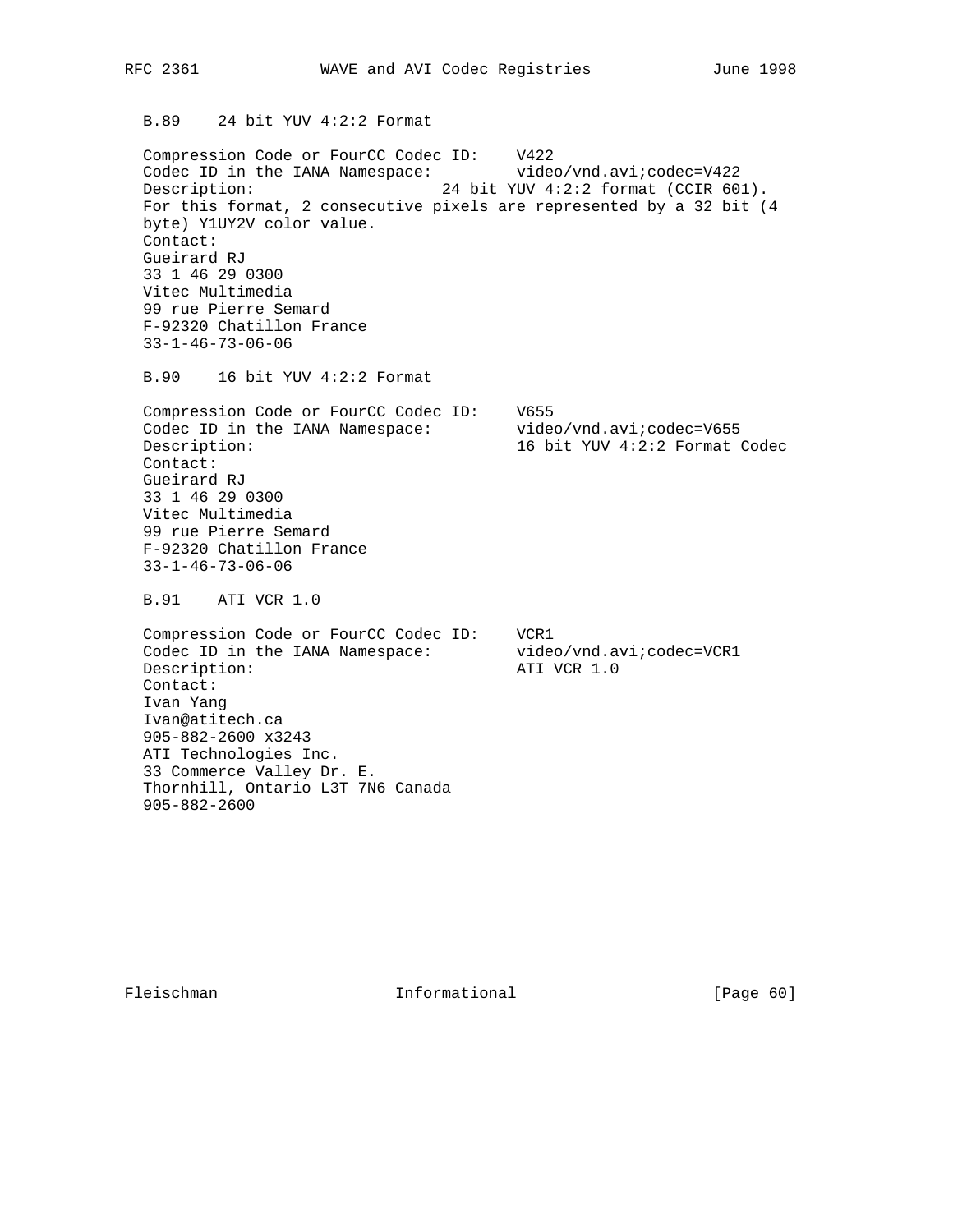B.92 ATI VCR 2.0 Compression Code or FourCC Codec ID: VCR2 Codec ID in the IANA Namespace: video/vnd.avi; codec=VCR2 Description:  $\overline{A}$  ATI VCR 2.0 Contact: Ivan Yang Ivan@atitech.ca 905-882-2600 x3243

 ATI Technologies Inc. 33 Commerce Valley Dr. E. Thornhill, Ontario L3T 7N6 Canada 905-882-2600

B.93 ATI VCR 3.0

 Compression Code or FourCC Codec ID: VCR3 Codec ID in the IANA Namespace: video/vnd.avi;codec=VCR3 Description:  $\overline{A}$  ATI VCR 3.0 Contact: Ivan Yang Ivan@atitech.ca 905-882-2600 x3243 ATI Technologies Inc. 33 Commerce Valley Dr. E. Thornhill, Ontario L3T 7N6 Canada 905-882-2600

B.94 ATI VCR 4.0

 Compression Code or FourCC Codec ID: VCR4 Codec ID in the IANA Namespace: video/vnd.avi; codec=VCR4 Description:  $\overline{A}$  ATI VCR 4.0 Contact: Ivan Yang Ivan@atitech.ca 905-882-2600 x3243 ATI Technologies Inc. 33 Commerce Valley Dr. E. Thornhill, Ontario L3T 7N6 Canada 905-882-2600

Fleischman 1nformational [Page 61]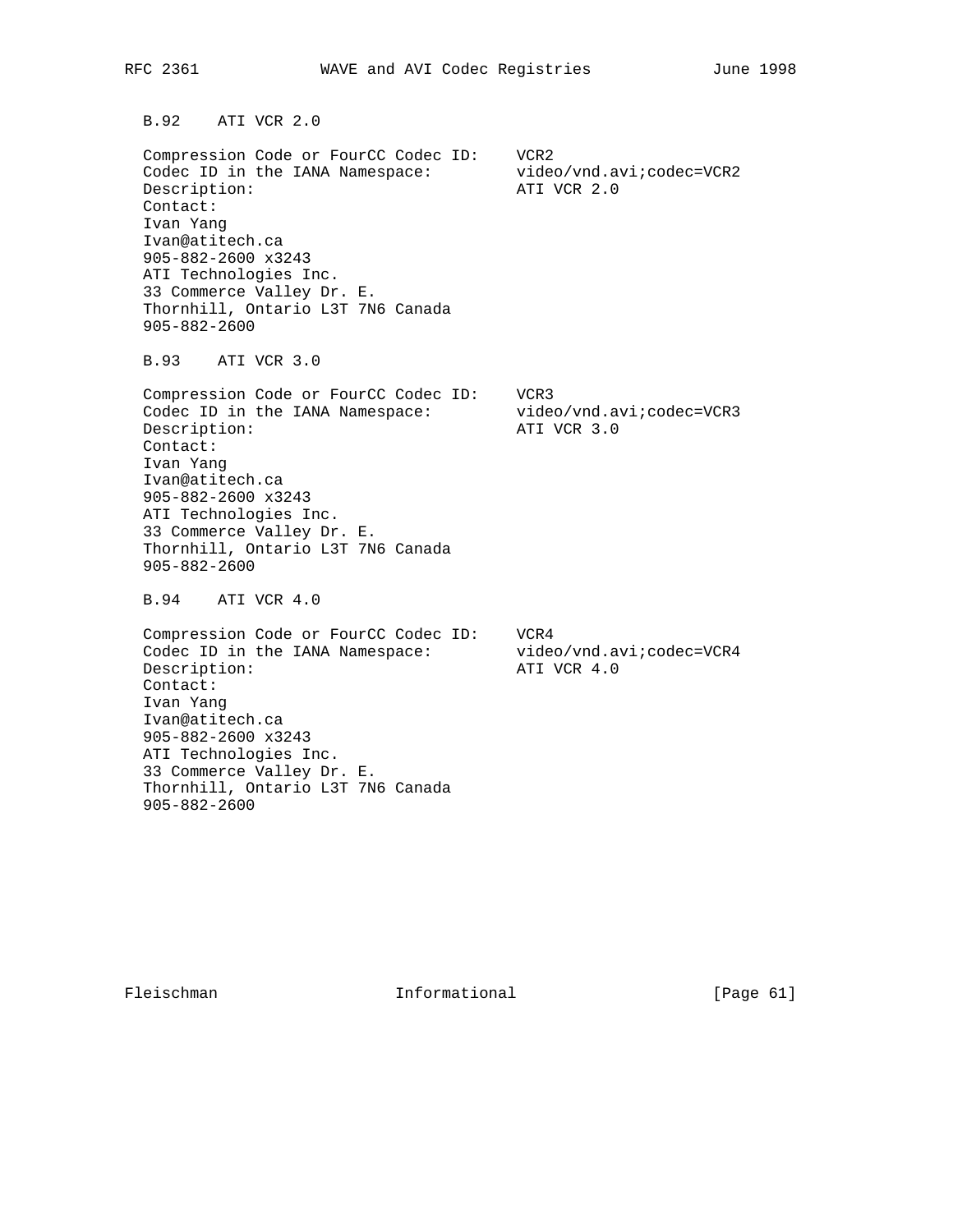B.95 ATI VCR 5.0 Compression Code or FourCC Codec ID: VCR5 Codec ID in the IANA Namespace: video/vnd.avi; codec=VCR5 Description:  $\blacksquare$  ATI VCR 5.0 Contact: Ivan Yang Ivan@atitech.ca 905-882-2600 x3243 ATI Technologies Inc. 33 Commerce Valley Dr. E. Thornhill, Ontario L3T 7N6 Canada 905-882-2600 B.96 ATI VCR 6.0 Compression Code or FourCC Codec ID: VCR6 Codec ID in the IANA Namespace: video/vnd.avi;codec=VCR6 Description:  $\blacksquare$  ATI VCR 6.0 Contact: Ivan Yang Ivan@atitech.ca 905-882-2600 x3243 ATI Technologies Inc. 33 Commerce Valley Dr. E. Thornhill, Ontario L3T 7N6 Canada 905-882-2600 B.97 ATI VCR 7.0 Compression Code or FourCC Codec ID: VCR7 Codec ID in the IANA Namespace: video/vnd.avi; codec=VCR7 Description:  $\overline{A}$  ATI VCR 7.0 Contact: Ivan Yang Ivan@atitech.ca 905-882-2600 x3243 ATI Technologies Inc. 33 Commerce Valley Dr. E. Thornhill, Ontario L3T 7N6 Canada

905-882-2600

Fleischman 1nformational [Page 62]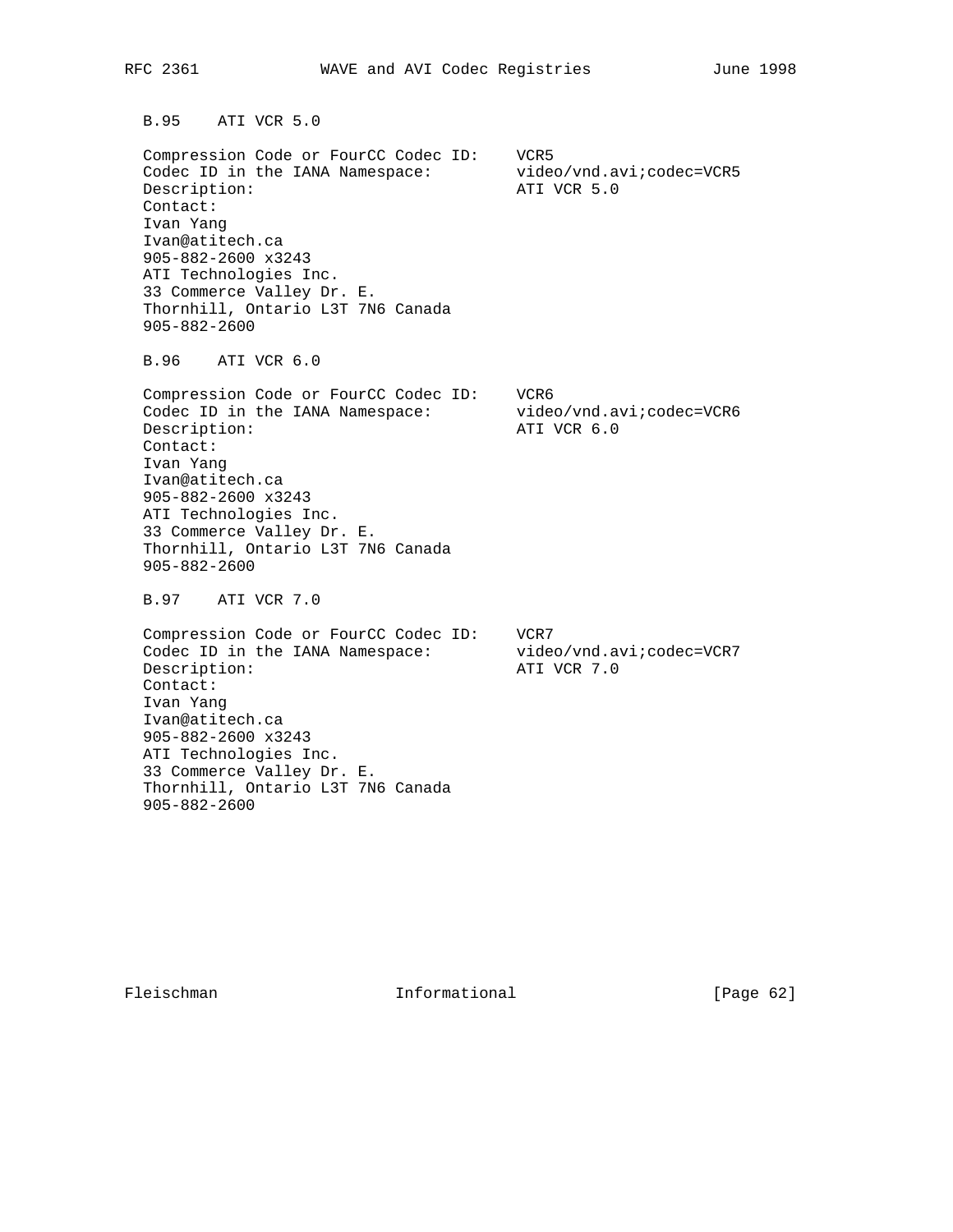B.98 ATI VCR 8.0 Compression Code or FourCC Codec ID: VCR8 Codec ID in the IANA Namespace: video/vnd.avi; codec=VCR8 Description:  $\overline{A}$  ATI VCR 8.0 Contact: Ivan Yang Ivan@atitech.ca 905-882-2600 x3243 ATI Technologies Inc. 33 Commerce Valley Dr. E. Thornhill, Ontario L3T 7N6 Canada 905-882-2600 B.99 ATI VCR 9.0 Compression Code or FourCC Codec ID: VCR9 Codec ID in the IANA Namespace: video/vnd.avi;codec=VCR9 Description:  $\begin{array}{ccc} \hbox{ATI} & \hbox{VCR} & \hbox{9.0} \end{array}$  Contact: Ivan Yang Ivan@atitech.ca 905-882-2600 x3243 ATI Technologies Inc. 33 Commerce Valley Dr. E. Thornhill, Ontario L3T 7N6 Canada 905-882-2600 B.100 Video Maker Pro DIB Compression Code or FourCC Codec ID: VDCT Codec ID in the IANA Namespace: video/vnd.avi;codec=VDCT Description: Video Maker Pro DIB Bit Depth: 16 Contact: Gueirard RJ 33 1 46 29 0300 Vitec Multimedia 99 rue Pierre Semard F-92320 Chatillon France 33-1-46-73-06-06

Fleischman Informational [Page 63]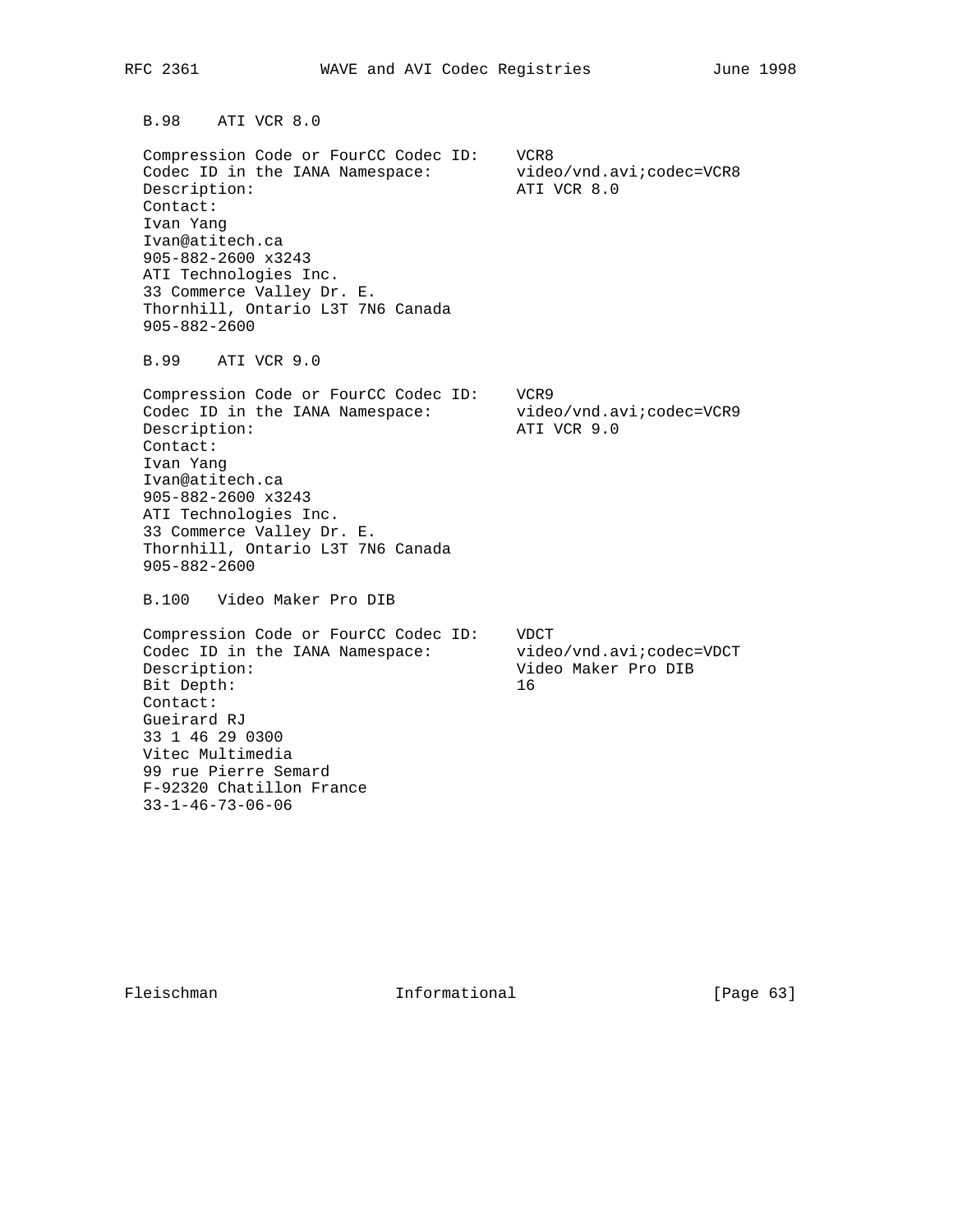B.101 YUV 4:2:2 CCIR 601 for V422

 Compression Code or FourCC Codec ID: VIDS Codec ID in the IANA Namespace: video/vnd.avi;codec=VIDS<br>Description: YUV 4:2:2 CCIR for V422 YUV 4:2:2 CCIR for V422 Bit Depth: 24, 16 Contact: Gueirard RJ 33 1 46 29 0300 Vitec Multimedia 99 rue Pierre Semard F-92320 Chatillon France 33-1-46-73-06-06

B.102 Vivo H.263

 Compression Code or FourCC Codec ID: VIVO (Note: it is also registered as vivo) Codec ID in the IANA Namespace: video/vnd.avi;codec=VIVO (Note: it is also registered as video/vnd.avi;codec=vivo) Description: Vivo H.263 Bit Depth: 16 Contact: Vivo Software 411 Waverley Oaks Road, Suite 313 Waltham, MA 02154 USA (617) 899-8900

B.103 VIXL

 Compression Code or FourCC Codec ID: VIXL Codec ID in the IANA Namespace: video/vnd.avi;codec=VIXL Description: for use with the miro video and movie products Bit Depth: 8, 16, 24 Contact: Matthias Huebner 49-531-2113-519 Miro Computer Products AG Carl-Miele-Strasse 4 Braunsweig 38112 Germany 49-531-2113-0

Fleischman 10 Informational [Page 64]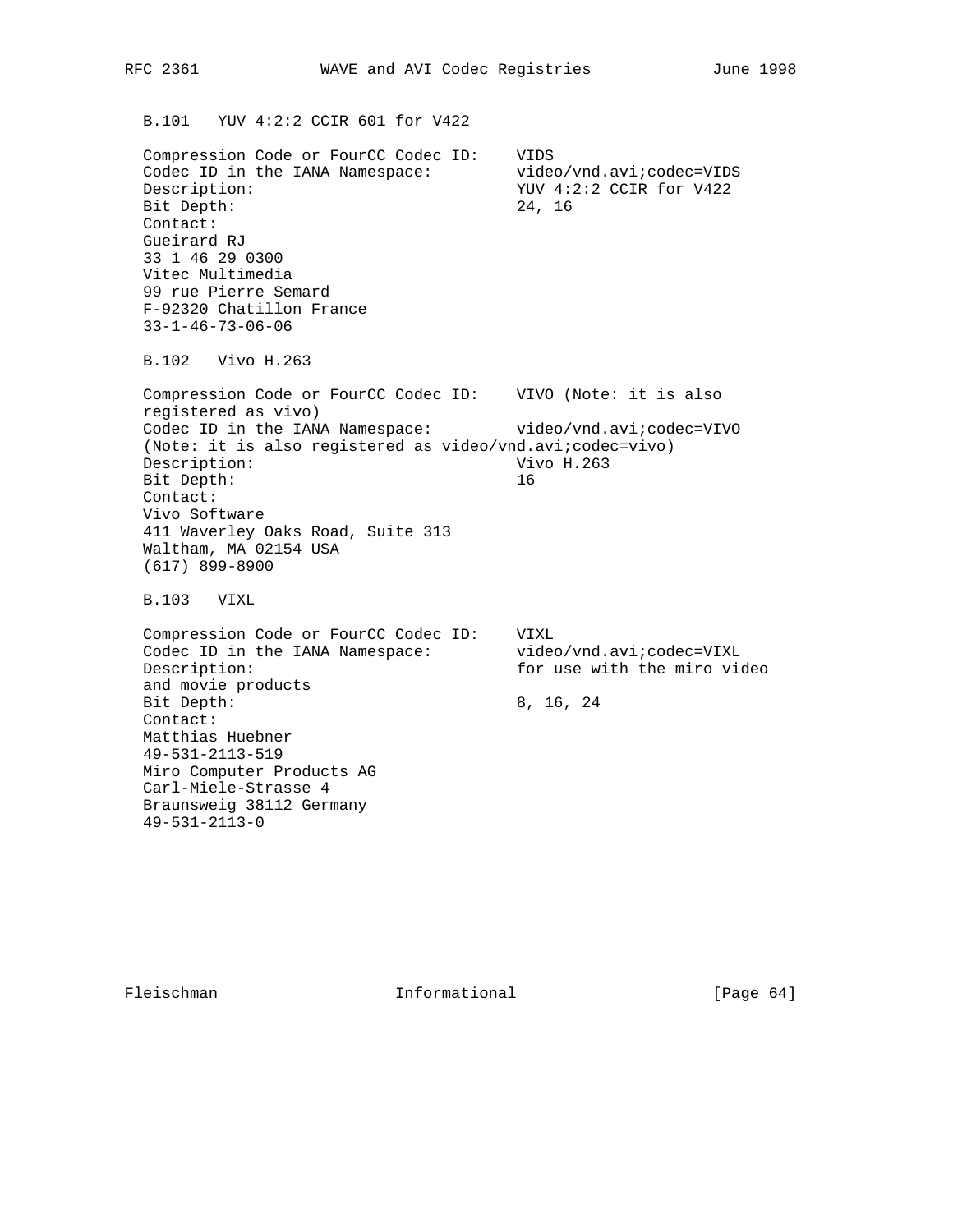B.104 VLCAP.DRV Compression Code or FourCC Codec ID: VLV1 Codec ID in the IANA Namespace: video/vnd.avi; codec=VLV1 Description: VLCAP.DRV Contact: Videologic Home Park Estate Kings Langley WD4 8LZ UK 44923260511 B.105 W9960 Compression Code or FourCC Codec ID: WBVC Codec ID in the IANA Namespace: video/vnd.avi;codec=WBVC Description: W9960 Contact: Jason Lin JLLIN@winbond.com.tw Winbond Electronics Corp PG41, No. 9, Li Hsin Rd. Science-Based Industrial Park Hsinchu, Taiwan 886-3-5790666 x6641 B.106 mmioFOURCC('X",'2','6','3') Compression Code or FourCC Codec ID: X263 Codec ID in the IANA Namespace: video/vnd.avi; codec=X263 Description: mmioFOURCC('X",'2','6','3') Bit Depth: 12 bits/pixel Contact: Min-Hsiung Lin Min.Lin@xirlink.com Xirlink, Inc. 2210 O'Toole Ave. San Jose, California 95131 USA 408-324-2100

Fleischman Informational [Page 65]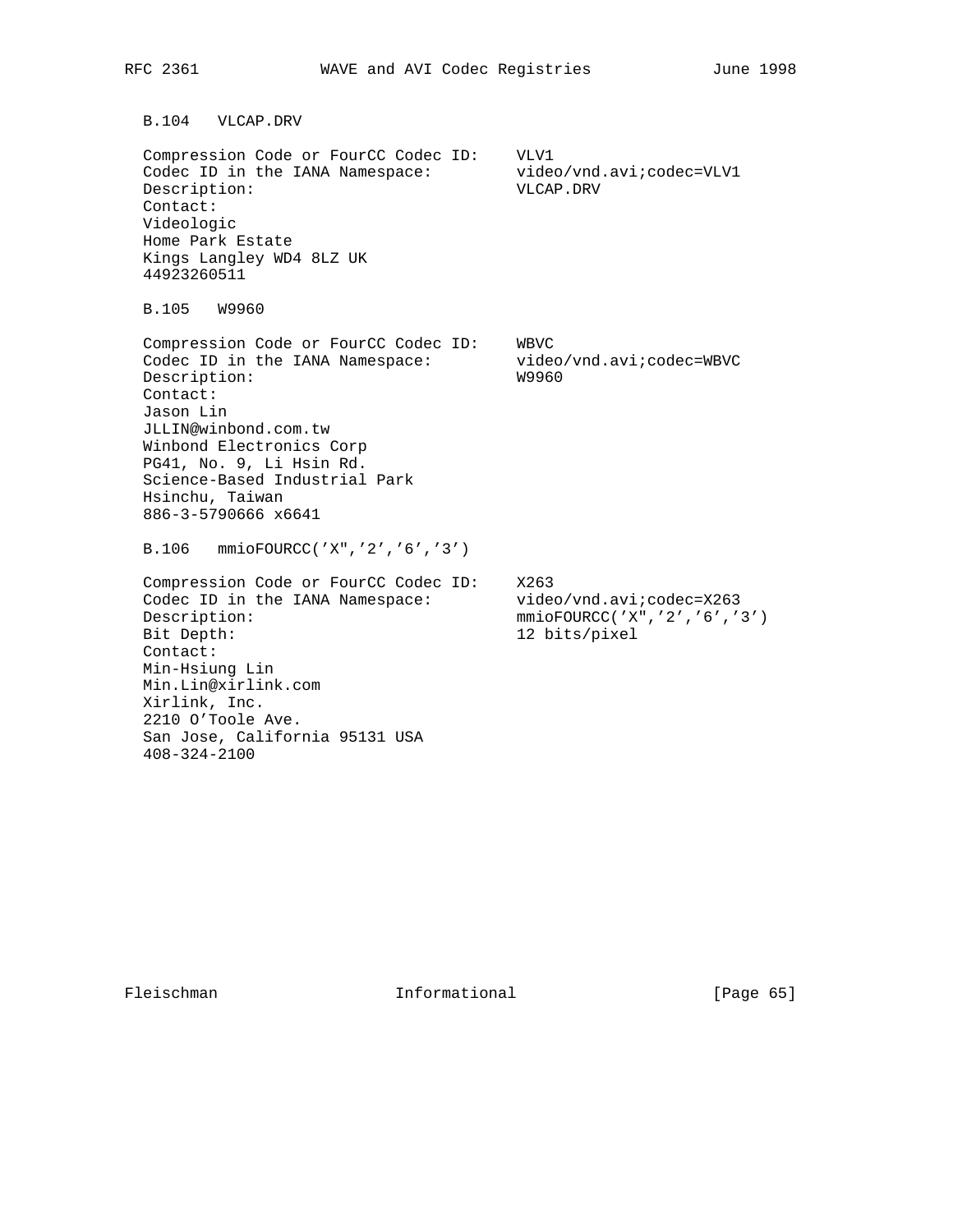B.107 XL Video Decoder Compression Code or FourCC Codec ID: XLV0 Codec ID in the IANA Namespace: video/vnd.avi;codec=XLV0 Description: PC1 4:1:1 with transparency Contact: Gary Grandbois NetXL, Inc 48521 Warm Springs Blvd., Suite 310 Fremont, California 94539 USA 510-445-8734 B.108 YUV 2:1:1 Packed Compression Code or FourCC Codec ID: Y211 Codec ID in the IANA Namespace: video/vnd.avi; codec=Y211 Description: YUV 2:1:1 Packed Bit Depth: 8 Contact: Terri Hendry, 425-936-2069 Microsoft Corporation One Microsoft Way Redmond, WA 98052-6399 USA B.109 YUV 4:1:1 Packed Compression Code or FourCC Codec ID: Y411 Codec ID in the IANA Namespace: video/vnd.avi;codec=Y411 Description:  $YUV 4:1:1$  Packed Bit Depth: 16 Contact: Terri Hendry, 425-936-2069 Microsoft Corporation One Microsoft Way Redmond, WA 98052-6399 USA B.110 YUV 4:1:1 Planar Compression Code or FourCC Codec ID: Y41B Codec ID in the IANA Namespace: video/vnd.avi; codec=Y41B Description:  $YUV$  4:1:1 Planar Contact: 408-522-7541 Weitek (USA)

Fleischman 1nformational [Page 66]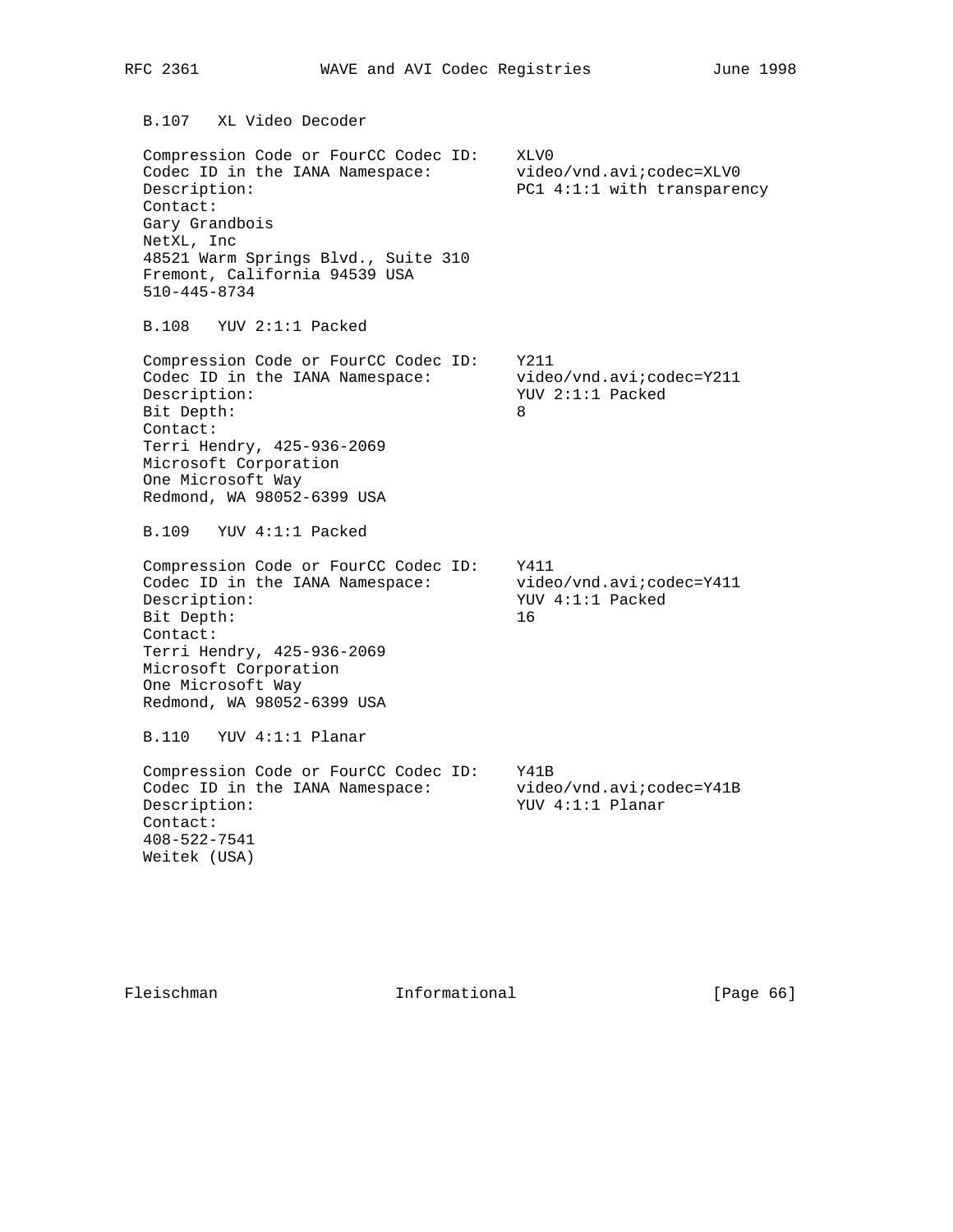B.111 PC1 4:1:1

 Compression Code or FourCC Codec ID: Y41P Codec ID in the IANA Namespace: video/vnd.avi; codec=Y41P Description: PC1 4:1:1 Bit Depth: 12 Contact: Dave Wilson 512-502-1725 Brooktree Corporation 9868 Scranton Road San Diego, California 92121-3707 USA 1-800-228-2777

B.112 PC1 4:1:1 with transparency

 Compression Code or FourCC Codec ID: Y41T Codec ID in the IANA Namespace: video/vnd.avi;codec=Y41T Description: PC1 4:1:1 with transparency Bit Depth: 12 Contact: Dave Wilson 512-502-1725 Brooktree Corporation 9868 Scranton Road San Diego, California 92121-3707 USA 1-800-228-2777

B.113 YUV 4:2:2 Planar

 Compression Code or FourCC Codec ID: Y42B Codec ID in the IANA Namespace: video/vnd.avi; codec=Y42B Description:  $YUV$  4:2:2 Planar Contact: Weitek (USA) 408-522-7541

Fleischman Informational [Page 67]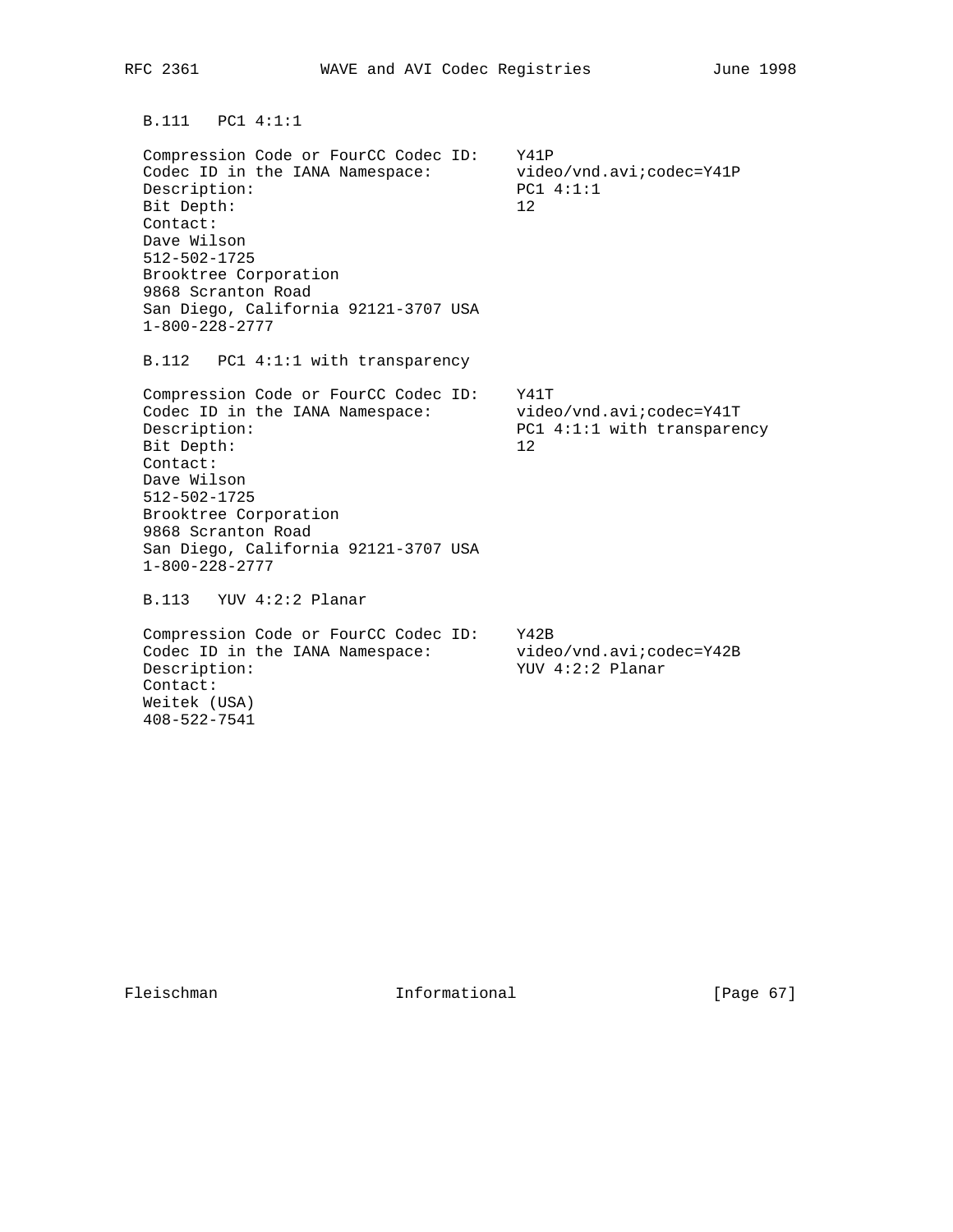B.114 PCI 4:2:2 with transparency

 Compression Code or FourCC Codec ID: Y42T Codec ID in the IANA Namespace: video/vnd.avi;codec=Y42T Description: PCI 4:2:2 with transparency Bit Depth: 12 Contact: Dave Wilson 512-502-1725 Brooktree Corporation 9868 Scranton Road San Diego, California 92121-3707 USA 1-800-228-2777

B.115 Intel YUV12 Codec

 Compression Code or FourCC Codec ID: YC12 Codec ID in the IANA Namespace: video/vnd.avi;codec=YC12 Description: Intel YUV12 Codec Contact: Intel Corporation 5200 NE Elam Young Parkway Hillsboro, Oregon 97124 USA 503-696-2448

B.116 Winnov Caviar YUV8

 Compression Code or FourCC Codec ID: YUV8 Codec ID in the IANA Namespace: video/vnd.avi;codec=YUV8 Description: Winnov Caviar YUV8 Contact: Winnov, Inc. 1230 Oakmead Parkway, Suite 312 Sunnyvale, California 94086 408-733-7419

B.117 YUV9

 Compression Code or FourCC Codec ID: YUV9 Codec ID in the IANA Namespace: video/vnd.avi;codec=YUV9 Description: YUV9 Contact: Intel Corporation 5200 NE Elam Young Parkway Hillsboro, Oregon 97124 USA 503-696-2448

Fleischman 1nformational [Page 68]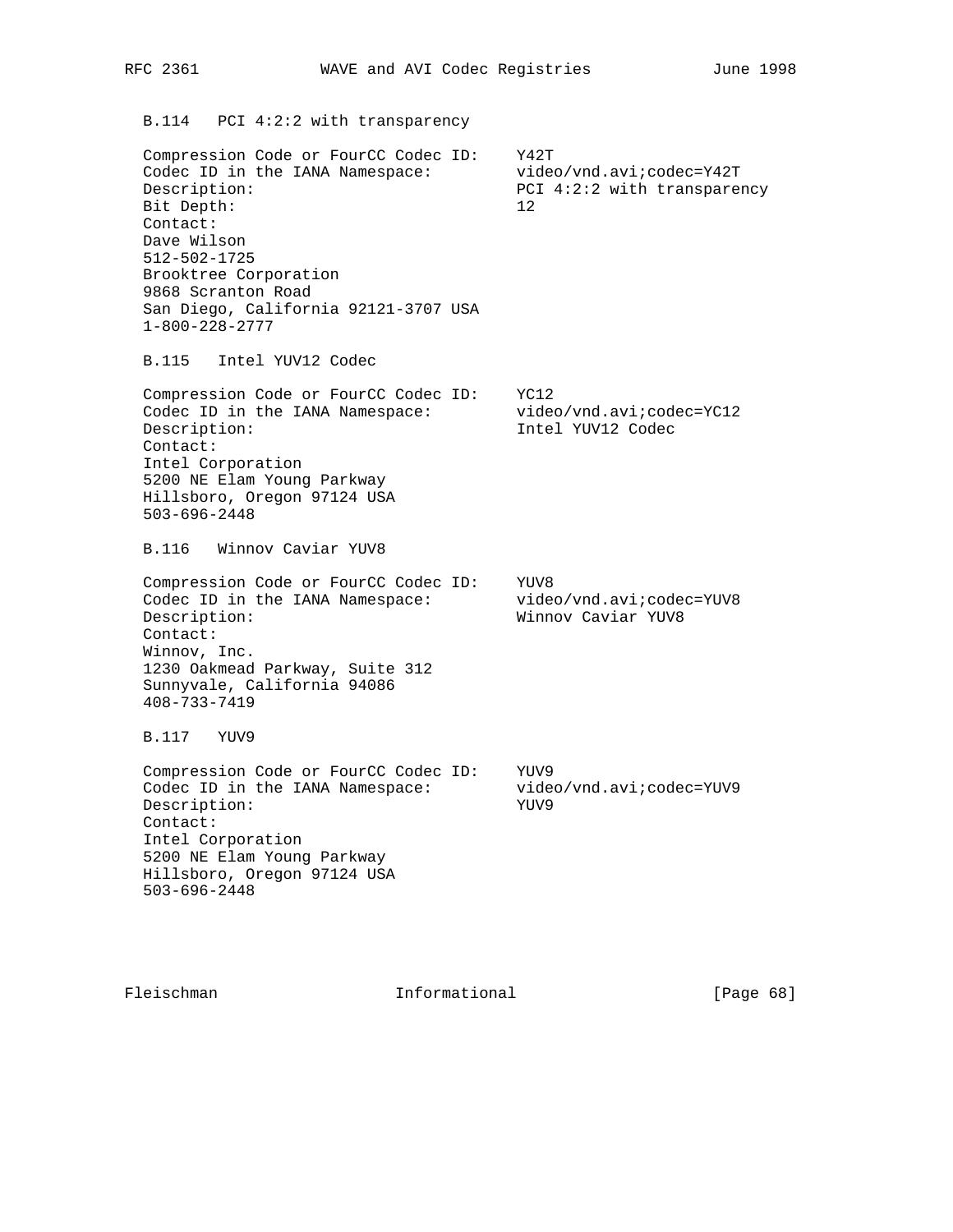B.118 YUYV 4:2:2 byte ordering packed

 Compression Code or FourCC Codec ID: YUY2 Codec ID in the IANA Namespace: video/vnd.avi;codec=YUY2 Description: YUYV 4:2:2 byte ordering packed Bit Depth: 16 Contact: Microsoft Corporation One Microsoft Way Redmond, WA 98052-6399 USA

B.119 BI\_YUYV, Canopus

 Compression Code or FourCC Codec ID: YUYV Codec ID in the IANA Namespace: video/vnd.avi;codec=YUYV Description: BI\_YUYV, Canopus Bit Depth: 16 Contact: Masayoshi Araki m-araki@canopus.co.jp 81-78-992-7812 Canopus, Co., Ltd. Kobe Hi-Tech Park 1-2-2 Murotani, Nishi-ku Kobe, Hyogo 651-22 Japan

B.120 YVU12 Planar

 Compression Code or FourCC Codec ID: YV12 Codec ID in the IANA Namespace: video/vnd.avi;codec=YV12 Description:  $YVU12$  Planar Contact: Weitek 408-522-7541

B.121 YVU9 Planar

Compression Code or FourCC Codec ID: YVU9 Codec ID in the IANA Namespace: video/vnd.avi;codec=YVU9 Description: YVU9 Planar Bit Depth: 9 Contact: Intel Corporation 5200 NE Elam Young Parkway Hillsboro, Oregon 97124 USA 503-696-2448

Fleischman 10 Informational [Page 69]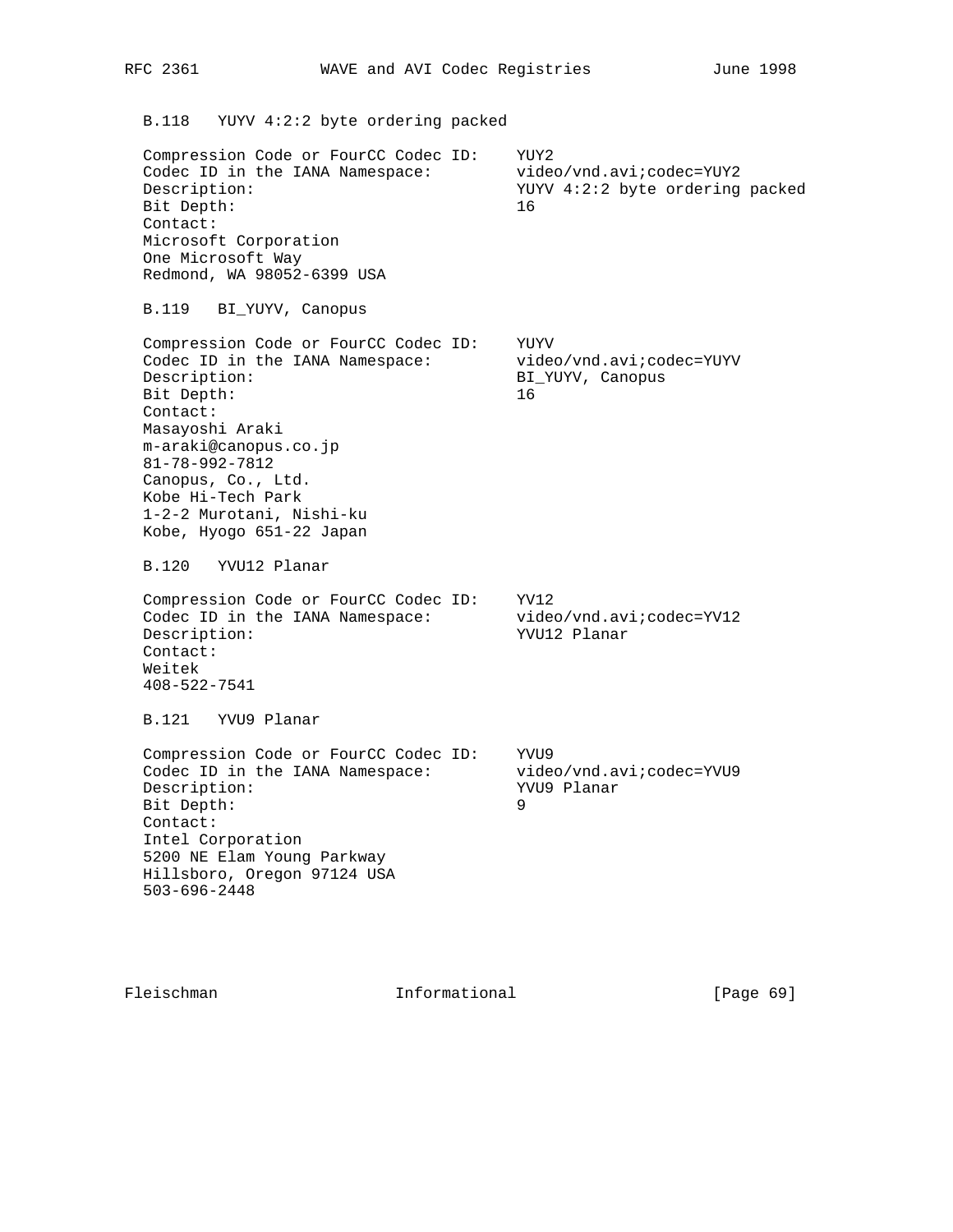# B.122 YVYU 4:2:2 byte ordering

 Compression Code or FourCC Codec ID: YVYU Codec ID in the IANA Namespace: video/vnd.avi;codec=YUV9 Description: YVYU<br>Bit Depth: 16 Bit Depth: Contact: Microsoft Corporation One Microsoft Way Redmond, WA 98052-6399 USA

B.123 Video Zipper

 Compression Code or FourCC Codec ID: ZPEG Codec ID in the IANA Namespace: video/vnd.avi;codec=ZPEG Description: for the Video Zipper Contact: Metheus 1600 NW Compton Drive Beaverton, Oregon 97006-6905 USA 503-690-1550

Fleischman Informational [Page 70]